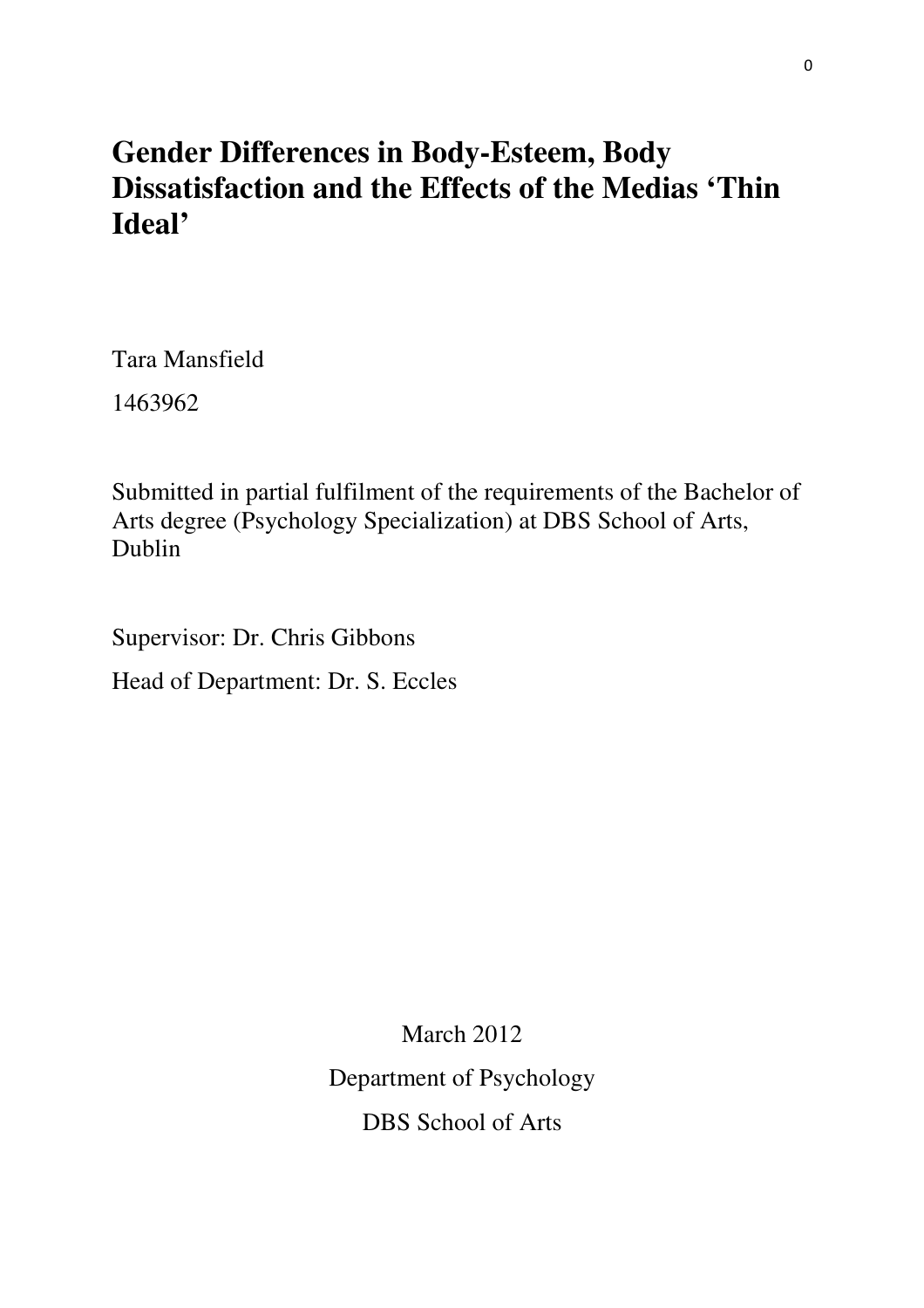# **Table of Contents**

| <b>Table of contents</b>                        | $1-2$                   |
|-------------------------------------------------|-------------------------|
| <b>Acknowledgments</b>                          | $\overline{\mathbf{3}}$ |
| <b>Abstract</b>                                 | $\overline{\mathbf{4}}$ |
| Introduction                                    | $5 - 18$                |
| Body-Esteem and Self-Esteem                     | $7 - 8$                 |
| The Rosenberg Self-Esteem Scale                 | $8-9$                   |
| Social Comparison Theory                        | $9 - 10$                |
| History of the 'Ideal' Female Body              | $10 - 11$               |
| History of the 'Ideal' Male Body                | $12 - 13$               |
| Current Media Influence and Health Implications | $13 - 17$               |
| Aims                                            | $17 - 18$               |
| Hypotheses                                      | 18                      |
| <b>Methodology</b>                              | $19 - 22$               |
| Participants                                    | 19                      |
| Materials                                       | 19-21                   |
| Procedure                                       | $21 - 22$               |
| <b>Ethical Considerations</b>                   | 22                      |
| Data Analysis                                   | 22                      |
| <b>Results</b>                                  | 23-29                   |
| <b>Descriptive Statistics</b>                   | $24 - 26$               |
| <b>Inferential Statistics</b>                   | 27-29                   |
| <b>Discussion</b>                               | $30-46$                 |
| Introduction                                    | 30                      |
| Interpretation of findings                      | 31-38                   |
| Implications of research                        | 39-41                   |
| Limitations                                     | 42-44                   |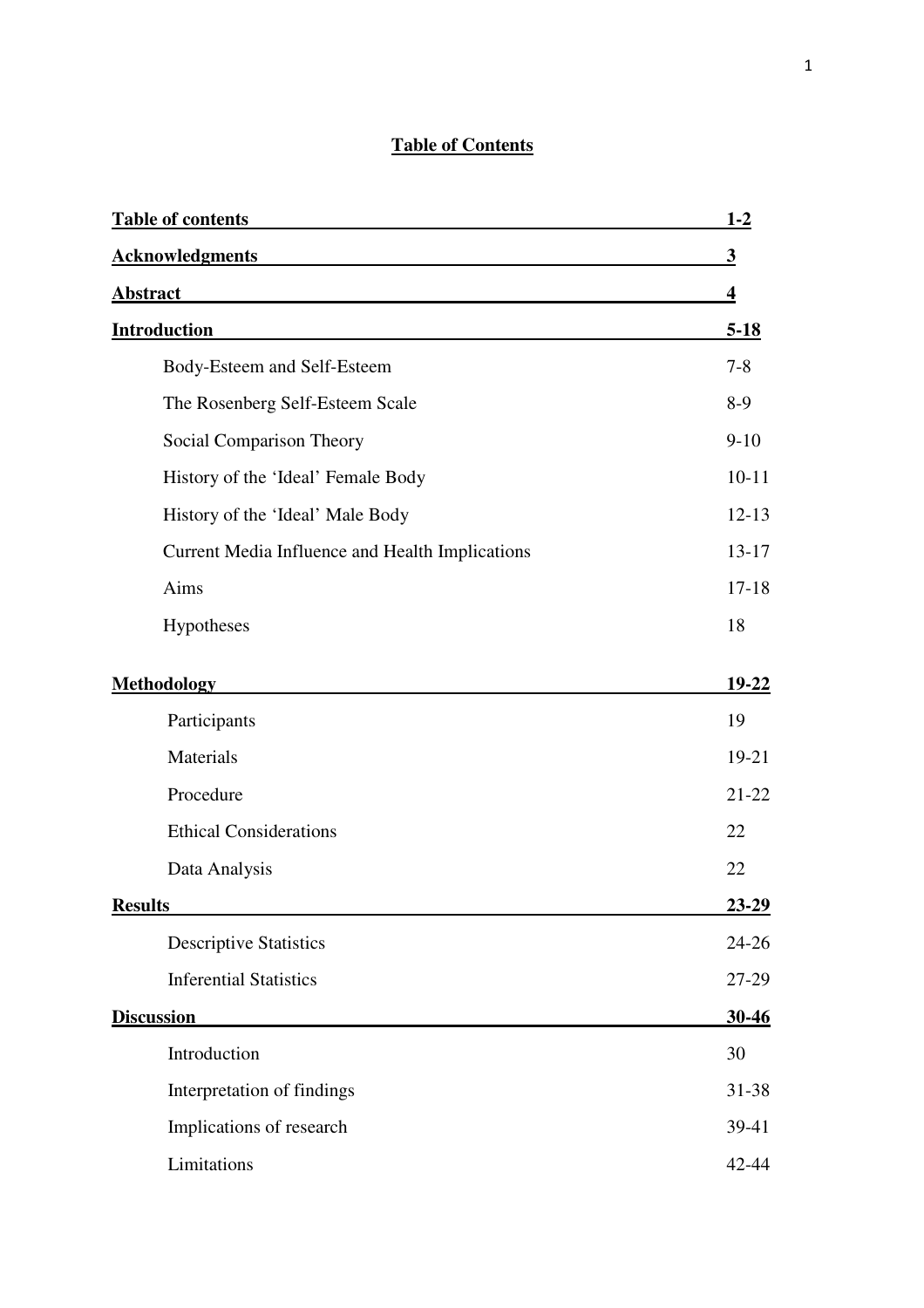| <b>Future Research</b> | 44        |
|------------------------|-----------|
| Conclusion             | $45 - 46$ |
|                        |           |

| <b>References</b> | 47-57     |
|-------------------|-----------|
| <b>Appendix 1</b> | 58-59     |
| <b>Appendix 2</b> | 60-61     |
| Appendix 3        | $62 - 69$ |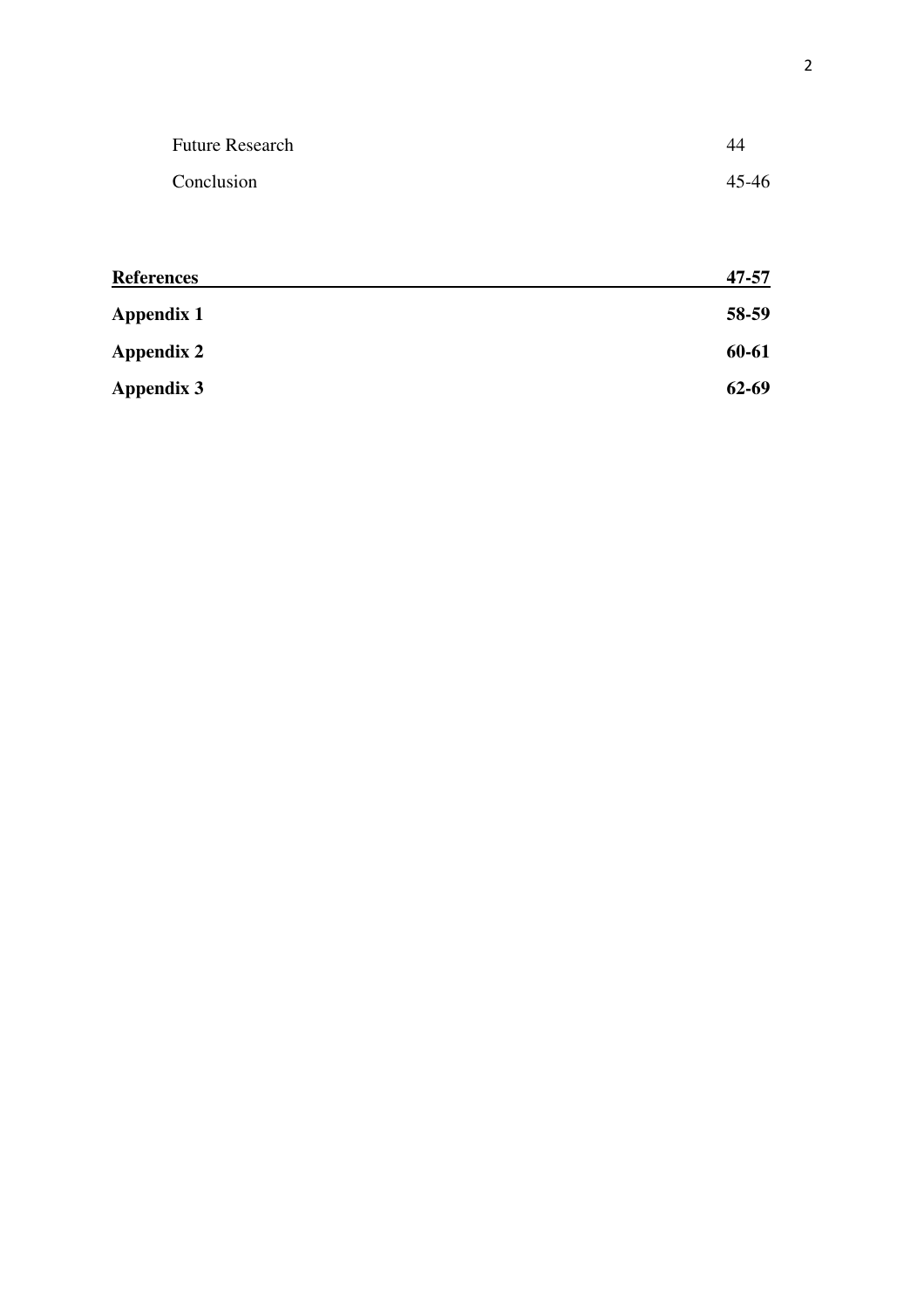# **Acknowledgments**

 First of all I would like to thank my supervisor Dr. Chris Gibbons, for all his support, help and guidance. He was very patient and understanding which helped me to complete this thesis, which in turn was a very rewarding experience.

 I would like to thank my family for their continued love and support, without which, I would not be here completing this degree right now; I would also like to thank my partner for being there for me when I found the whole process very stressful and for being there for me during the tough times.

 Finally, I would like to thank my father, for his continued emotional and financial support throughout my degree; he made my dreams and ambitions possible, and for that I am eternally grateful.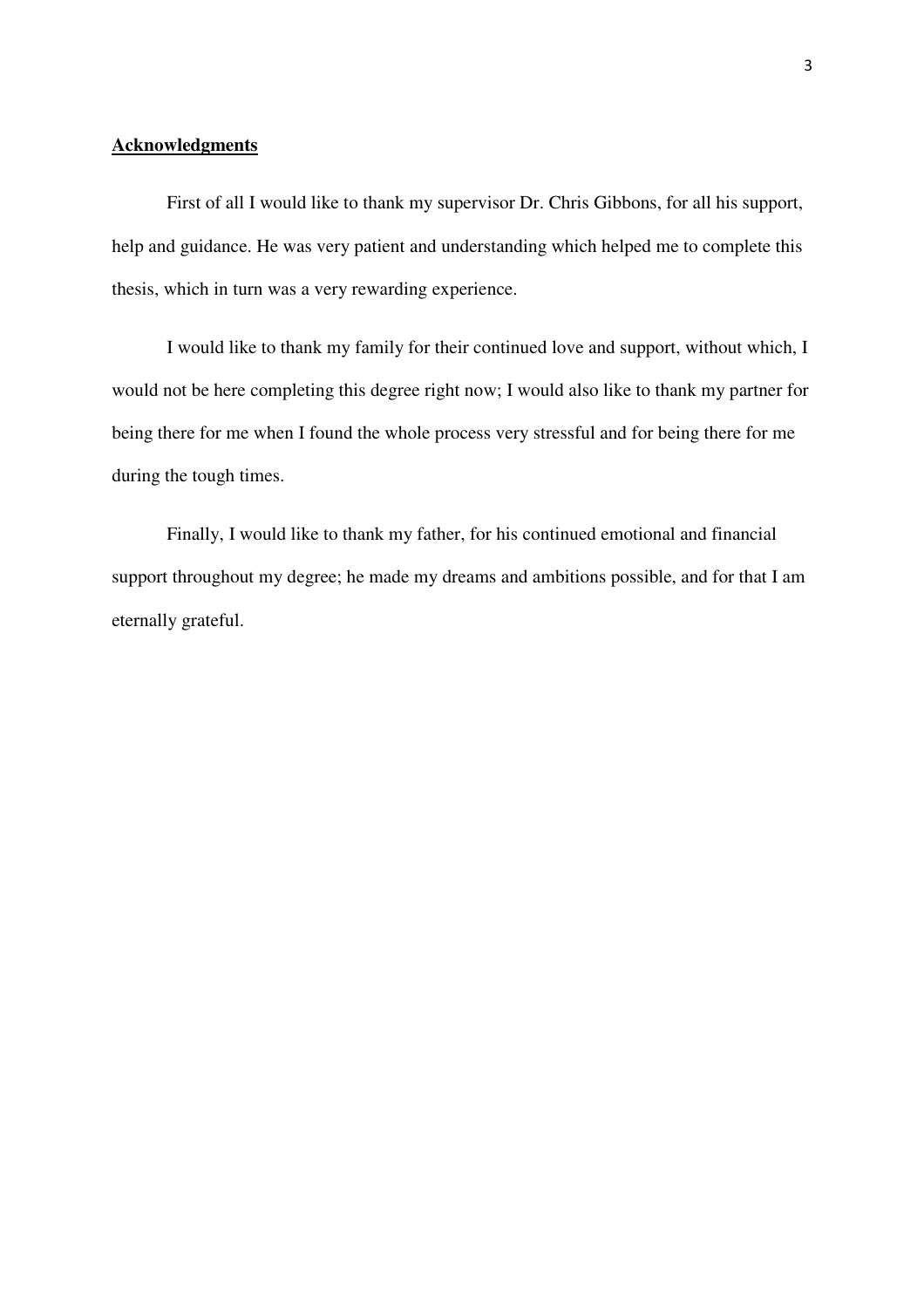#### **Abstract**

The issue surrounding body-esteem and dissatisfaction seems to be an escalating problem within society, as the media increasingly celebrates thin ideals. The aim of the research was to investigate whether mass media had a direct influence on body-esteem and body dissatisfaction. A Quantitative analysis was the chosen method. 90 participants were used for analysis, split equally for both genders. The analysis revealed that male and female participants experienced similar levels of body-esteem, with the media playing a powerful predictor for body-esteem levels; with female participants scoring higher than males. Both male and female participants revealed low levels of body-esteem and body dissatisfaction as a result of the media; however females were shown to be more influenced by media than males.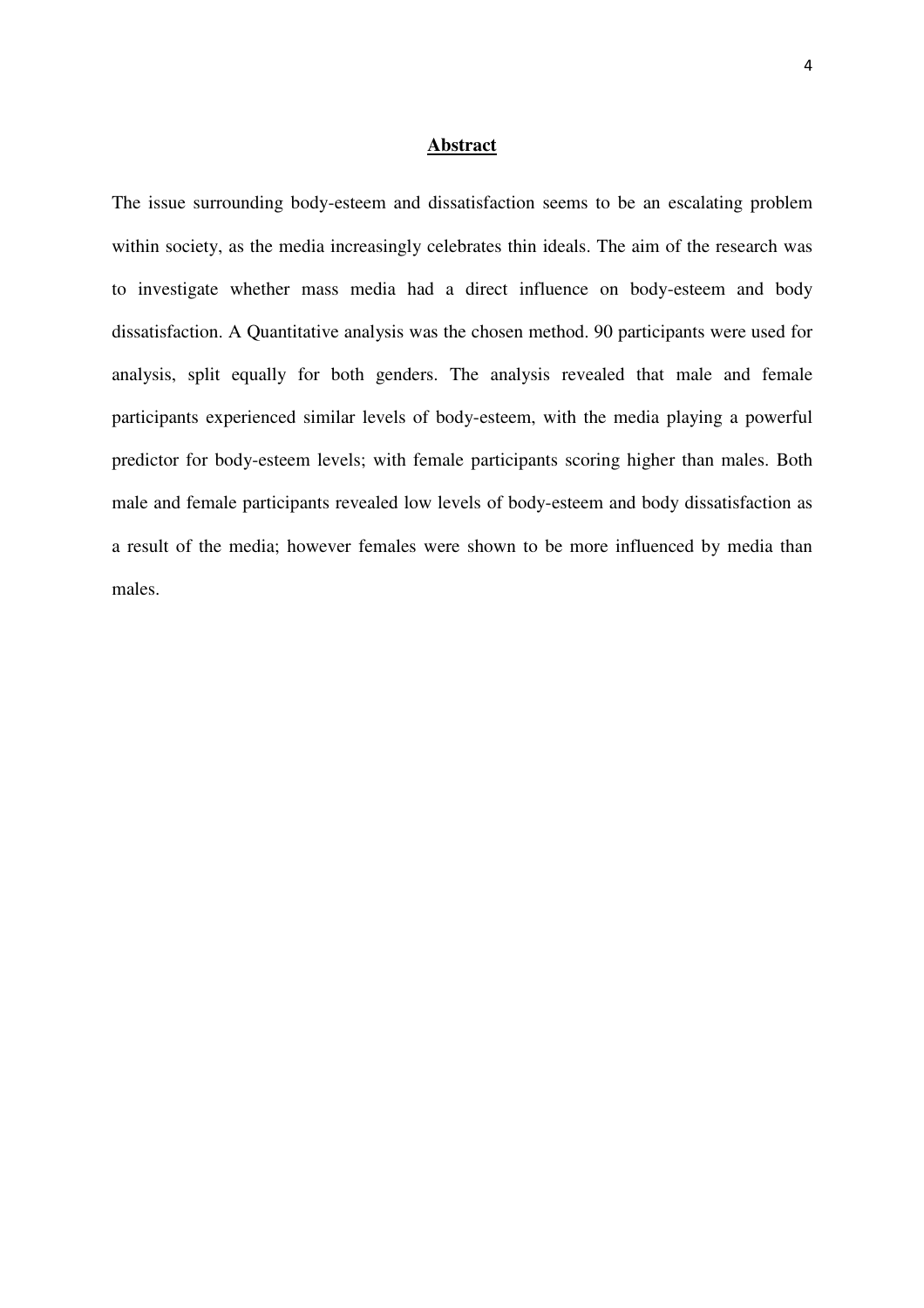#### **Introduction**

Exposure to mass media is said to have a direct effect on the way young people – especially women, perceive their own bodies. Advertising, the mass media and consumer culture highly profile artificial 'body perfect' ideals and media images depicting ultra-thin, airbrushed and digitally altered models are seen to be directly linked to body dissatisfaction, unhealthy eating, extreme dieting and intense fitness/weight training for both sexes. In recent years, there has been a noticeable increase in academic and popular interest of body image. Researchers from a number of disciplines have become interested in factors that affect people's experiences of the latter, and in the impact of body image on behaviour. The significant rise in referral for cosmetic surgery operations, concerns about unhealthy eating, and an increase in the use of drugs designed to make men and women thinner or more muscular have inspired researchers to try to understand the motivations and possible influences behind these behaviours.

Today, we live in a society where obsessing over the way we look is a normal way of life; the media push images of what they consider to be the 'perfect ideal body' on to the public, this perfect body is often impossible to attain on your own and has the potential to cause serious health complications. The issues of body satisfaction, dissatisfaction, and even eating disorders are certainly not new topics for concern, but it is safe to say they are definitely on the increase. Throughout the latter half of the twenty-first century, people have become 'slaves to the scales' and have lost control on what is truly considered 'normal' and 'healthy'. The media gives the impression that you have to be thin and beautiful to be happy and successful. However, numerous researchers and studies have claimed the opposite; starving oneself, extreme weight lifting, exercising and dieting can, in the most extreme circumstances lead to serious health complications and on occasion, even death. The media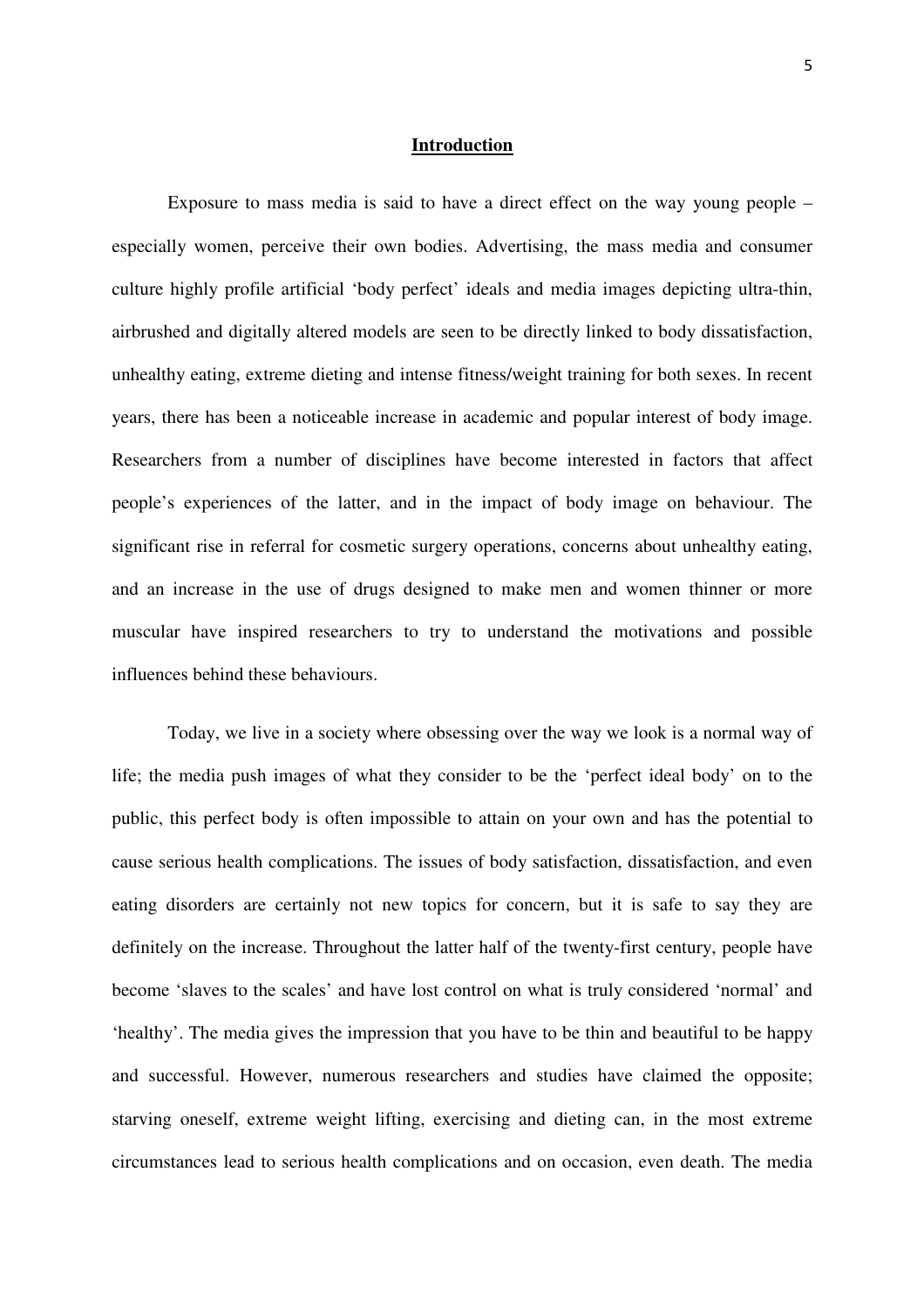bombards the population with images of 'beauty ideal' so much so that is has got to the point where if a person does not meet with these expectations from the media, then they are considered unattractive and lazy as they are not doing anything about changing themselves; thus we live in a society where eating disorders prevail and unhealthy and dangerous behaviours are on the increase.

Women are generally more prone to negative self-concepts and body image than men (Henriques & Calhoun, 1999). It was found that self-concept is consistent in both males and females until they reach their adolescent years. After the adolescent years, particularly in females, the older they get, the lower their self-concept becomes. The media appears to have a larger hold on its viewers during these years, causing these changes in self-concept. Beauty is what is most often portrayed in media targeted towards women, and success and achievements is targeted towards the men ("Body Attitude", 2001; Von Bergen & Soper, 1996).

Media images, such as those shown within women's celebrity lifestyle magazines can have the potential to directly affect women, while indirectly causing the formation of an unrealistic body ideal that is often represented in the media. Females are said to be much more likely than males to experience these concerns over their body image and it is for this exact reason that a majority of studies carried out only include women. However, in an early study on male body image, 95 per cent of men who attended college expressed dissatisfaction with some part of their bodies, subsequently 70 per cent expressed a discrepancy between their current and ideal body shape (Mishkind, Rodin, Siberstein and Striegal-Moore, 1986).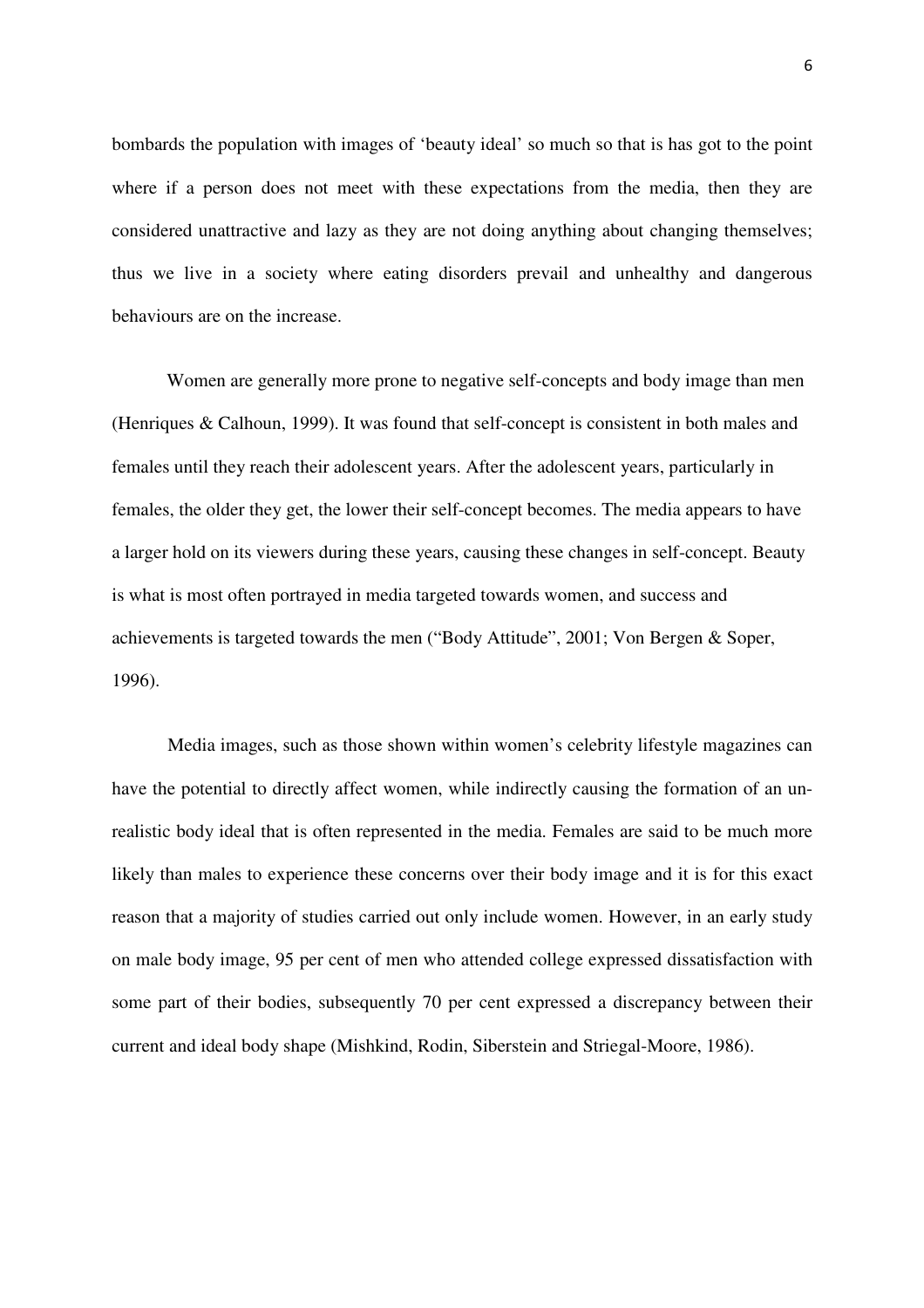#### **Body-Esteem and Self-Esteem**

 Body-esteem is a term that refers to a person's inner picture of his or her outward appearance and is often referred to as body image. It has two components: perceptions of the appearance of one's body, and emotional responses to those perceptions. It has been defined as a "person's perceptions, thoughts and feelings about his or her own body" (Grogan, 1999) and as "the picture of our own body which we form in our own mind" (Schilder, 1950). From early childhood and onwards our body image affects our thoughts, emotions and behaviours in everyday life (Cash, 2004). Body dissatisfaction can come from many outlets; some research has claimed that it is a result of an individual's actual body size or shape compared to their ideal body size or shape; or simply as feelings of discontent for their body (Ogden, 2000).

One of the main reasons for body dissatisfaction is a discrepancy between a perceived body and an ideal body; this can certainly be influenced by the media, family and peers, with a failure to achieve the ideal, resulting in lack of self-worth and self-criticism (Furnham and Greaves, 1994). For men, there is a tendency to be less dissatisfied with body image when compared with women. However, many wish that certain parts of their bodies could be changed, some of these include: stomach, chest and arms, whereas women tend to be generally dissatisfied with their bodies as a whole with particular attention to their bottoms, stomachs, hips and thighs (Grogan, 1999)

 Self-esteem is often seen as a personality trait and is closely linked to body-esteem, which means that it tends to be stable and enduring. Self-esteem can involve a variety of beliefs about the self, such as the appraisal of one's own appearance, beliefs, emotions and behaviours. Self-esteem is said to be the most powerful predictor of body satisfaction scores, even more so than body fat levels (Guinn, Semper, Jorgensen and Skaggs, 1997).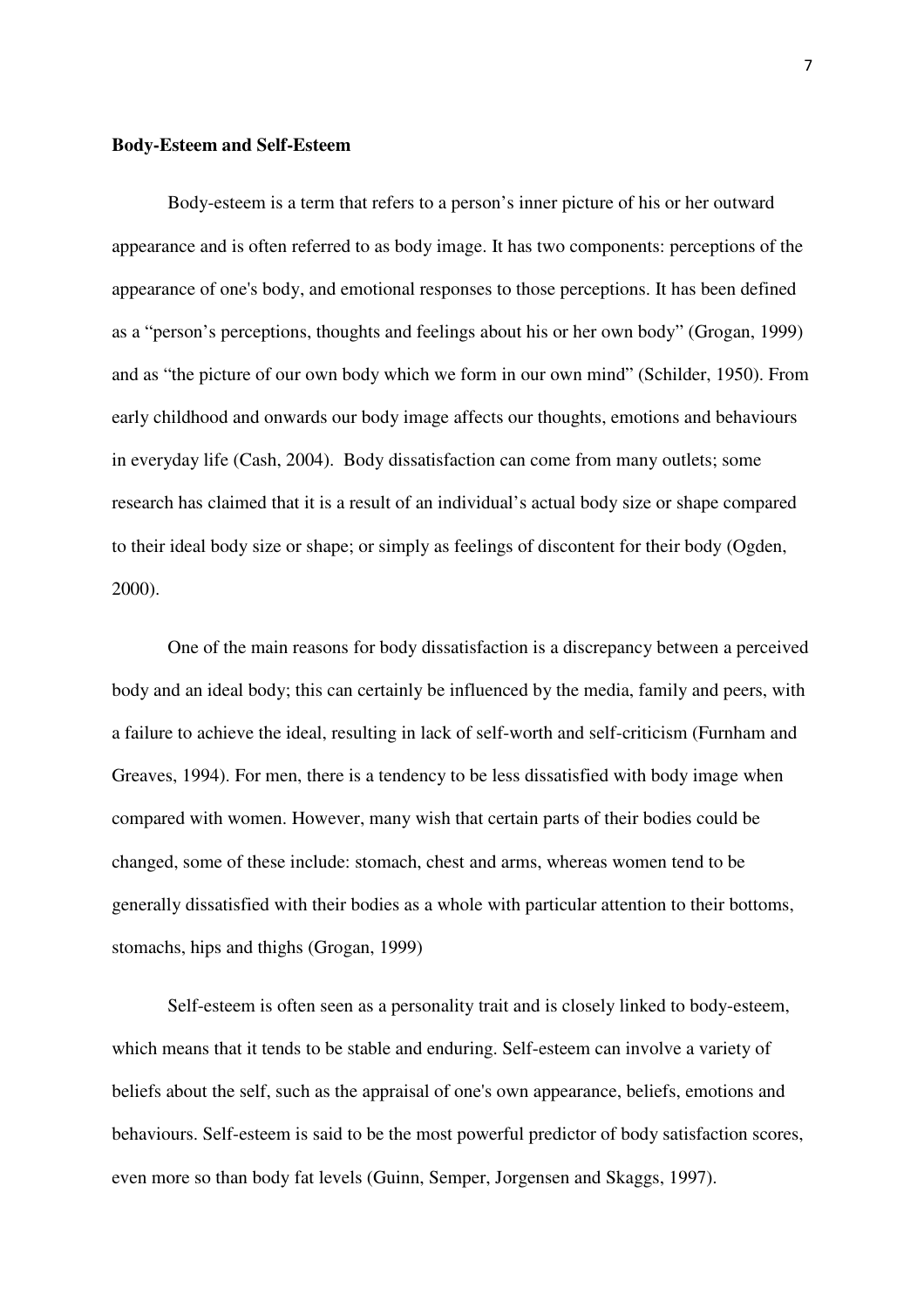Body-esteem, self-esteem and body satisfaction/dissatisfaction has generally been thought of to be a female preoccupation (Orbach, 1993). However, additional research evidence has found that body dissatisfaction levels among the male population appears to have increased from 30 to 40 per cent since the 1970's (Berscheid, Walster and Bornstedt, 1973) to 75 per cent in the 1990's (Chaudhary, 1996) suggesting that the current society and consumer culture we live in is having a direct impact on not only female body dissatisfaction but male dissatisfaction too.

 Grogan and Wainwright (1996) found that positive views of our bodies (applying to both men and women of different age ranges) was consistently linked with positive feelings about ourselves and gave a boost to self-confidence and power in social situations. However, attempts to achieve the perceived body ideal can lead to excessive and unhealthy exercising, dieting, a poor body image, low self-esteem and depressive attitudes that have the potential to have disastrous consequences such as severe eating disorders like anorexia and bulimia.

#### **The Rosenberg Self-Esteem Scale**

The Rosenberg Self-Esteem Scale is perhaps the most widely used self-esteem measure in Social Science research. Dr. Rosenberg is the author and editor of numerous books and articles, and his work on the self-concept, particularly the dimension of self-esteem, is world-renowned. Self-esteem is a positive or negative orientation toward oneself; an overall evaluation of one's worth or value. People are motivated to have high self-esteem, and having it indicates positive self-regard, not egotism. Self-esteem is only one component of the selfconcept, which Rosenberg defines as "totality of the individual's thoughts and feelings with reference to himself as an object." Besides self-esteem, self-efficacy or mastery, and selfidentities are important parts of the self-concept. (Rosenberg, 1986)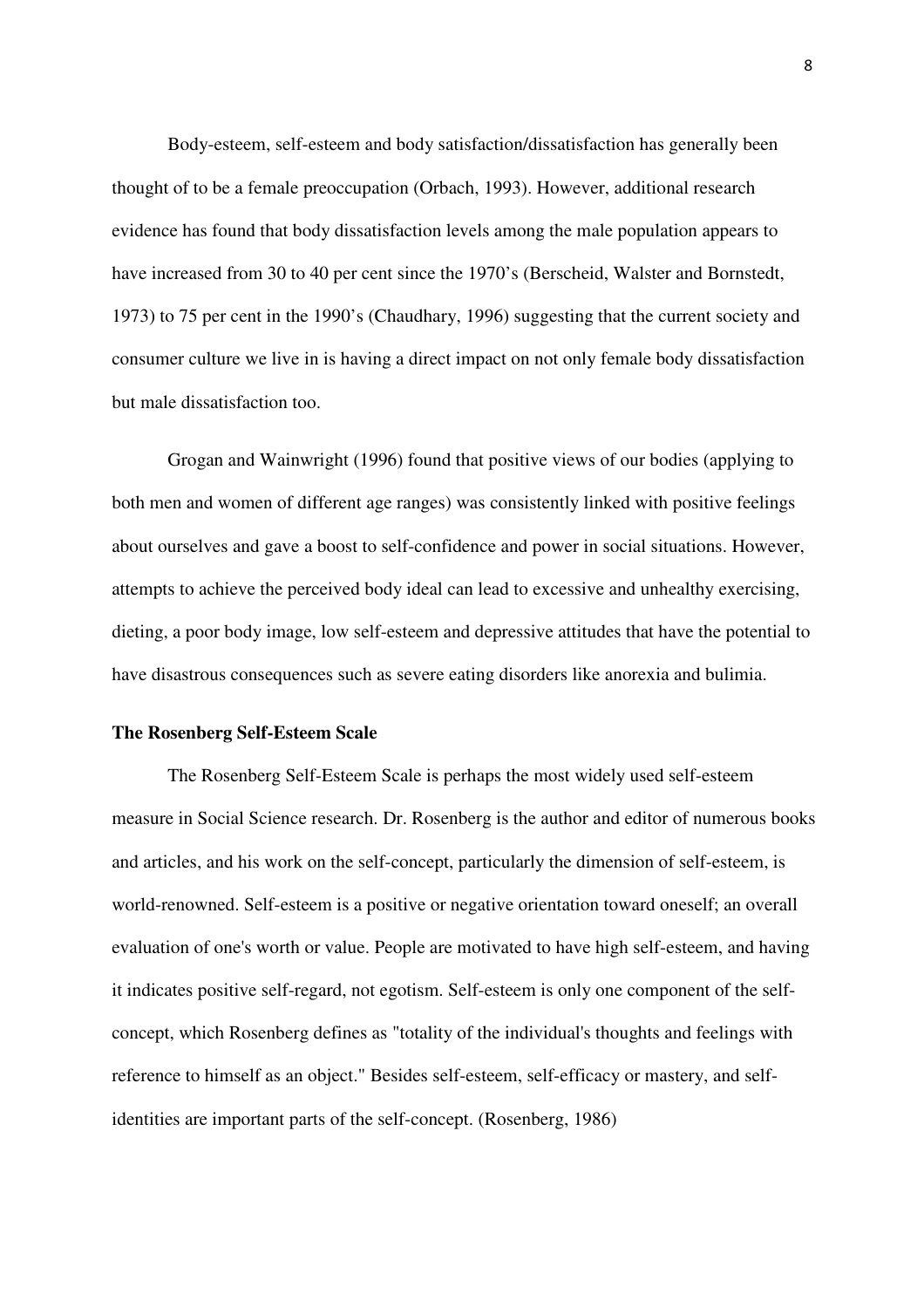Much of Rosenberg's work examined how social structural positions like racial or ethnic statuses and institutional contexts like schools or families relate to self-esteem. Here, patterned social forces provide a characteristic set of experiences which are actively interpreted by individuals as the self-concept is shaped. Rosenberg viewed the self as made up of two elements - "identity" which represents cognitive variables, and "self-esteem" representing affective variables. The cognitive variable, or "identity," involves perceiving and interpreting meaning. He referred to "self-esteem" as the subjective life of the individual, largely one's thoughts, feelings, and behaviours. He determined that self-esteem was made up of two components: 1) feelings of self-worth based primarily on reflected appraisals, and 2) feelings of efficacy, based on observations of the effects of one's own actions. One's social behaviour is then a product of the two jointly operating cognitive and affective variables. At least four key theoretical principles - reflected appraisals, social comparisons, selfattributions, and psychological centrality - underlie the process of self-concept formation. (Rosenberg, 1986).

#### **Social Comparison Theory**

 Festinger (1954) coined the term 'Social Comparison'. He theorized that individuals would compare themselves to others who they perceive to be similar to themselves by rating and evaluating themselves through comparison. There are two types of comparisons according to this theory, a downward or upward comparison. A downward comparison is when an individual compares himself or herself to another person whom they perceive to be worse off, and this then heightens their own self-esteem. An upward comparison is when an individual compares himself or herself to someone they perceive to be superior to them, causing feelings of depression, anger and a lack of self-worth.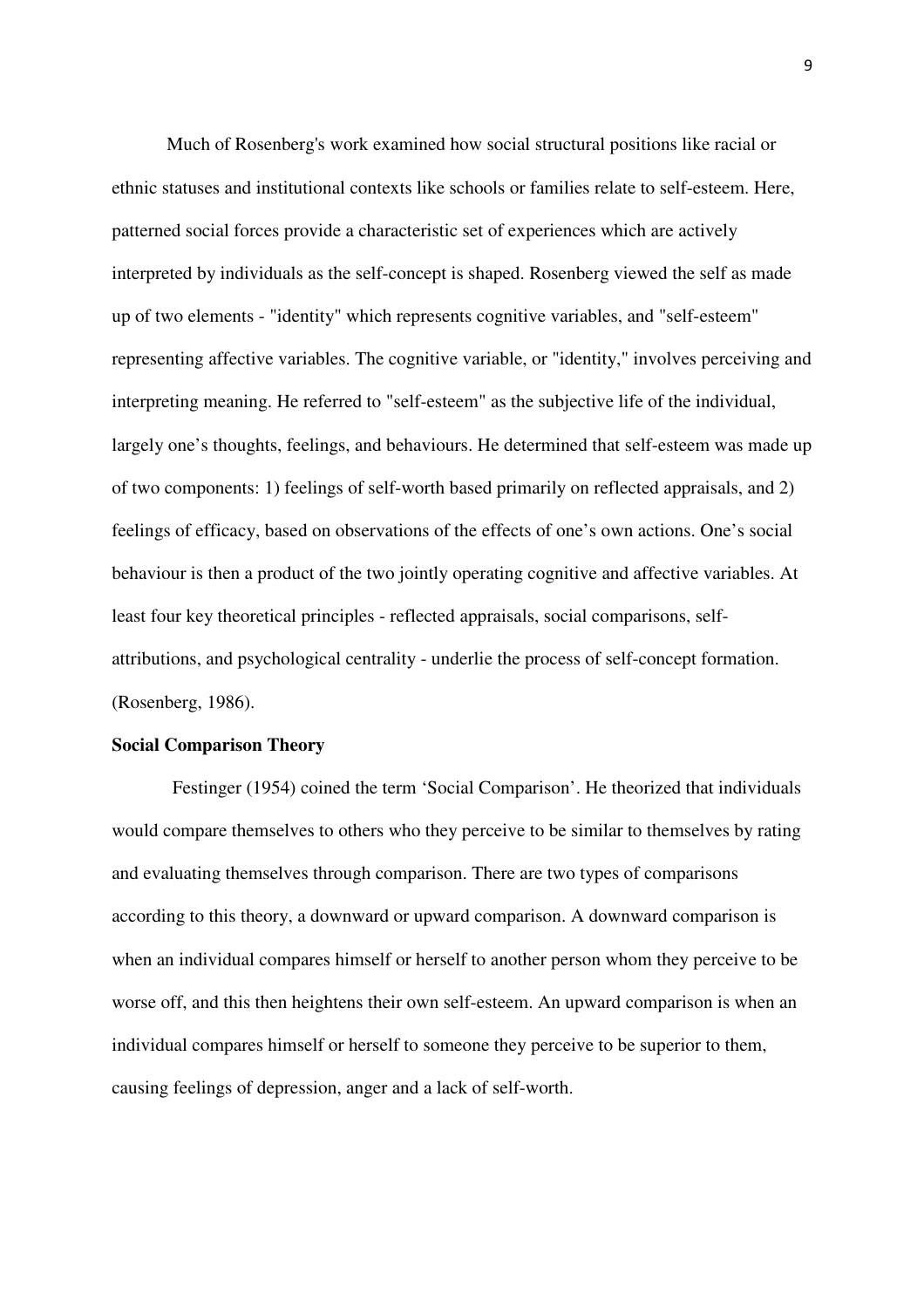The Social Comparison theory claims that people compare themselves and others (family, peers, colleagues etc) with other people and images that they see as being representative of realistically attainable goals. But what happens when the influence of media images has women now making the comparison of themselves and unrealistic goals? Why has society placed such importance upon physical beauty so much so that women begin to see their self worth as dependent upon the physical? (Dorian, 2002). For example, societal values changed drastically in Fiji when satellites and television were introduced. After 38 months of exposure to these media images, females participants (of an average age of 17) changed their societal values and body image to reflect the western values of which they had been exposed. The girls were now more body conscious and more interested in dieting, whereas before there was little talk of dieting and body satisfaction was much higher. Similarly, the same effect was found in Iran where western television was banned. Women were only shown on television with almost all of their bodies covered. It was found that Iranian women had higher body satisfaction than their American counterparts (Dorian, 2002).

#### **History of the 'Ideal' Female Body**

Throughout history, the perceived standard of male and female beauty often has been unrealistic and difficult to attain. Those with money and higher socio-economic status were seen to be far more likely to be able to conform to these standards.

In the 19th century, women with tiny waists and large busts came to be valued in society. It was desirable for an upper-class man to be able to span a woman's waist with his hands. If women were too frail to work, plantation owners could justify the use of slaves (Fallon, 1994). In these times, much emphasis was placed on female fragility, which then made a woman a more attractive candidate for marriage. The ideal wealthy woman of the time was sickly and prone to headaches; and the fine art of fainting was taught in finishing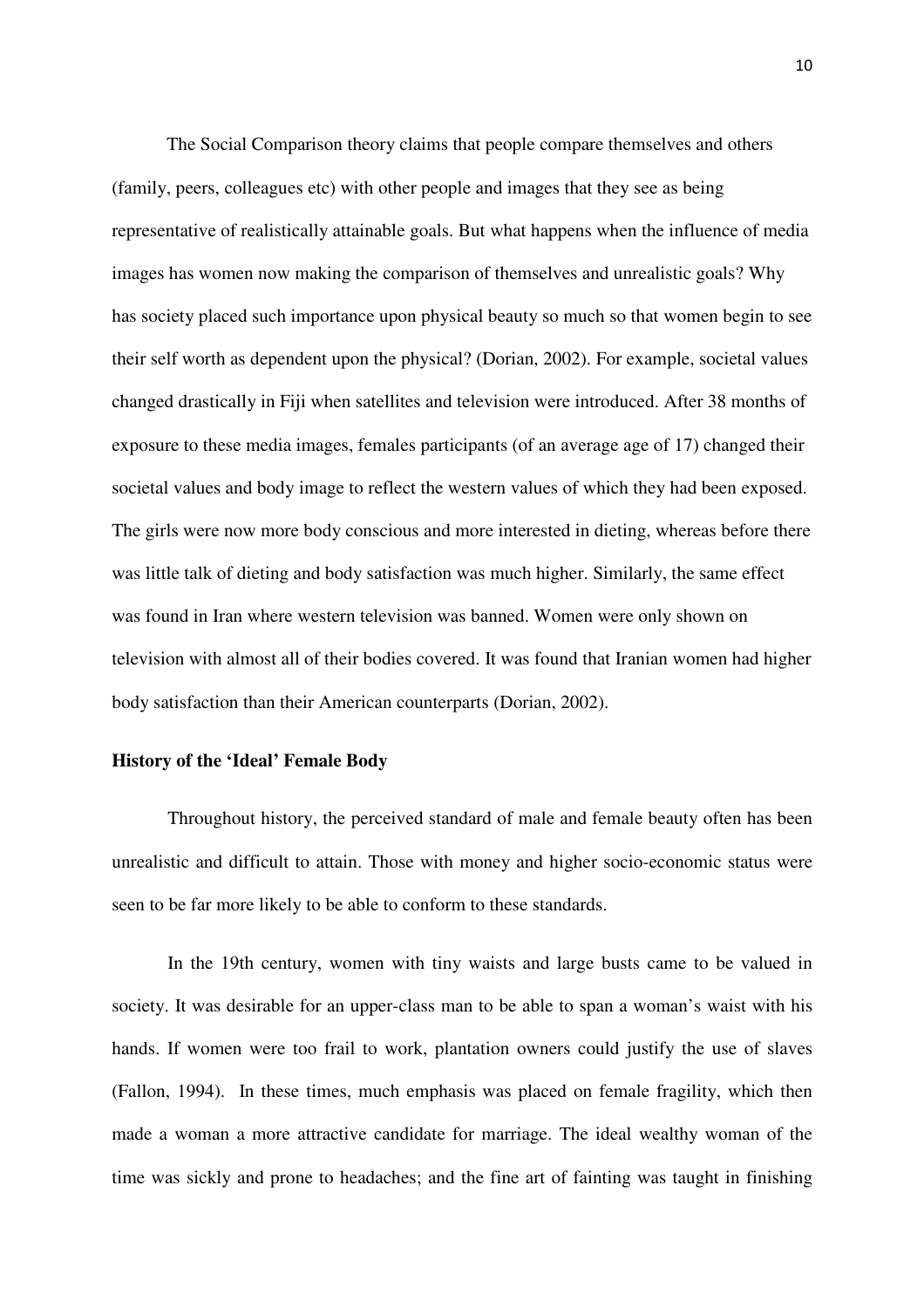schools throughout the country. Women of significant financial means would go as far as having ribs removed to further decrease their waist size. Despite being painful and causing health problems such as shortness of breath (which could lead to pneumonia) and dislocated visceral organs, corsets became the height of fashion (Thesander, 1997).

During the time of the Second World War, body ideals changed yet again. With their husbands overseas, young women went to work so that the industry could thrive. In their spare time, some of them formed professional sports teams. Society then valued strong and physically able women. However, things changed after the war and these values shifted yet again to emphasize traditional family and gender roles. Women took to wearing dresses and skirts - highlighting the importance of fertility, thus the population favoured a more curvaceous frame consisting of wide hips, a small waste and a big bust, like that of Marilyn Monroe, one of the most famous and well-known iconic sex symbols of all time. (Brumberg, 1997)

Another major change was set to take place in the 1960s. In this era, the focus for women was on equality – both in the home and the workplace. Women of the decade yearned for the popular boyish body type, with no womanly curves - like that of the popular model, Twiggy. "Slimness came to exemplify unconventionality, freedom, youthfulness, and a ticket to the 'Jet-set' life in 1960s Britain, and was adopted as the ideal by women of all social classes" (Grogan, 2008). Studies and research of the female body portrayed in the media between the 1960's and 1980's shows a reliable move towards thinner and thinner body types and ideals; this move has remained to the present day (Grogan, 2008).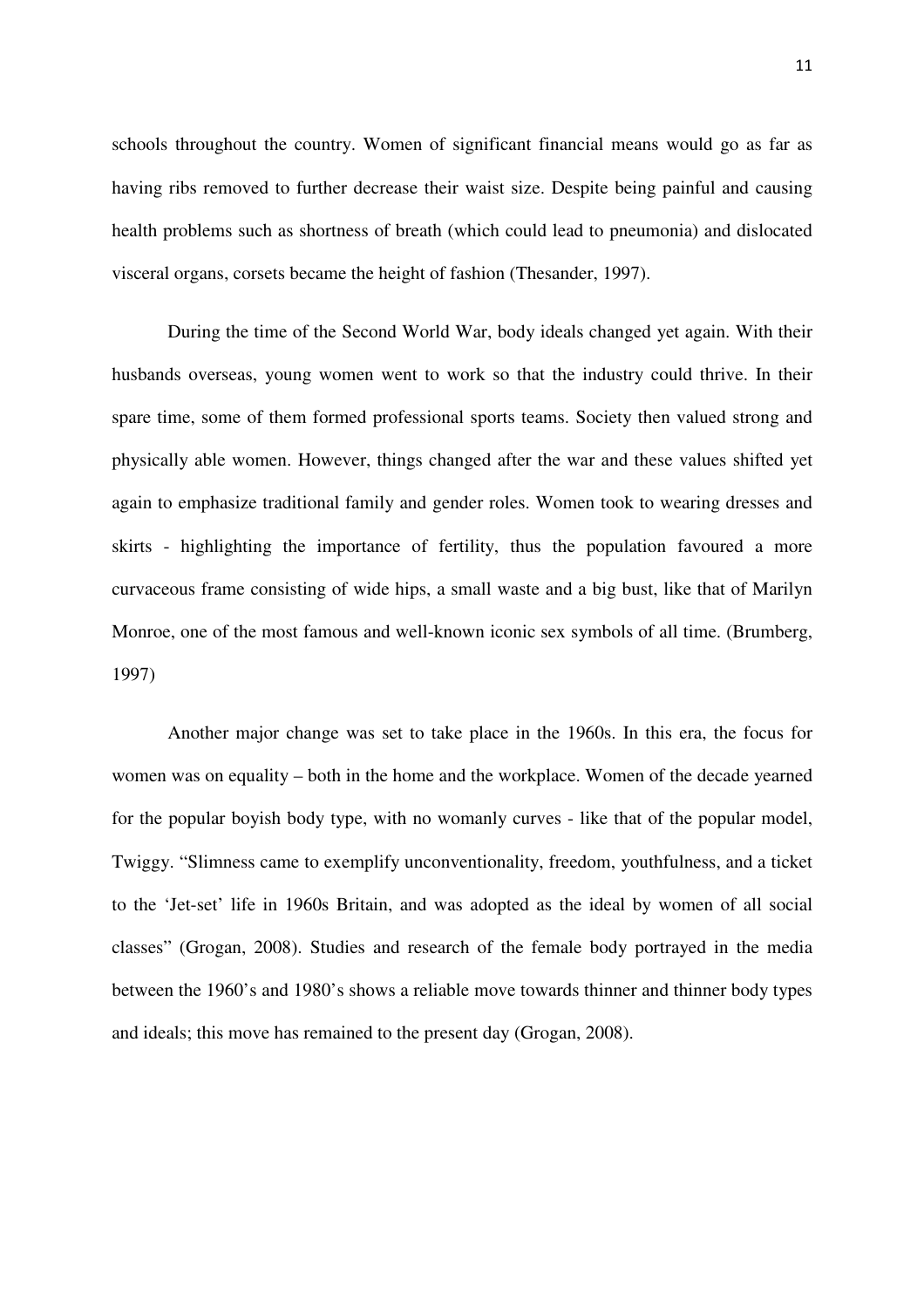## **History of the 'Ideal' Male Body**

The study of the male body is a relatively recent phenomenon. Until the 1980s, the study of body image and attractiveness was largely restricted to women. Women's bodies have historically been represented much more frequently in the media than men's, and descriptions of women tend to be more embodied than those descriptions of men (Bordo, 2003).

 In ancient Greece, men were often presented nude and statues were sculpted carefully to emphasize clearly defined and toned muscles. The male body was considered far more attractive than its female counterpart and continued to dominate art until the mid 1800's when the focus then shifted to the female body (Grogan, 2008). From then onwards, the male body was rarely publicized in art, except for paintings and photography aimed towards a homosexual audience until the 1980's. It was at this time that the male body made its reappearance in common mainstream media.

The 1980's and 1990's saw an increase in the objectification of the naked male body in photographs and advertisements that followed the typical conventions of photographing the female body – with the subjects eyes or face averted away from the camera (Pultz, 1995). Muscular actors or 'action heroes' such as Arnold Swarzenegger and Sylvester Stallone exemplified the well-muscled and toned male body ideal as portrayed in the popular media of the 1990's. The 1990's were seen as a turning point, as the male body lost its homosexual connotations, and the media felt confident and happy to use the naked male torso in mainstream advertising; selling everything from perfume to orange juice (O'Kelly, 1994).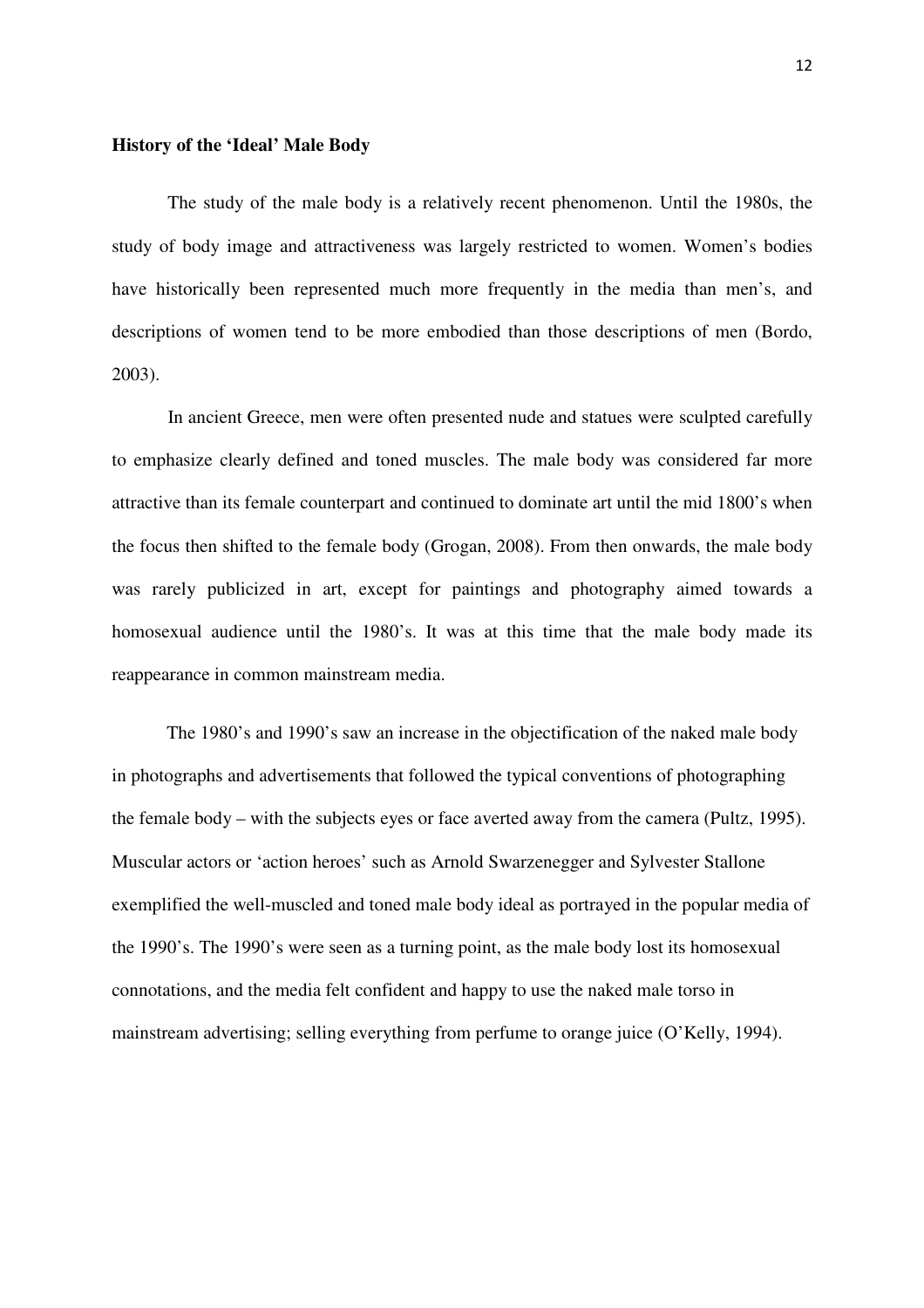"Once, advertisers would have been fearful of linking their products with images that might have been thought homoerotic. Now, even Marks and Spencer advertises its socks with pictures of hunky men. . . . Mainstream women's publications such as *Marie Claire* regularly feature articles on men and their bodies and have no qualms about including revealing pictures".

(O'Kelly, 1994: 32)

#### **Current Media Influence and Health Implications**

Men and women are both represented in all forms of the media but sexual differentiation pervades all media images with the emphasis for males on muscle mass and on thinness for females (Ogden and Harris, 2003). Historical analyses of media images of women have reported that the preferred woman's body has become consistently smaller over the past century than it had at any other time before (Orbach, 1978). It is suggested that the thin ideal is the result of successful marketing by the fashion industry that has become the standard of cultural beauty in the industrialised affluent societies of the twentieth century (Gordon, 1990). Leit, Pope and Gray (2001) calculated that the average PlayGirl centrefold man had lost 12 pounds of fat while gaining around 27 pounds of pure muscle over the last 25 years. Similarly, Pope, Katz and Hudson (1993) found that men who had 'body-dysmorphic disorder' became obsessed with weight lifting and training and used anabolic steroids to achieve the complete opposite effect of anorexia nervosa – to become extremely muscular.

Body image disturbance, often viewed as a continuum of satisfaction and dissatisfaction with physical appearance (Thompson, Heinberg and Tantleff-Dunn, 1999) has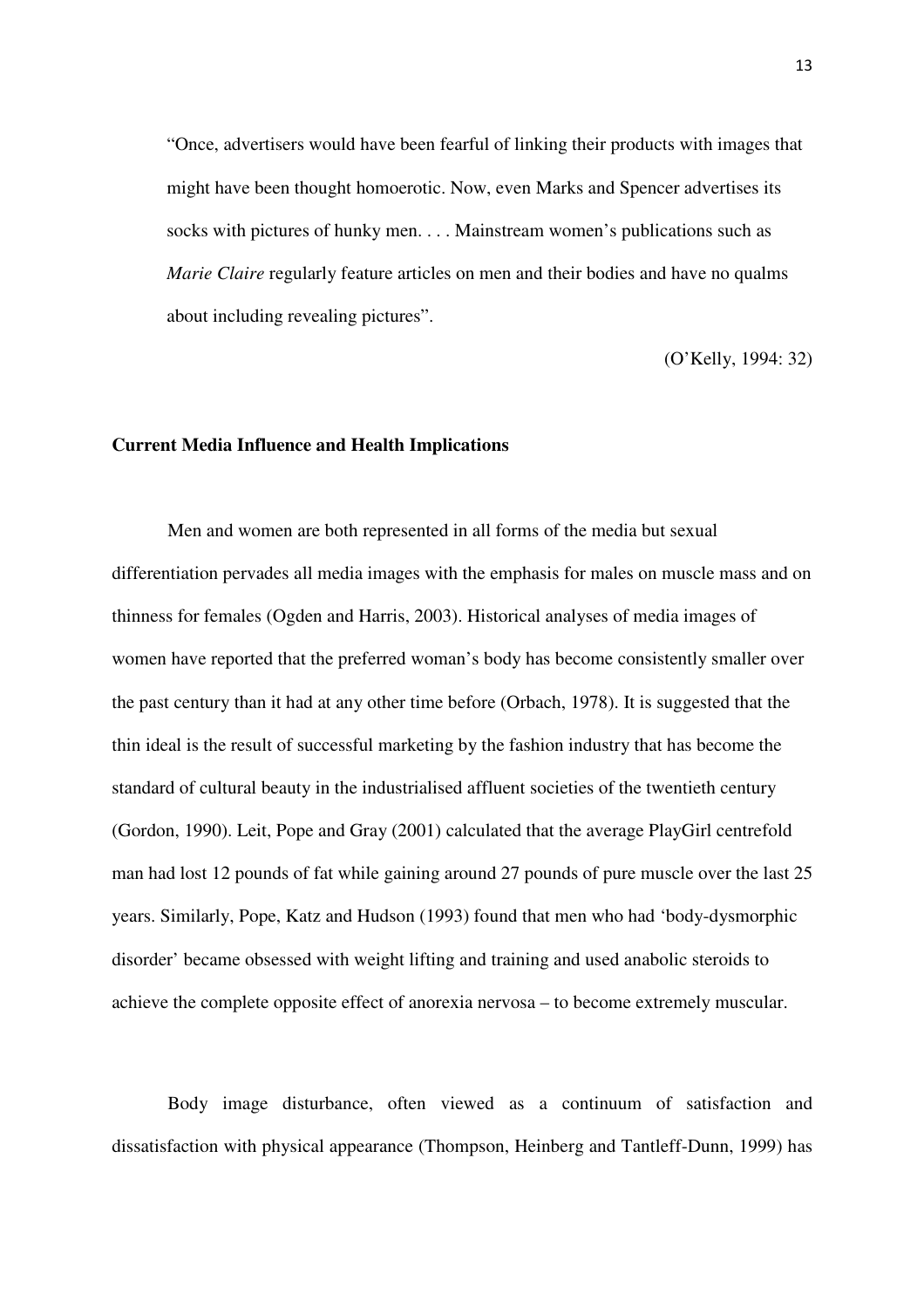been closely linked to low self-esteem, depression and social anxiety (Cash, 1990; Frederick and Morrison, 1996; Thompson, 1992). Body dissatisfaction is now recognised as a precursor to dieting and often brings about disordered eating (Twamley and Davis, 1999). The vast majority of such research has solely focused on females who, over a number of years have reported much more body disturbance than males (Rodin, Silberstein and Striegal-Moore, 1985, Thompson, 2006; Thompson et. al., 1999) but attention on males' body image has been slowly increasing (Pope, Phillips and Olivardia, 2000).

Findings from recent research has found that today, boys viewed the ideal man as having muscular legs, arms, chest, back, biceps, triceps and a good tan to finish it all off. These bodies were attributed to body-builders or sports athletes such as boxers by the boys in the study. Therefore, it is easy to see that boys learn early on in their lives that their identities are closely linked with the physical characteristics they see in body builders and athletes (Grogan and Richards, 2002). As a result of the heightened interest in male body image, Men's Health Magazines have been becoming increasingly more common in recent years. These magazines promote increased awareness of men's health issues and offer the reader definite ideals as to how to mould and shape the body into the ideal, most popular and most desirable physique (Jackson, Stevenson and Brooks, 2001).

However, it is not just men that have a view pre-defined by the media about the ideal male body. Thompson and Tantleff (1992) found that participants of both sexes evaluated men that had muscular chests positively, using descriptors such as assertive, sexually active, confident and popular. Negative descriptions such as 'lonely' and 'depressed' were given to those men with the least muscular chests, therefore it can be seen that men with muscular chests, arms, legs and of an average build are typically assigned positive personality traits.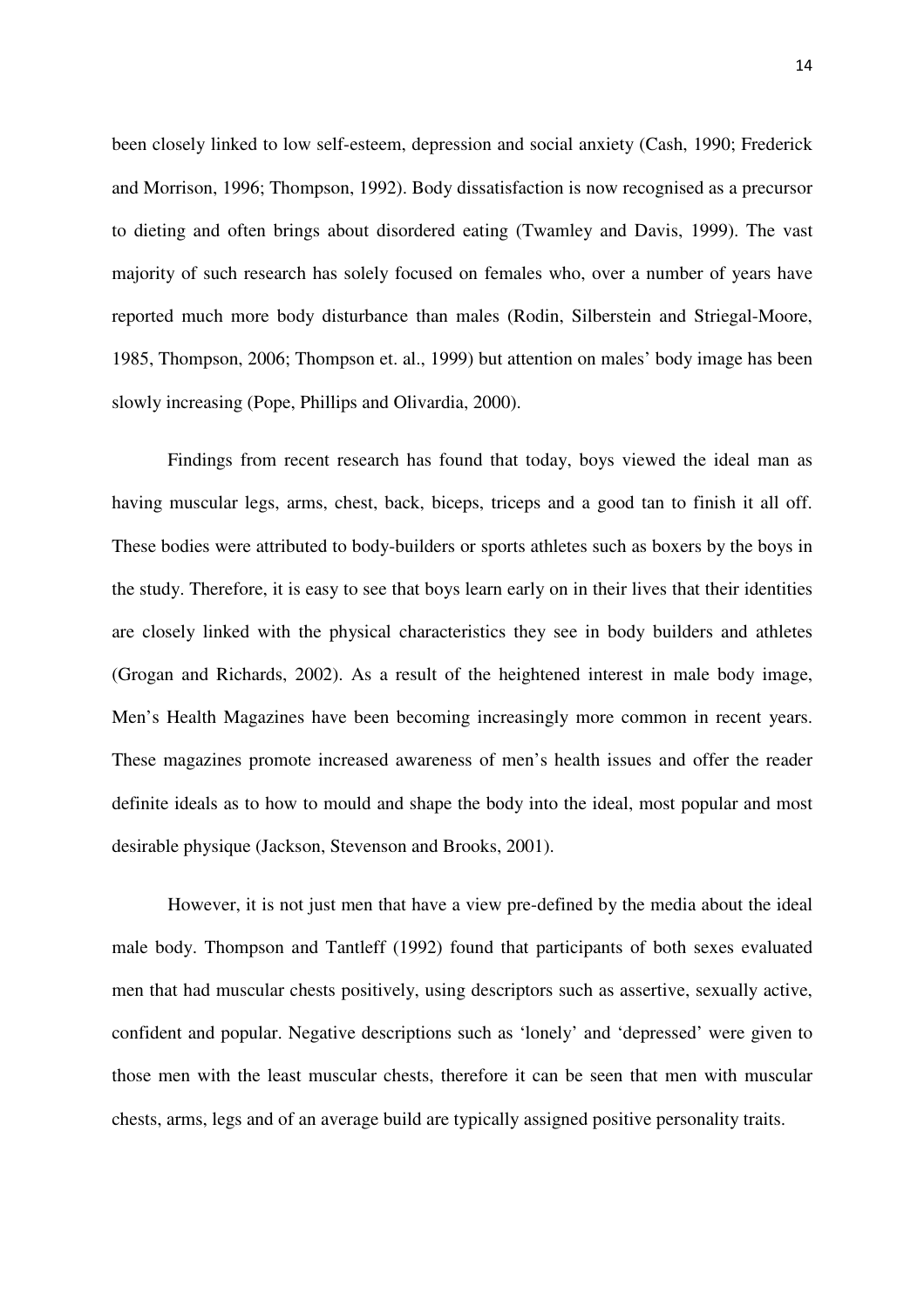Twenty five years ago, the average fashion model was 8 per cent thinner than the average women of the age. Today, that percentage has risen from 8 percent to 23 per cent – possibly reflecting a combination of rising obesity rates in the general population and progressively thinner body ideals. Health and fitness magazines are also targeted, articles from such magazines talk about 'the importance of moderate diet and exercise' but the pages of the magazines are filled with advertisements promoting appetite suppressants and diet supplements. Television shows also continue to feature thin actors and actresses in their lead roles. More recently, shows such as 'The Swan' (2004) 'Dr. 90210' (2004) which feature work from plastic surgeons and extreme makeovers has been the subject of major criticism for positively promoting unhealthy body images. In 'The Swan' young women are kept away from family and friends over a period of several weeks in order to undergo an intensive exercise and diet regime. The show employs the help of plastic surgeons to perform breast augmentation, facelifts and Botox and collagen injections, as well as hair stylists and makeup artists. The final make-over is showcased in a beauty-style pageant where the formally 'ugly ducklings' compete against each other for the acclaimed title of 'The Swan'. Shows like these promote the 'quick-fix' way of losing weight and viewers often turn to such extreme ways to get the desired body instead of visiting their doctors for a healthy diet and exercise plan.

Similarly, body dissatisfaction in the male population is also observed in seeking to change the body through painful plastic surgery to achieve the 'ideal' male physique seen in the media, without dieting or exercise. The Belvedere Clinic in London reported that in 1989 only 10 per cent of its clients were indeed male; however, this has a big increase to 40 per cent by 1994. Procedures such as silicone pectoral implants and removal of stomach fat by liposuction or liposculpture are often the most requested (Baker, 1994). More recently, in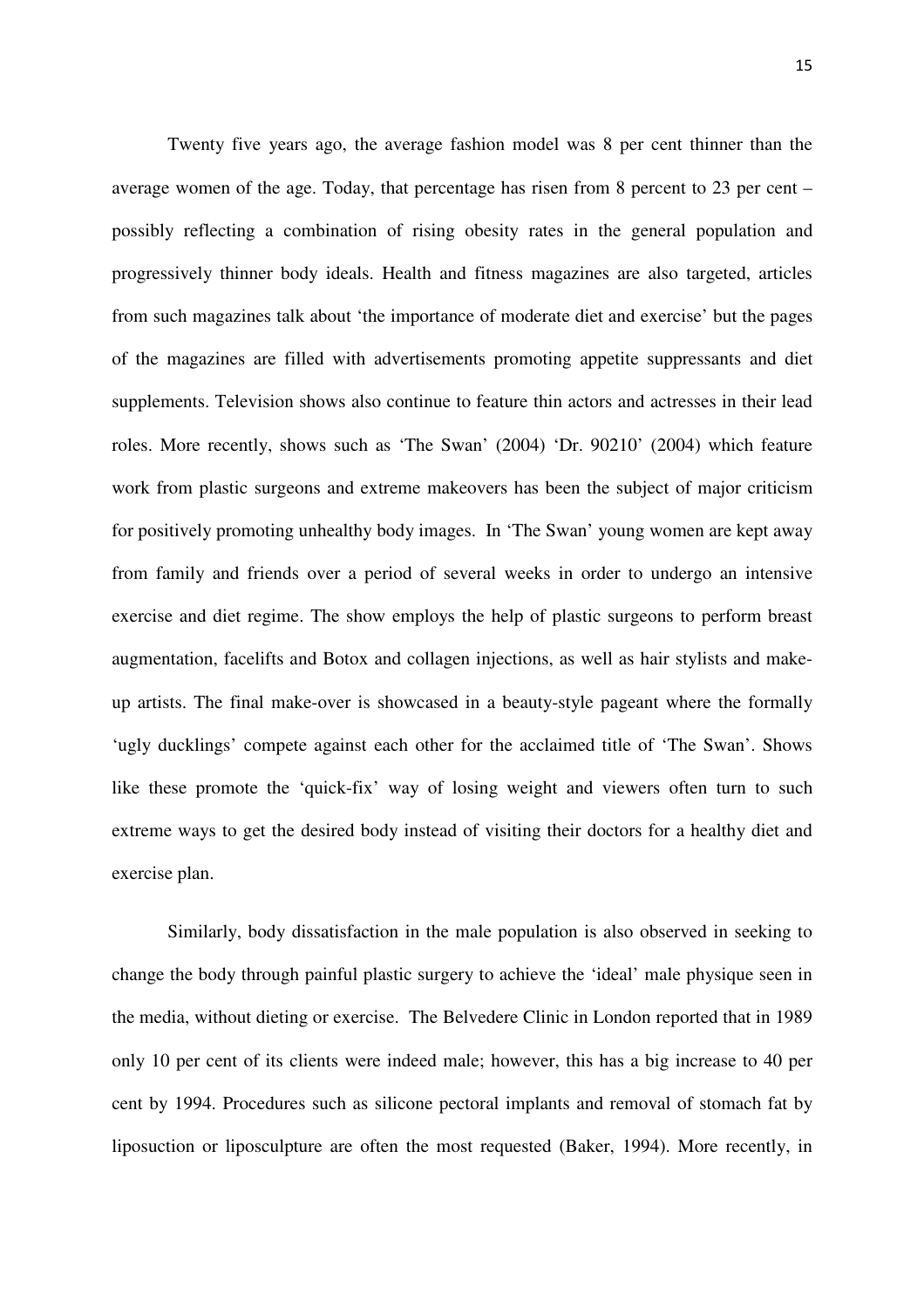2003, a total of 8.7 million cosmetic surgery procedures were performed on males in the U.S.A., this showed a 28 per cent increase in procedures over just one year. (American Society of Plastic Surgeons, 2003). Further research has shown that male plastic surgery patients have a higher rate of body dissatisfaction in comparison to males in a normative sample. (Pertschuk, Sarwer, Wadden and Whitaker, 1998)

In 1986, Snow and Harris concluded that data from research indicates that overweight women have almost completely disappeared as models in women's magazines and over the past 35 years have become much thinner. In addition, studies among women have shown that those who were exposed to images of the thin ideal body showed decreased levels of bodyesteem (Irving, 1990). The media representations make both men and women more dissatisfied with their bodies and weight. Research shows that the male population are being presented with increasingly more muscular and unattainable masculine body images than 1 to 2 decades ago, and are becoming more and more aware of their body image and how they look due to the targeting of young men by the advertising industry (Mort, 1988)

Children entering puberty are at a higher risk of media influence compared to any other. In the culture we live in today, magazines aimed at older age groups such as Heat, OK! and Closer have been seen to have shown images of extremely thin models, and over the past few years some of these images can even be seen in the pages of magazines aimed at young girls entering puberty. Herbozo et al (2004) shows how media that is aimed at children can contain messages putting importance on physical appearance and body stereotypes. This research suggests that socio-cultural factors like exposure to the media, dramatically influences body dissatisfaction and can often lead to the development of emotional, physical and/or mental health problems. They conclude by stating that children are extremely susceptible to media messages and are more likely to perceive imagery linked to thinness and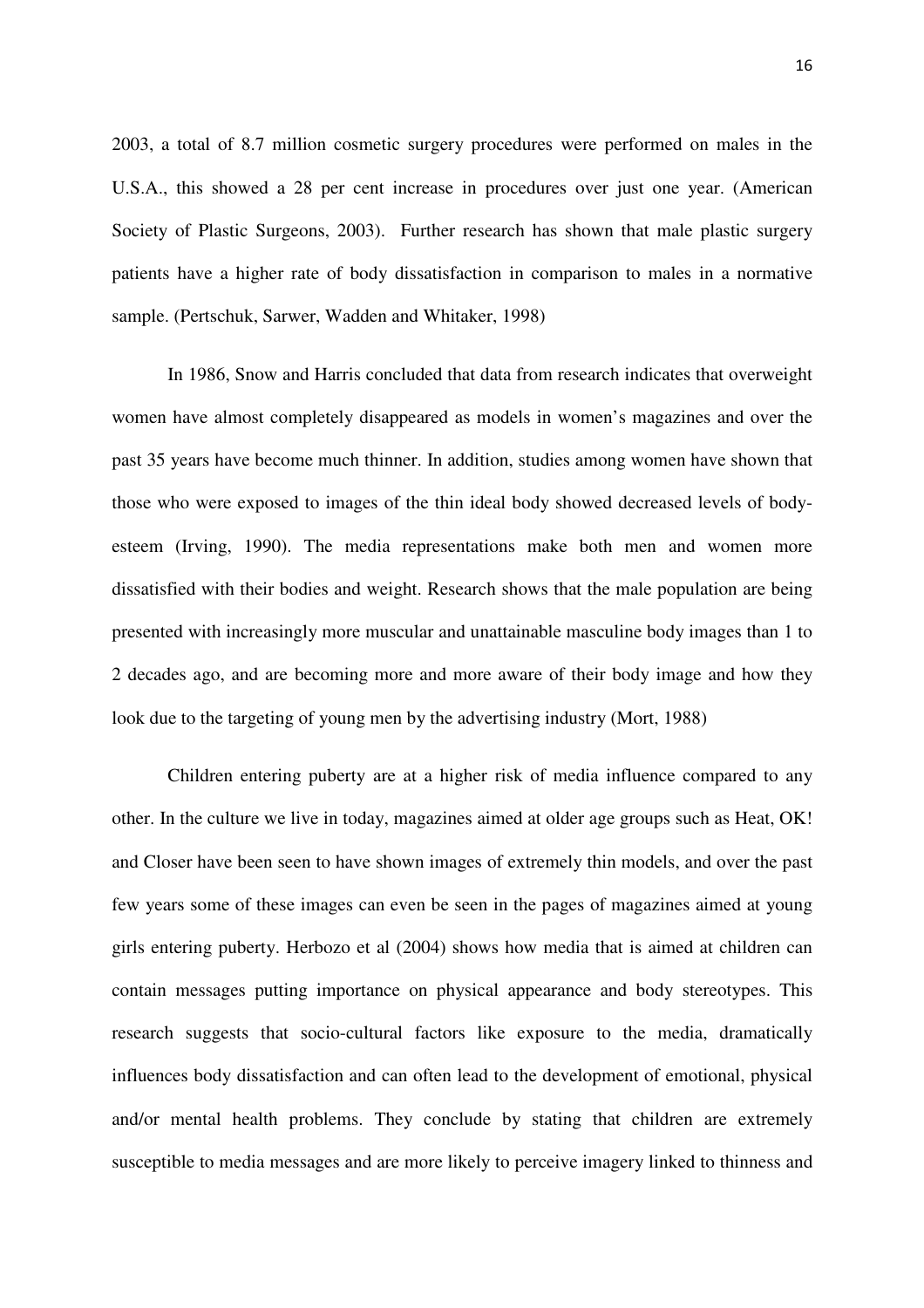obesity in the media as real rather than what is actually is – artificial. The consequences of such influence can bring about negative attitudes to obesity, prejudice towards obesity and even disordered eating throughout adolescence and adult life.

Tiggemann (2002) suggests that these thin ideals that are portrayed in the media are an art of a "complex cultural script that links thinness and attractiveness to happiness". The media seems to have an obsession with thinness shown through articles and photography of fashion models and actresses in magazines, newspapers and the internet. The celebrities featured in these articles may themselves have an eating disorder, or at least the means by which they can employ the assistance of those who are able to help them attain unnatural ideals which are unrealistic to the public. Adrian Furnham and Nicola Greaves (Grogan, 1999) wholly agree that the unavoidable failure to match the ideals portrayed in the media leads to self-criticism, guilt and self disgust - which then leads to the formation of depressed feelings about oneself, which then inevitably leads to the development of an eating disorder.

#### **Aims:**

The aim of this study is to investigate whether mass media has a direct influence on body-esteem and body dissatisfaction, and whether higher levels of media exposure will cause lower levels on body perception and body-esteem scales. Overall the results of this study should contribute to the literature within the fields of self-esteem, body-esteem and the effects of the media in young men and women and may serve clinically useful information which could result in interventions in schools for young girls and boys to further their awareness of the media's influence on body image and body ideals.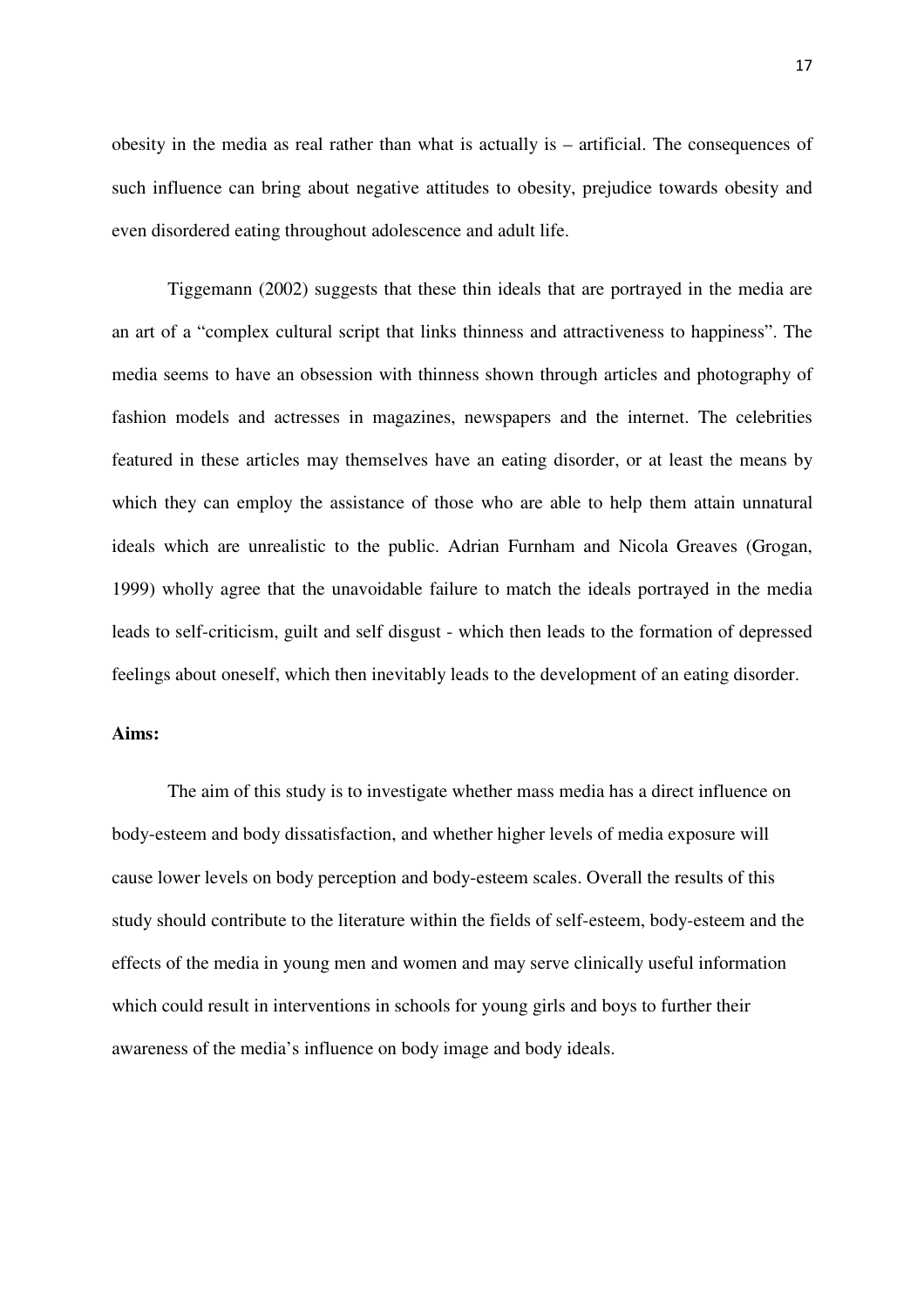This study focuses on adult male and female college students. The purpose of conducting this research is set out in the following hypotheses:

Hypothesis 1: There will be a significant difference in body esteem for males and females

Hypothesis 2: There will be a significant difference in self esteem for males and females

Hypothesis 3: There will be a significant difference in media influence over both men and women, with females being more subjective than males

Hypothesis 4: Participants who score higher on the Socio-Cultural Attitudes towards Appearance questionnaire will score lower on the Body Esteem scale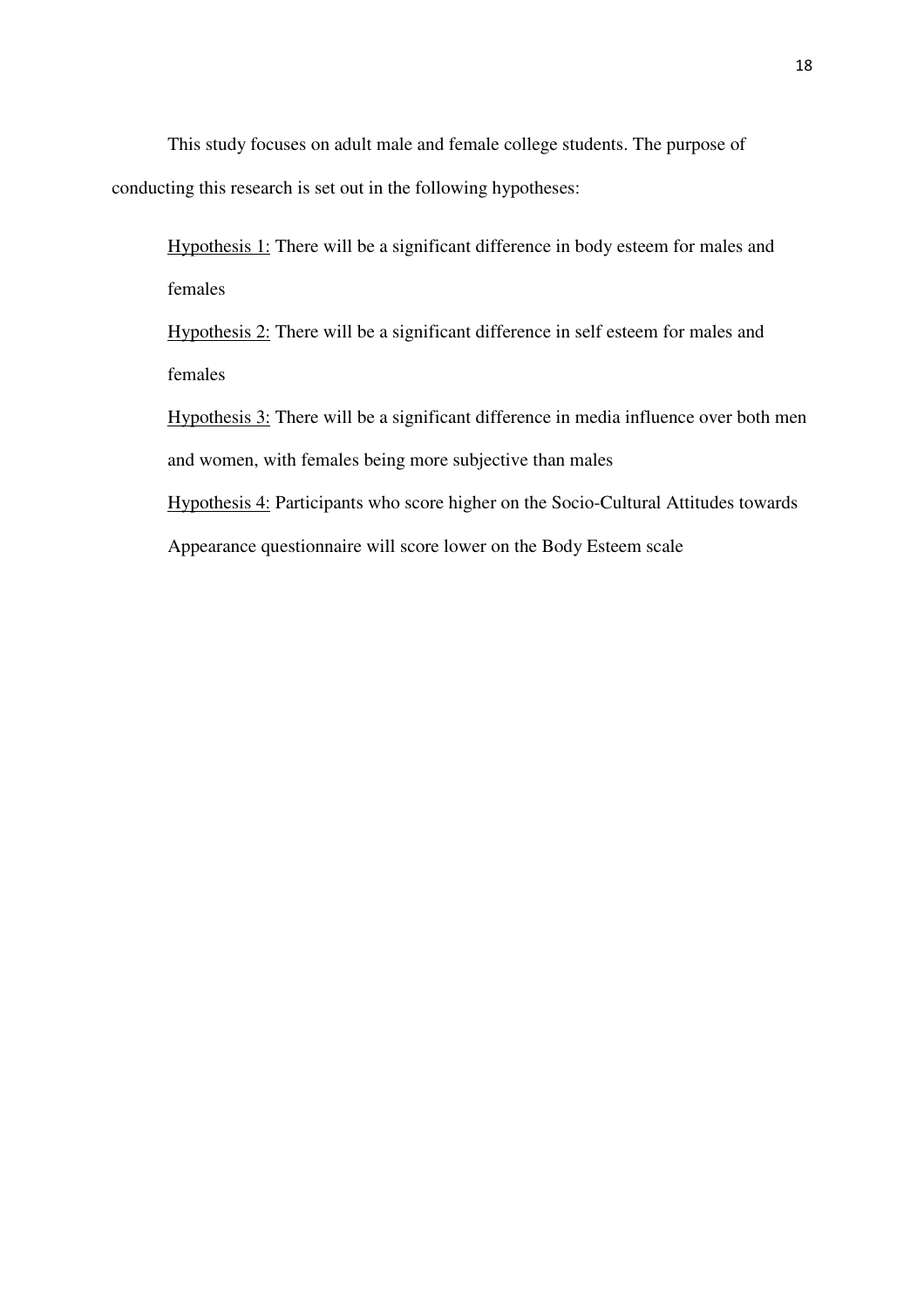#### **Method**

#### *Participants*

A total of 90 participants were invited to take part in this study. Of these 90, 45 were females and 45 were males. Participants were gathered using a convenience sample via an online link posted in a browser. The surveys were posted online via Google Docs and the browser link was then attached into the News Feed within the social networking website, Facebook, or emailed directly to the participant once they had provided their email address. The purpose of the research was relayed to each participant, as well as the ethical considerations and the rights of participants during the research process.

# *Materials*

Five questionnaires were used to measure the relationship between media influence, self-esteem and body-esteem.

#### *Rosenberg Self-Esteem Scale, SES. (Rosenberg, 1965).*

While designed as a Guttman scale, the Rosenberg Self-Esteem Scale was used and scored as a Likert scale. The questionnaire contained 10 items intending to measure selfesteem and were answered on a four point scale ranging from strongly agree to strongly disagree. Each item was rated once, the rating goes from  $0 - 5$ , 0 indicating that the participant strongly agrees with each statement and 5 indicating the participant strongly disagrees with each statement. Total scores range from 10 to 50 with 10 indicating very low self-esteem and 50 indicating very high self-esteem. This and the other measures incorporated into the questionnaire were posted online and were accessed via a browser link.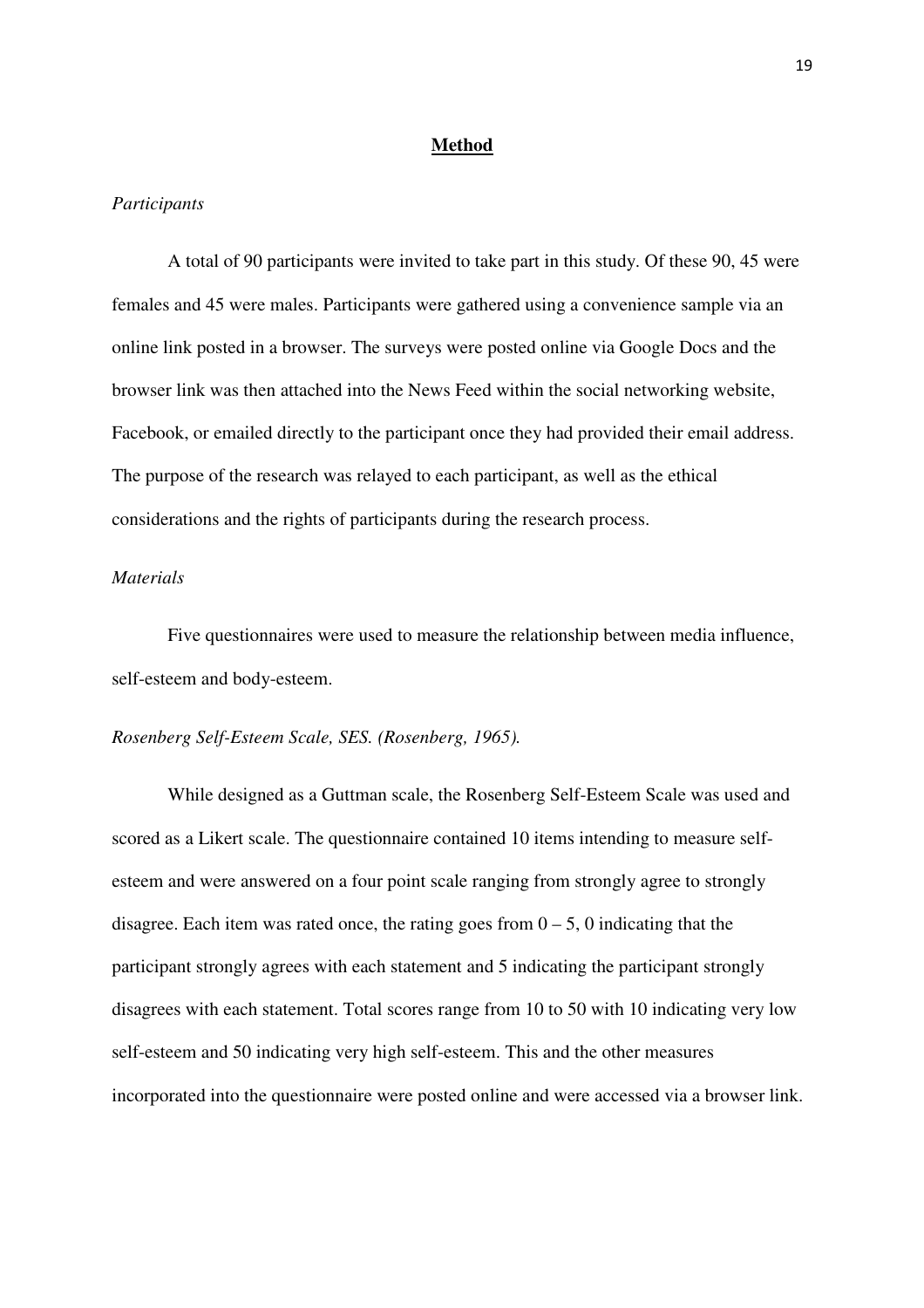*The Social Comparison Scale, SCS. (Allan and Gilbert, 1995).* 

This is an established measure of self-perceptions of social rank and relative social standing. The 11 items cover judgments concerned with rank, attractiveness and how well the person thinks they 'fit in' with society in comparison to others. The scale has been found to have good reliability, with Cronbach alphas of .88 and .96 with clinical populations and .91 and .90 with student populations (Allan and Gilbert, 1995, 1997).

### *The Body-Esteem Scale, BES. (Franzoi and Shields, 1984)*

The Body-Esteem Scale investigates characteristics in young women and young men related to body esteem. This particular scale is closely compared with the Body Cathexis Scale – the degree of feeling satisfaction or dissatisfaction with various parts of the body. The Body-Cathexis Scale consisted of 40 questions on body parts and functions on a 5-point scale. Items were then summed and divided by 40, making the highest score a five, and the lowest score a 1. Higher scores indicated a higher degree of satisfaction with one's body.

The Body-Esteem Scale amended this by adding three gender-specific subscales like physical attractiveness, upper body strength and physical condition for men, and for the women, sexual attractiveness, weight concern and physical condition (Franzoi & Shields, 1984).

The format for the Body-Esteem Scale includes 35 items using 17 items from the Body-Cathexis Scale and 16 new items. The items are rated from 1 - 5, 1 indicating strong negative feelings and 5 indicating strong positive feelings. Three interrelated factors that describe major body-esteem dimensions are the subscales for the test. The Body Esteem Scale was correlated with the Rosenberg's Self-Esteem Scale (Rosenberg, 1965) to support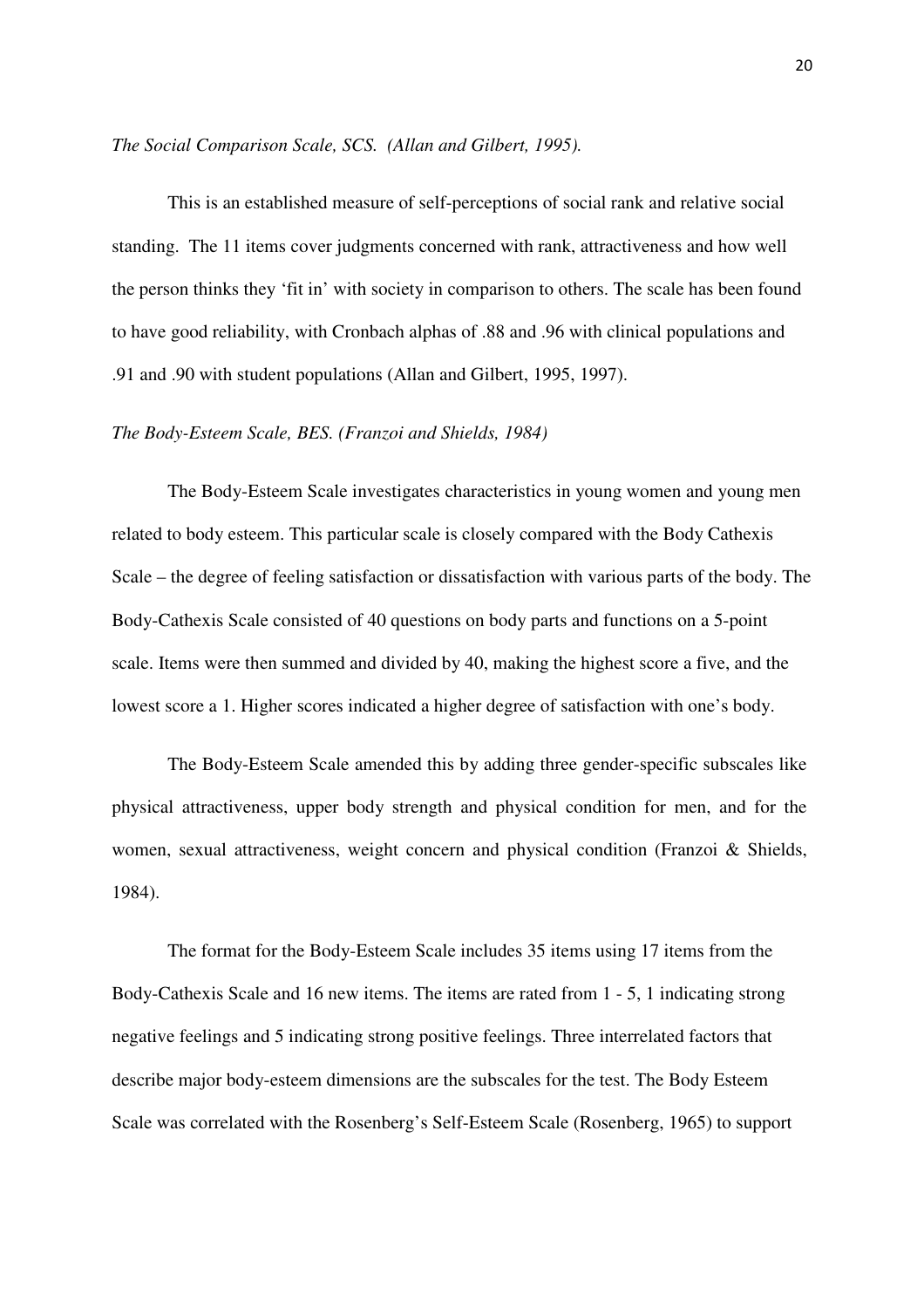convergent validity. Total scores range from 32 to 160, with higher scores indicating a greater self-esteem in one's body.

*Socio-cultural Attitudes towards Appearance Scale – 3, SATAQ-3. (Heinberg & Thompson, 1995; Thompson et al., 1999)* 

The Socio-cultural Attitudes towards Appearance Questionnaire-3 is a measure of one's endorsement of societal appearance ideals. SATAQ-3 measures multiple aspects of a societal influence upon body image and appearance in the role of both media messages and images. The questionnaire contains 30 items and is rated on a Likert scale of 5 points ranging from 'definitely disagree' to 'definitely agree' scored one to five on which best reflects their agreement with the statement. Total scores range from 30 to 150 with higher scores relating to greater internalizations and pressure felt by media to have the ideal body type.

The remaining items measured demographics and a final question asking each participant to rate their level of happiness from 1 (unhappy) to 10 (happy). In total there were 89 items. The questionnaires were completed online and the results returned in an excel file. This obviates the need for data entry by the researcher and the associated risk of human error

#### *Procedure*

Initially, a pilot study was conducted to ensure the content and structure of the questionnaire, and the length of time taken to complete it was suitable for distribution. Participants were informed of the aims and nature of the research, and the web browser address was sent to 5 people. Participants were also asked to time themselves whilst answering the questionnaires to make sure it did not succeed the limit of 20 minuutes. The completed questionnaire, as well as the time each participant took to complete it was returned by email. Upon receiving their responses, participants were then asked if they had any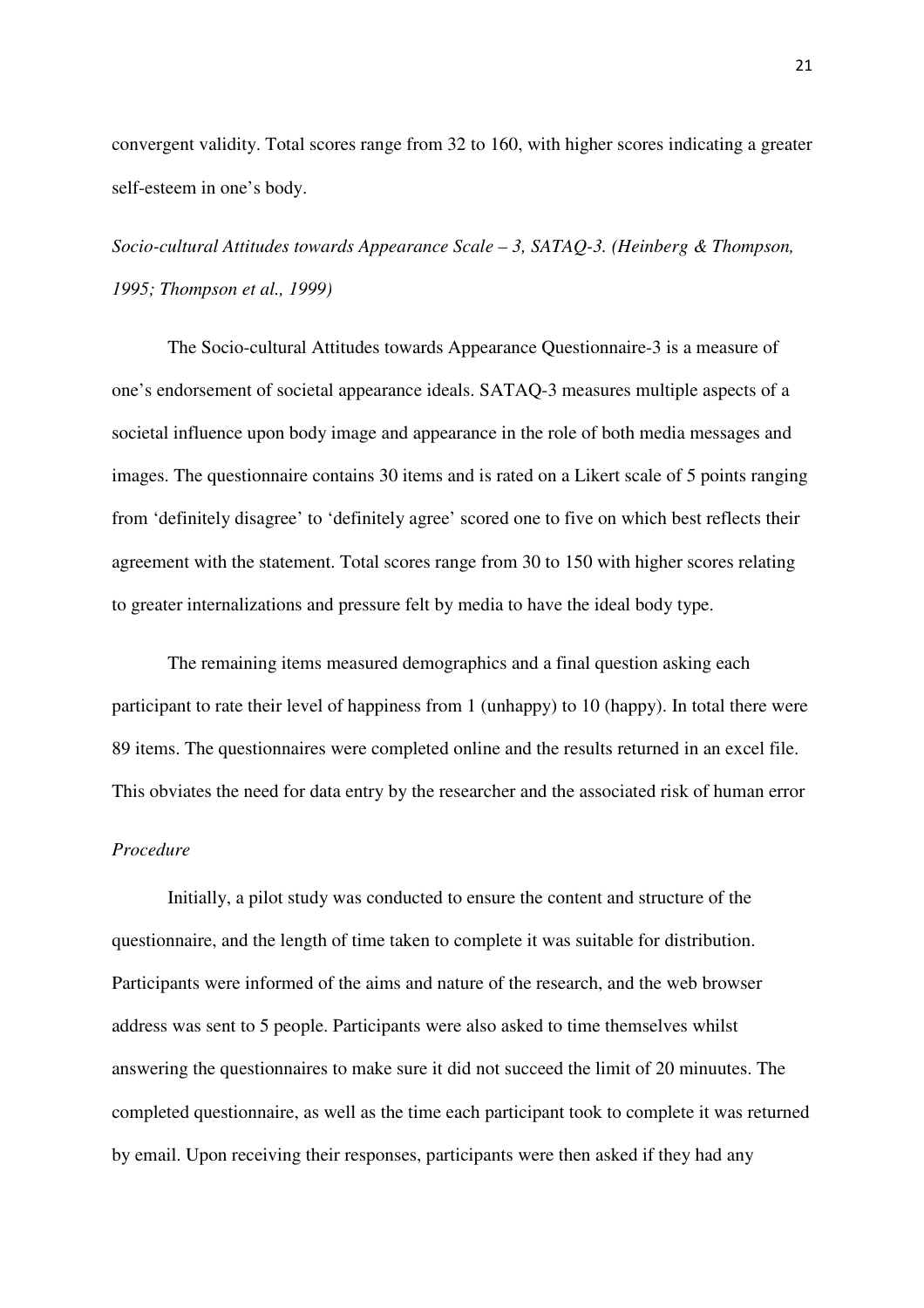difficulty or any other issues in completing the questionnaire, and if so, to send the feedback via email.

Permission was then sought from the supervisor, Dr. Chris Gibbons to administer the questionnaires. The questionnaire was uploaded online and the web browser address was posted on the researcher's Facebook page asking all males and females, who are attending third-level education and are above 18 years of age to complete the questionnaire along with a consent form. Replies were automatically recorded into an excel sheet and remained anonymous.

#### *Ethical considerations*

The study was approved by the University Ethics Committee. The information sheet that was administered to the participants emphasized that participation was entirely voluntary; that they were free to leave at any time; that being involved would have no affect on course progression and that confidentiality and anonymity would be maintained at all times.

#### *Data analysis.*

All data was inputted into SPSS 18 and then analyzed. Descriptive results were first taken to show the mean ages between men and women (22.18) and to identify the total scores on all scales. A Correlation Bivariate was then conducted to analyse the correlation between the predictor variables and the outcome measures e.g. between the media scale correlated against each outcome measure. T-tests were carried out to look for gender differences in each outcome measure.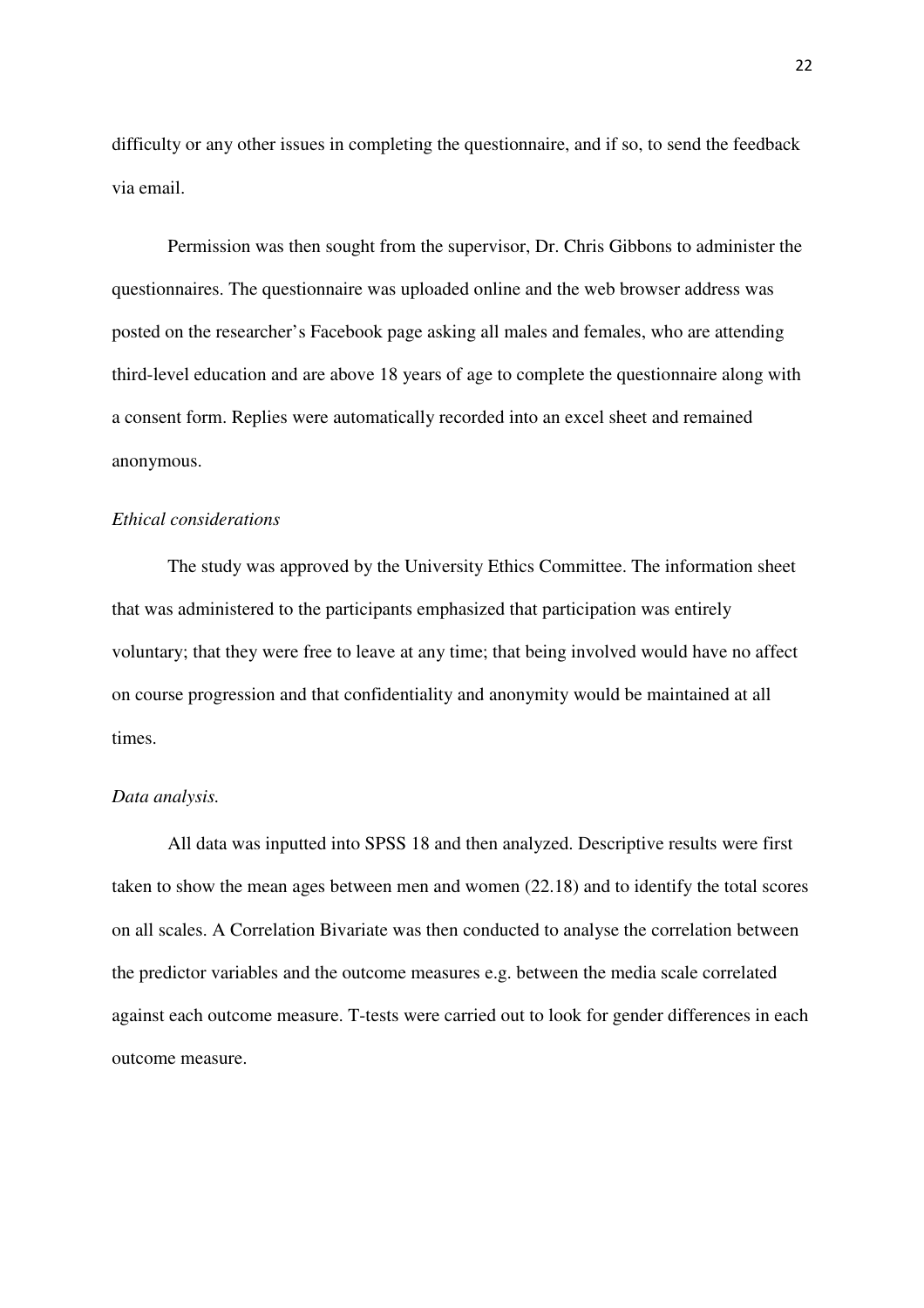#### **Results**

Table 1 shows the lowest and highest scores reported, the mean and standard deviation for each of the sources of scores measured from questionnaires relating to Happiness, Social Comparison, Body-Esteem, Self-Esteem and Socio-Cultural Attitudes Towards Appearance; Tables 2 shows correlations between all tested variables; Tables 3 and 3.1 show the group statistics for gender and tested variables and the comparison of two independent samples using the t-test.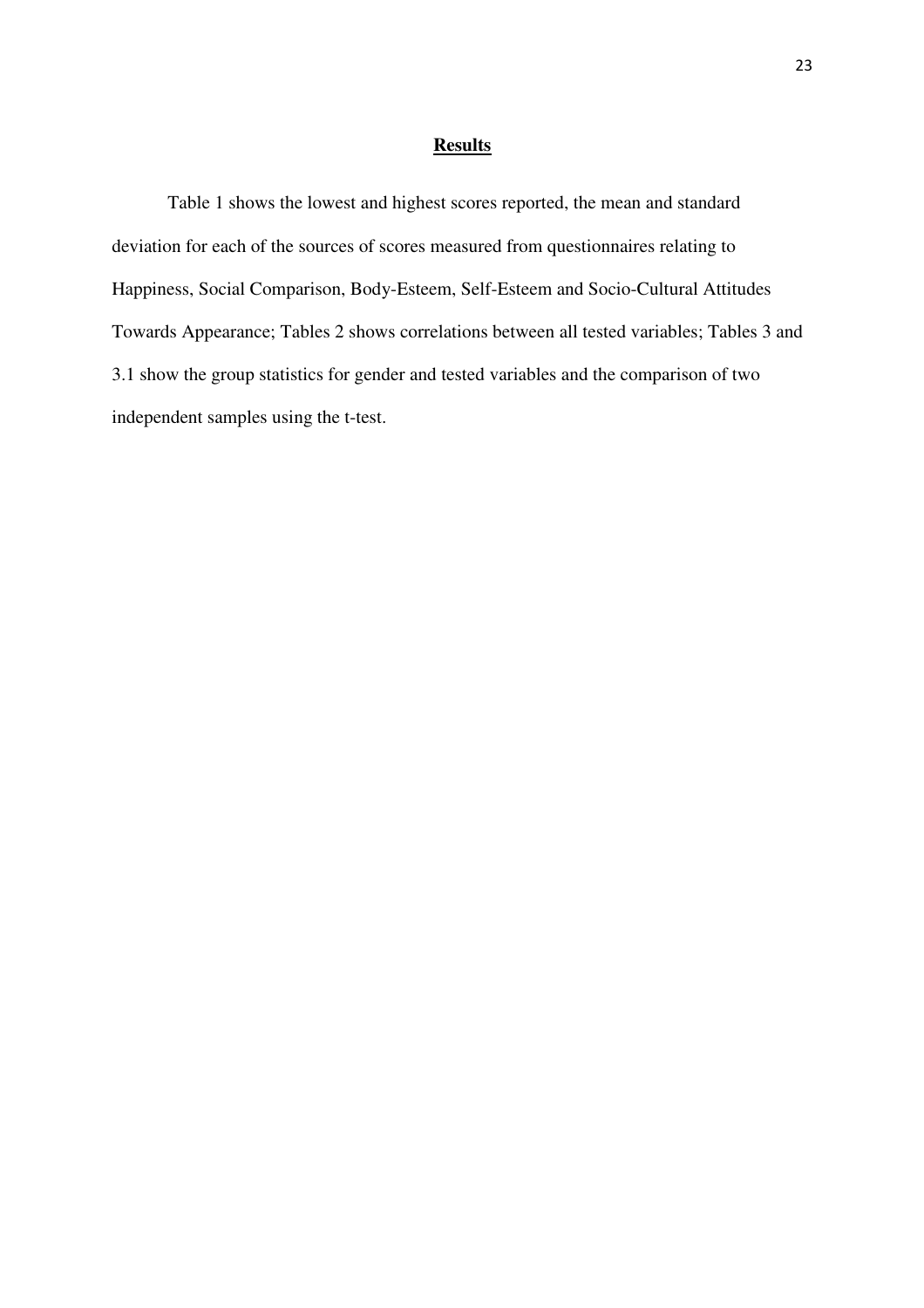# **Descriptive Statistics**

# **Table 1 –** *Descriptives for key outcome measures*

|                                    | <b>Minimum</b> | <b>Maximum</b> | Mean   | <b>Std. Deviation</b> |
|------------------------------------|----------------|----------------|--------|-----------------------|
|                                    |                |                |        |                       |
| <b>Age of Participant</b>          | 18             | 25             | 22.18  | 2.144                 |
| <b>Happiness Scale</b>             | $\mathbf{1}$   | 10             | 6.46   | 2.040                 |
| <b>Social Comparison</b>           | 24             | 102            | 64.30  | 15.587                |
| <b>Body Esteem</b>                 | 59             | 161            | 112.20 | 22.196                |
| <b>Self Esteem</b>                 | 12             | 23             | 17.02  | 2.513                 |
| Socio-Cultural<br><b>Attitudes</b> | 34             | 117            | 80.77  | 21.631                |

Table 1 shows the minimum and maximum scores calculated on each of the questionnaires as well as the minimum and maximum age of participants. It also shows the average/mean and standard deviation of the latter.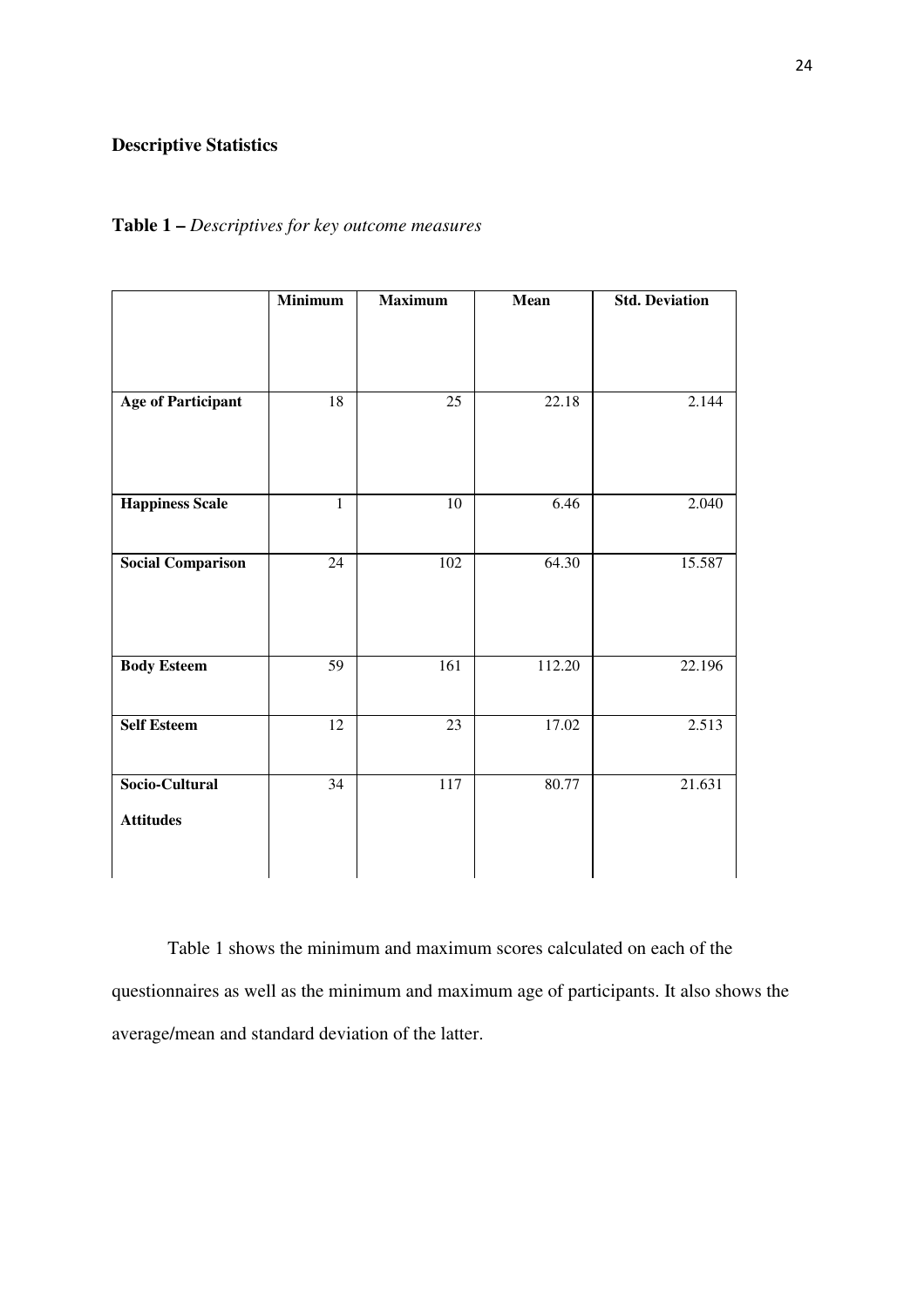|                          | Age of       | Socio-Cultural        | <b>Happiness</b>      | <b>Social</b> | <b>Body</b>          | <b>Self</b>   |
|--------------------------|--------------|-----------------------|-----------------------|---------------|----------------------|---------------|
|                          | participant  | <b>Attitudes</b>      | <b>Scale</b>          | Comparison    | <b>Esteem</b>        | <b>Esteem</b> |
|                          |              | <b>Towards</b>        |                       | <b>Total</b>  | <b>Total</b>         | <b>Total</b>  |
|                          |              | Appearance            |                       |               |                      |               |
| Age of participant       | $\mathbf{1}$ | $-.135$               | .038                  | .030          | .079                 | $-.070$       |
| Socio-Cultural           | $-.135$      | $\mathbf{1}$          | $-.282$ <sup>**</sup> | $-.102$       | $-.388$ **           | .024          |
| <b>Attitudes Towards</b> |              |                       |                       |               |                      |               |
| <b>Appearance</b>        |              |                       |                       |               |                      |               |
| <b>Happiness Scale</b>   | .038         | $-.282$ <sup>**</sup> | 1                     | $.601**$      | $.742$ <sup>**</sup> | $-.149$       |
| <b>Social Comparison</b> | .030         | $-.102$               | $.601$ <sup>**</sup>  | $\mathbf{1}$  | $.707**$             | .135          |
| <b>Body Esteem</b>       | .079         | $-.388$ **            | .742                  | $.707**$      | $\mathbf{1}$         | $-.002$       |
| <b>Self Esteem</b>       | $-.070$      | .024                  | $-.149$               | .135          | $-.002$              | $\mathbf{1}$  |

**Table 2 –** *Correlation between tested variables using a Pearson's R Correlation*

As can be seen from the table above, there is a negative correlation between the age of participants and Socio-Cultural Attitudes towards Appearance (-.135), there is no correlation between age and happiness (.038), and no correlation between age and Social Comparison (.030). There is, however, a strong positive correlation between age and body-esteem (.079) and a strong negative correlation between age and self-esteem (-.070) showing that college students are particularly vulnerable to lower self-esteem.

Socio-Cultural Attitudes towards Appearance has a negative correlation with happiness (-.282). Similarly, Social Comparison and Socio-Cultural Attitudes Towards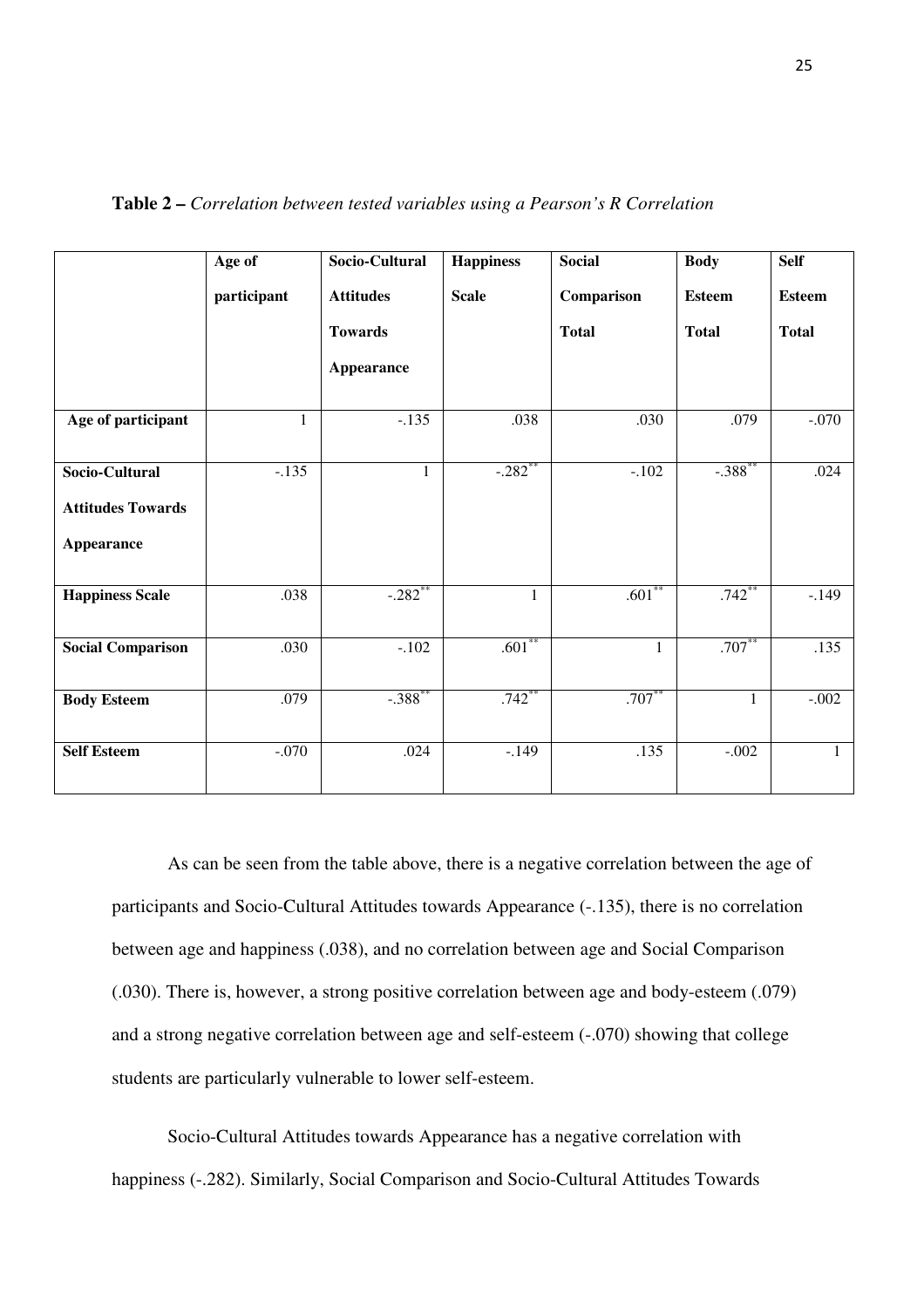Appearance show a strong negative correlation (-.102) and Socio-Cultural Attitudes Towards Comparison and body-esteem also shows a negative correlation (-.388) which supports the fourth hypothesis that states that 'Participants who score higher on the Socio-Cultural Attitudes towards Appearance questionnaire will score lower on the Body-Esteem Scale.' However, self-esteem has no correlation with Socio-Cultural Attitudes towards Appearance (.204)

Happiness and Social-Comparison show a positive correlation (.601) as does Happiness and Body Esteem (.742). Happiness and Self-Esteem have a negative correlation (- .149)

Social Comparison and Body-Esteem have a positive correlation (.707) but surprisingly Social-Comparison and Self-Esteem was found to have no correlation at all (.135)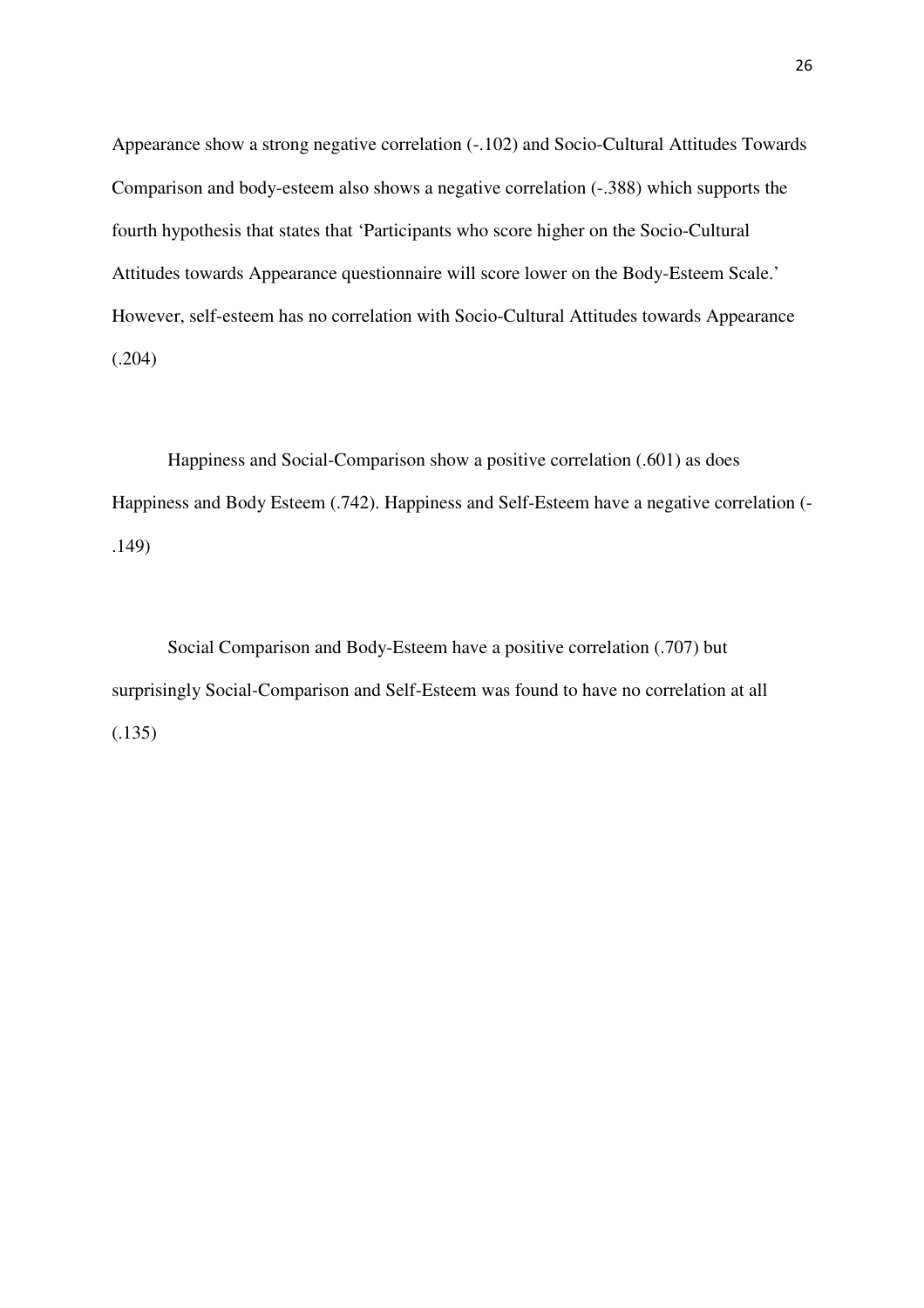|                                 | Gender | Mean   | <b>Std.Deviation</b> | <b>Std.Error Mean</b> |
|---------------------------------|--------|--------|----------------------|-----------------------|
|                                 |        |        |                      |                       |
| <b>Happiness Scale</b>          | Male   | 6.22   | 1.976                | .295                  |
|                                 | Female | 6.71   | 2.096                | .312                  |
| <b>Social Comparison</b>        | Male   | 64.44  | 17.969               | 2.679                 |
|                                 | Female | 64.16  | 17.398               | 2.593                 |
| <b>Body Esteem</b>              | Male   | 113.84 | 23.377               | 3.485                 |
|                                 | Female | 110.56 | 21.083               | 3.143                 |
|                                 |        |        |                      |                       |
| <b>Self Esteem</b>              | Male   | 17.02  | 2.800                | .417                  |
|                                 | Female | 17.02  | 2.221                | .331                  |
| <b>Socio-Cultural Attitudes</b> | Male   | 71.73  | 19.721               | 2.940                 |
|                                 |        |        |                      |                       |
| <b>Towards Appearance</b>       | Female | 89.80  | 19.763               | 2.946                 |
|                                 |        |        |                      |                       |

# **Table 3 –** *Group statistics for gender*

# **Table 3.1 –** *Independent Samples T-test*

|                                 | t        | Df | Sig. (2-tailed) | <b>Mean Difference</b> |
|---------------------------------|----------|----|-----------------|------------------------|
|                                 |          |    |                 |                        |
| <b>Happiness Scale</b>          | $-1.139$ | 88 | .258            | $-.489$                |
| <b>Social Comparison</b>        | .077     | 88 | .938            | .289                   |
| <b>Body Esteem</b>              | .701     | 88 | .485            | 3.289                  |
| <b>Self Esteem</b>              | .000     | 88 | 1.000           | .000                   |
| <b>Socio-Cultural Attitudes</b> | $-4.341$ | 88 | .000            | $-18.067$              |
| <b>Towards Appearance</b>       |          |    |                 |                        |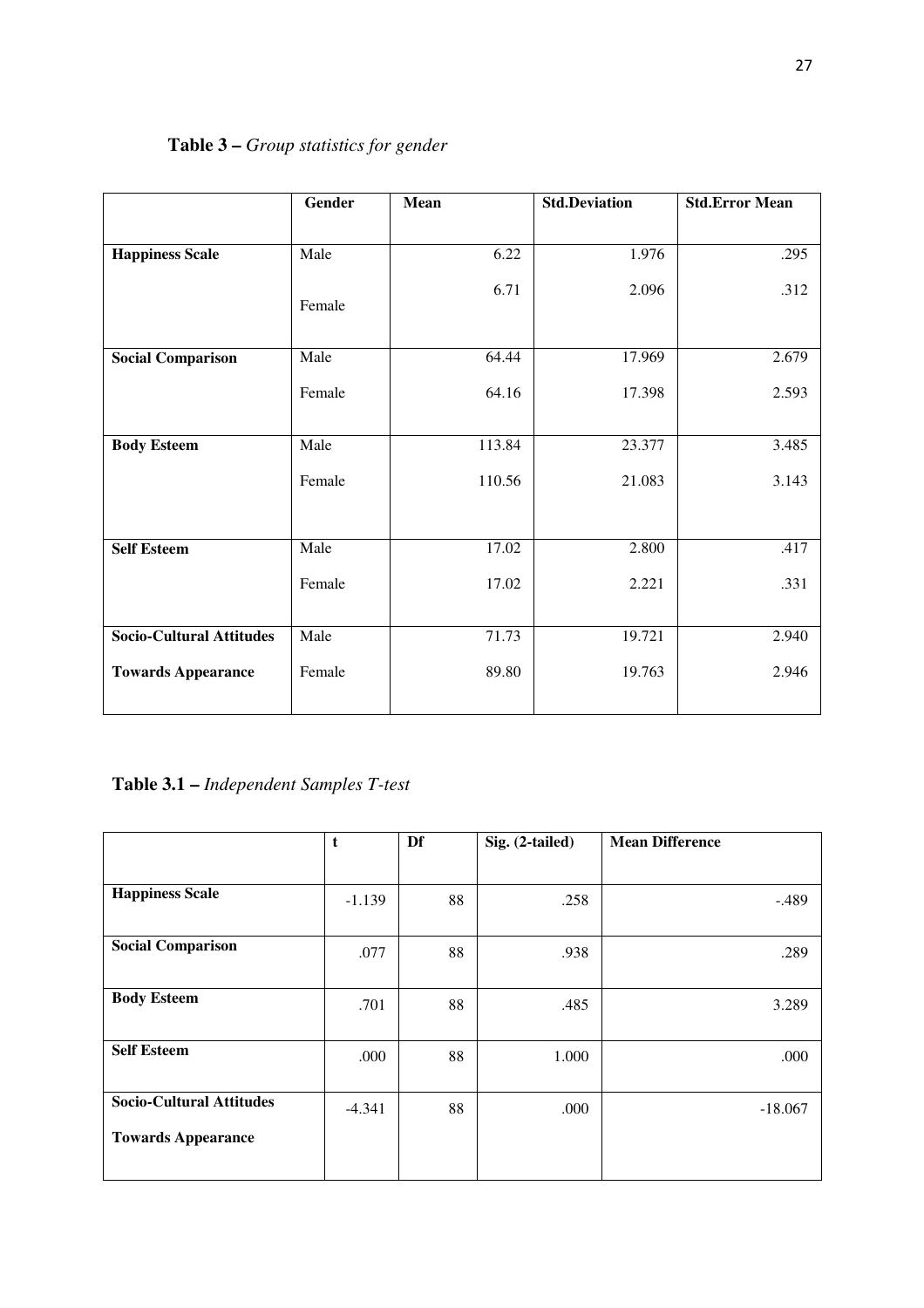# **Inferential Statistics**

#### *T-test Analysis*

Hypothesis one proposed "there will be a significant difference in body esteem for males and females." In order to determine this, an independent samples T-test was conducted to compare body-esteem scores for male and female participants. The results from this test indicated that there was not a statistically significant difference in the mean body-esteem for males and females. There was no significant difference for males [M=113.84, SD=23.3] and females  $[M=110.56, SD=21.083; t(88)=0.701, p=.485]$ . The magnitude of the difference in the means was rather small. Thus, hypothesis one was not supported.

Hypothesis two proposed "there will be a significant difference in self-esteem for males and females". In order to determine this, an independent samples T-test was conducted to compare self-esteem scores for males and females. There was not a statistically significant difference in the mean self-esteem scores for male and female participants. There was no significant difference for males [M=17.02, SD=2.800] and females [M=17.02, SD=2.221; t(88)=.000, p=1.00]. The magnitude of the difference in the means was very small. Thus, hypothesis two was not supported.

Hypothesis three proposed "there will be a significant difference in media influence over both men and women, with females being more subjective than males". In order to determine this, an independent samples T-test was conducted to compare media influence from the Socio-Cultural Attitudes towards Appearance questionnaire for male and female participants. There was a significant difference between media influence scores for males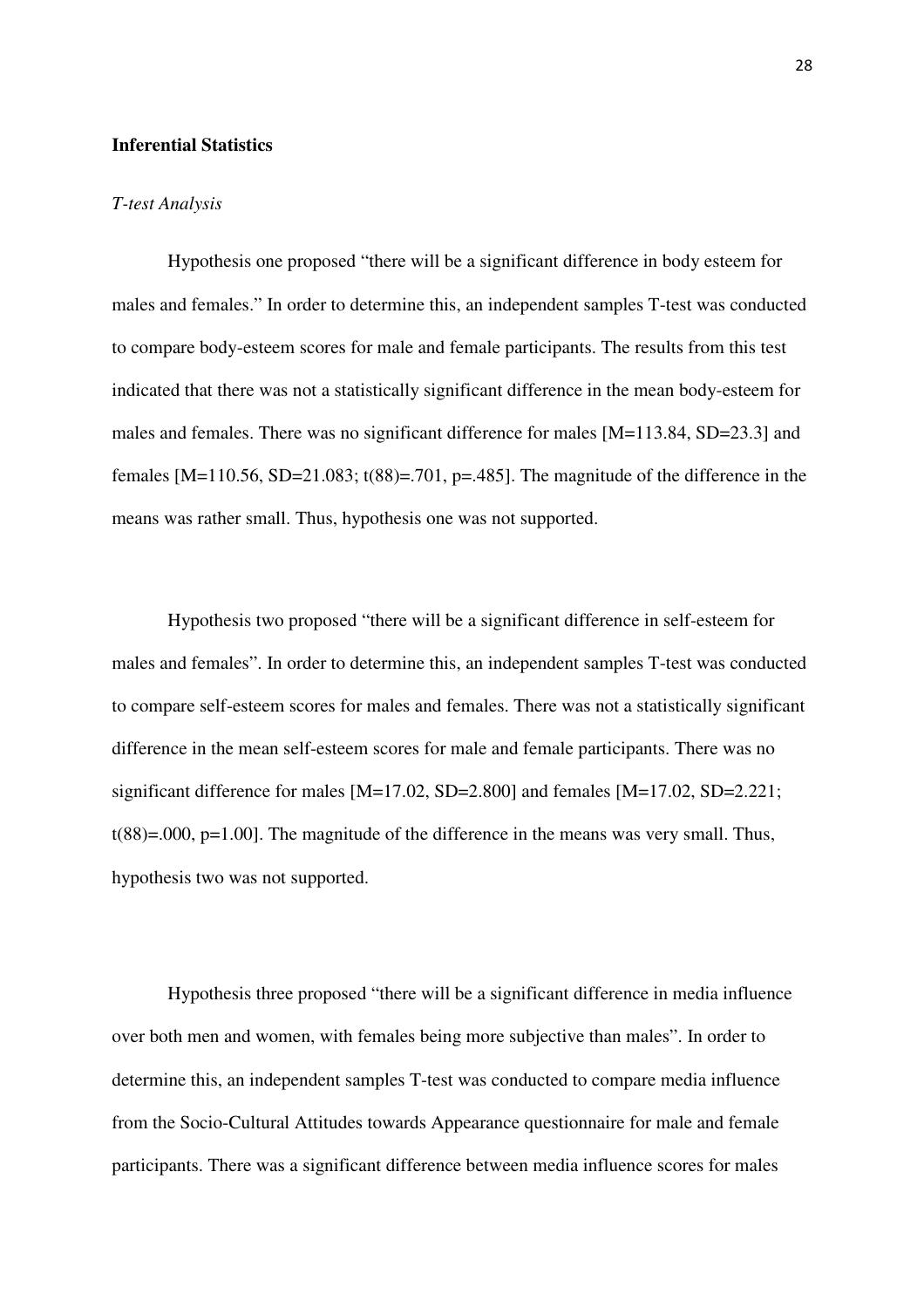[M=71.73, SD=19.72] and females [M=89.80, SD=19.76, t(88)= -4.34, p=.000]. The magnitude of the difference in the means was quite large, with females having a higher mean than males. Thus, hypothesis three was supported.

#### *Pearson's R Correlation Analysis*

A series of Pearson R correlation analyses were conducted to examine the relationship between body-esteem and Socio-Cultural Attitudes towards Appearance for males and females.

Hypothesis four proposed "participants who score higher on the Socio-Cultural Attitudes towards Appearance questionnaire will score lower on the Body-Esteem Scale". In order to determine this, a Pearson's Correlation was conducted to compare the Body-Esteem scores and Socio-Cultural Attitudes towards Appearance scores for males and females. Socio-Cultural Attitudes towards Appearance and Body-Esteem showed a negative correlation (- .388). Thus hypotheses four was supported.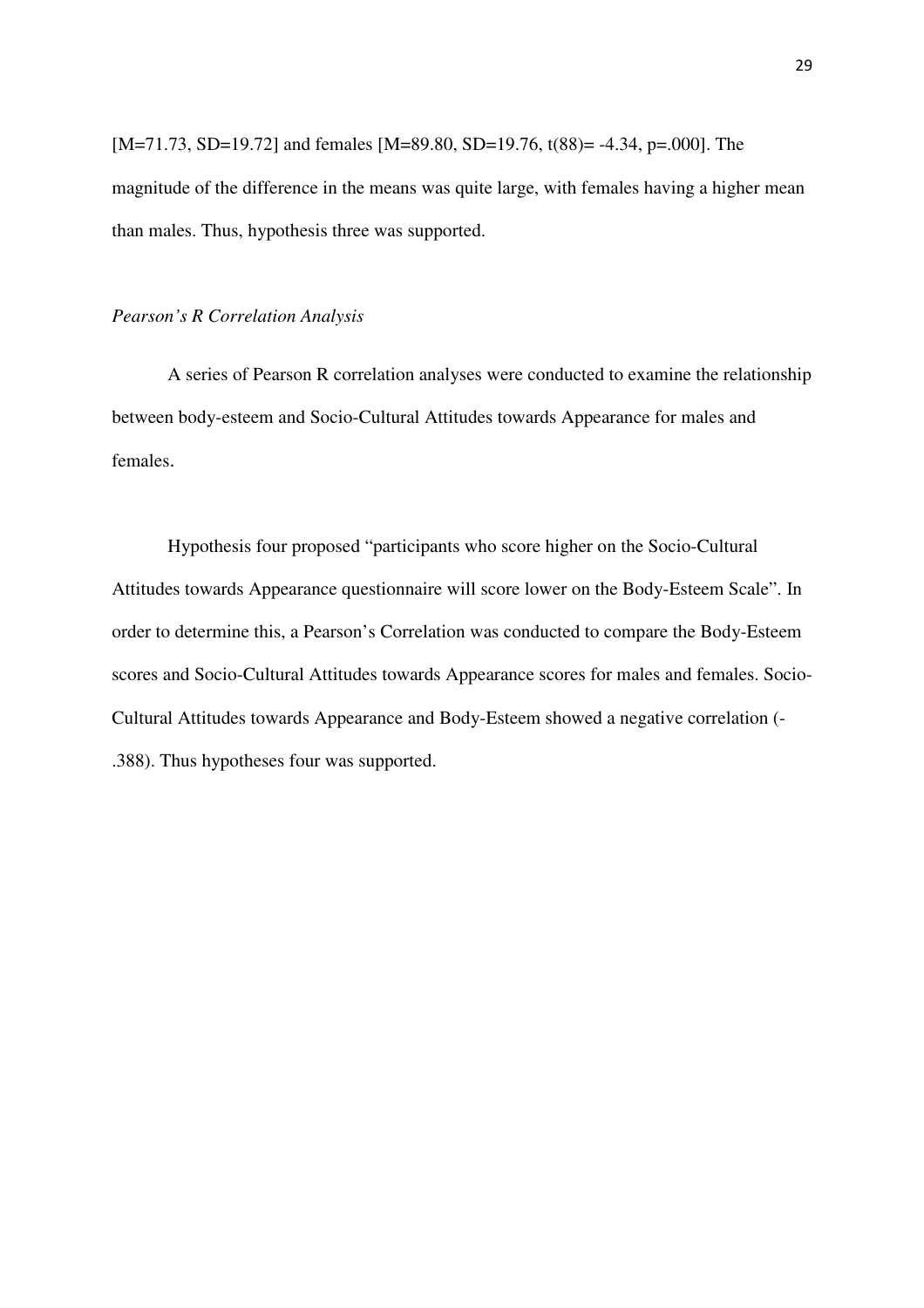# **Discussion**

#### **Introduction**

 The research carried out investigated the media's influence on body-esteem and body dissatisfaction among male and female college students in Ireland. The research focused on different patterns of body disturbance and media influences from a number of outlets. These included; Rosenbergs Self Esteem Questionnaire (Rosenberg, 1965), which is a 10 item self-report measure of global self-esteem. It consists of 10 statements related to overall feelings of self-worth or self-acceptance; The Body-Esteem Questionnaire (Franzoi & Shields, 1984) which measures different dimensions of body satisfaction and The Social Comparison Scale (Allan & Gilbert 1995) which measures self-perceptions of social rank and relative social standing. The study also included Socio-Cultural Attitudes Towards Appearance (Heinberg & Thompson, 1995; Thompson et al., 1999) which is a measure of one's endorsement of societal appearance ideals, whilst looking at level of interest in magazines, celebrity culture, movies and other forms of mass media which promote a thin body ideal, and finally, a one item scale asking the participant to rate their level of happiness (1 being unhappy, and 10 being happy). The research was determined to uncover how each of these measures would affect both male, and female college perspective in Ireland. Some of the scales or questionnaires may have appeared long to the respondent – with some of the questionnaires containing 30-35 items, however, they pinpointed very relevant issues relating to them and body image dissatisfaction.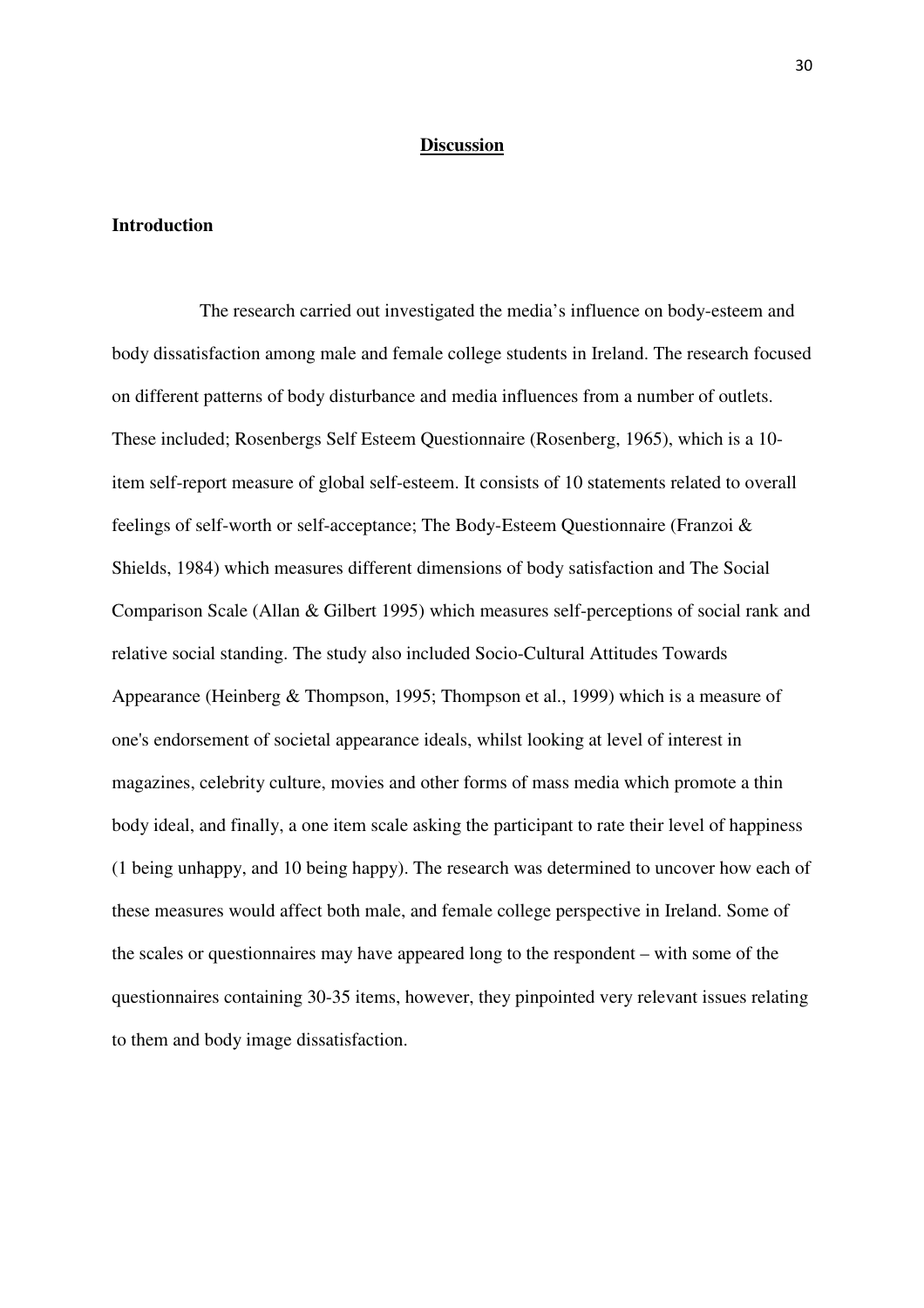### **Interpretations of findings**

#### **Hypothesis one:**

"There will be a significant difference in body esteem for males and females". Results indicated from hypothesis one, that there was not a statistically significant different in the mean body esteem scores for male and female college students. Thus, hypothesis one was not supported as both male and female participants' experience similar levels of body esteem.

 The current result found that, although there was not a significant difference in the mean body-esteem scores between male and female participants, they do however indicate that it is not only women but also men who score relatively low in terms of body-esteem, and in regards to this case, with men scoring slightly higher. Research carried out by Franzoi et al (2012) supports this, as similar results were found in a recent study that examined similarities and differences in women and men's comparison tendencies and perfection beliefs when evaluating their face, body shape and physical abilities, as well as how these tendencies and beliefs relate to their body-esteem. Results concluded that women were more likely than men to compare their themselves the same sex whom they perceived as having either similar or better physical qualities than themselves. More men than women held body perfection beliefs for all three body domains, and men were most likely to rely on future temporal comparison when evaluating their body shape. Comparison tendencies and perfection beliefs also were differentially related to women's and men's body-esteem: Whereas women relied on selfcritical social comparison strategies associated with negative body-esteem, men's comparison strategies and perfection beliefs were more self-hopeful.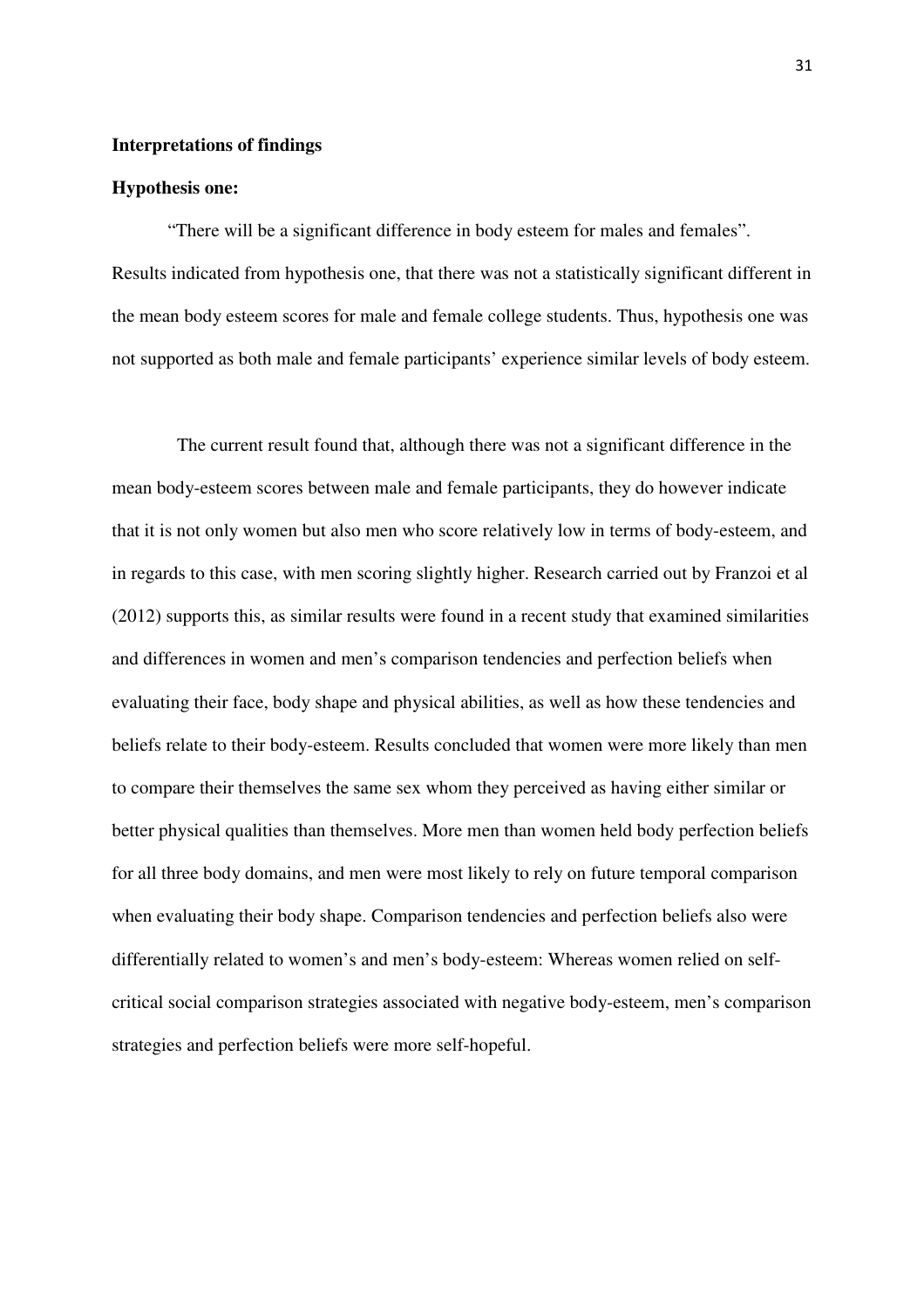Further research supporting this infers that across gender, females report more issues and greater concern about their weight and 'drive for thinness', leading to lower self-esteem and body-esteem, whereas males reported a greater drive for muscularity. The relationship between weight concerns, self-esteem and body-esteem was stronger for females, and for males, greater self-esteem and body-esteem was associated with a greater drive for muscularity and fitness . However, according to Gingras et al (2004) body image dissatisfaction has become so widespread and prevalent in society that it is commonly termed a 'normative discontent', and this is especially evident among women. The present study concluded that men are showing similar body esteem-scores. Thus it may be speculated that we are all, including men, more obsessed with our appearance and speculation may suggest that males in modern society, have become overly concerned with their looks.

 Fredrickson and Roberts (1997), Phillips and de Man (2010) and Wong et al (2009) all found that being slim brings with it 'personal success, popularity and attractiveness' therefore females are typically socialised into the current perception of the ideal woman. Thus, a possible reason for low scores on female body-esteem measures could be stemming from this perceived idea that if you are not slim, you are not attractive.

#### **Hypothesis two:**

"There will be a significant difference in self-esteem for males and females".

Results indicated from hypothesis two that there was not a statistically significant difference in the mean self-esteem scores for male and female college students. Thus hypothesis two was not supported as both male and female participant's experienced similar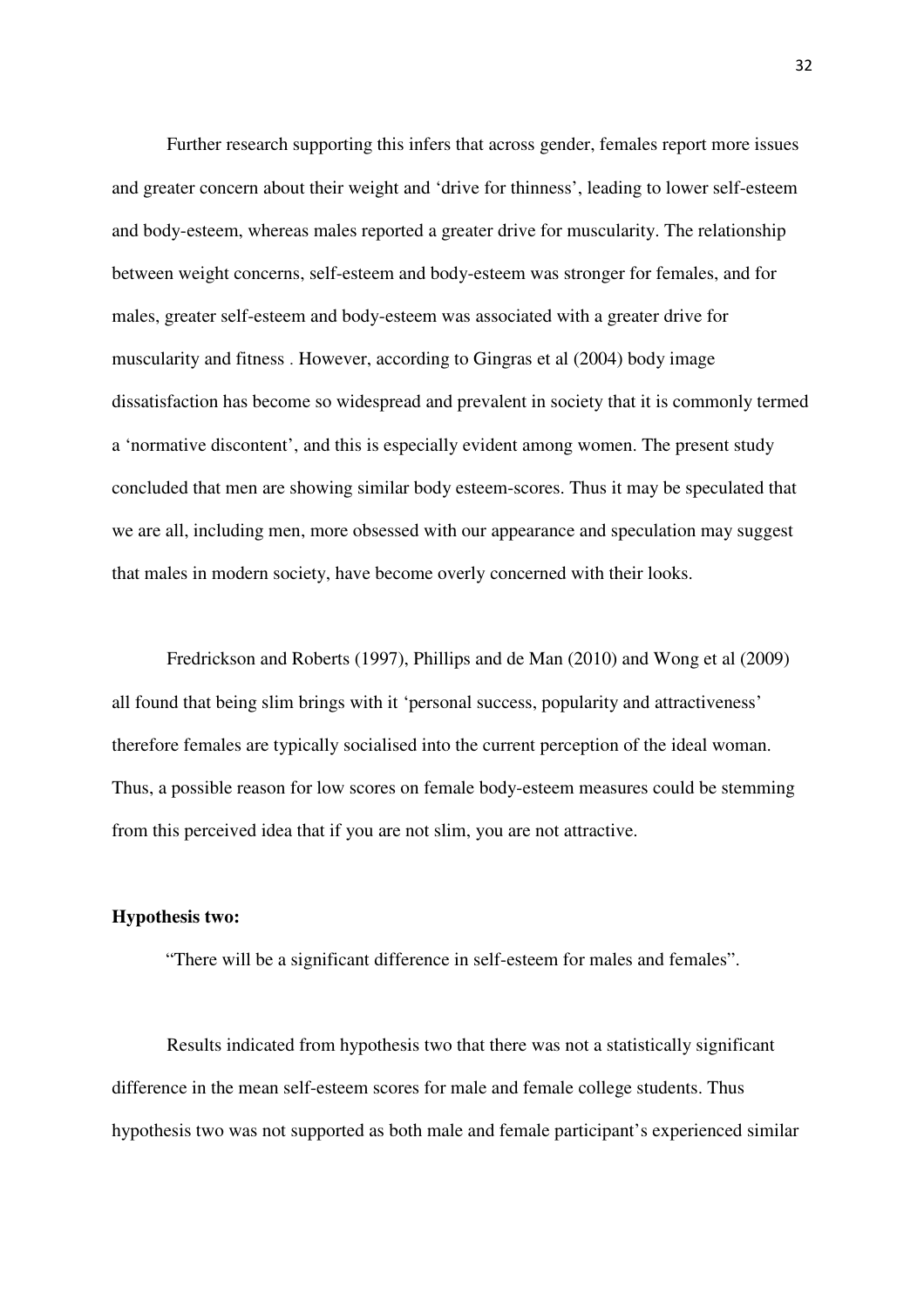levels of self-esteem.

 The present results did not support the second hypothesis, as it concluded that, there was not a statistically significant difference in self-esteem for male and female college students. Research carried out by Nauert (2011) discovered men and women have comparable self-esteem during adolescence and early adulthood and that among both genders, self-esteem increases during adolescence, then slows in young adulthood. The American Psychological Association (2011) found similar results "contrary to popular belief, there is no significant difference between men's and women's self-esteem during either of those life phases"

 Results still indicated that the margin between male and female levels of self-esteem was very small. The University of Wisconsin-Madison carried out research out 150,000 respondents of the Psychology department of the University stating "Popular assumptions about a cavernous self-esteem gender gap may be greatly exaggerated". The University of Wisconsin-Madison study, led by Professor Janet Shibley-Hyde and researcher Kristen Kling, consisted of an analysis of hundreds of self-esteem studies done since 1987. Researchers concluded that males have only slightly higher levels of self-esteem than females across most ages.

 However, gender and self-esteem studies in a wide range of western countries have determined that adolescent females, on average, have a lower sense of self-esteem than adolescent males (Baumeister, 1993; Pipher, 1994). These findings, whilst not completely supportive of this current research, give an indication as to why male participants, although nearly on par with female participants, scored slightly higher in the self-esteem questionnaire.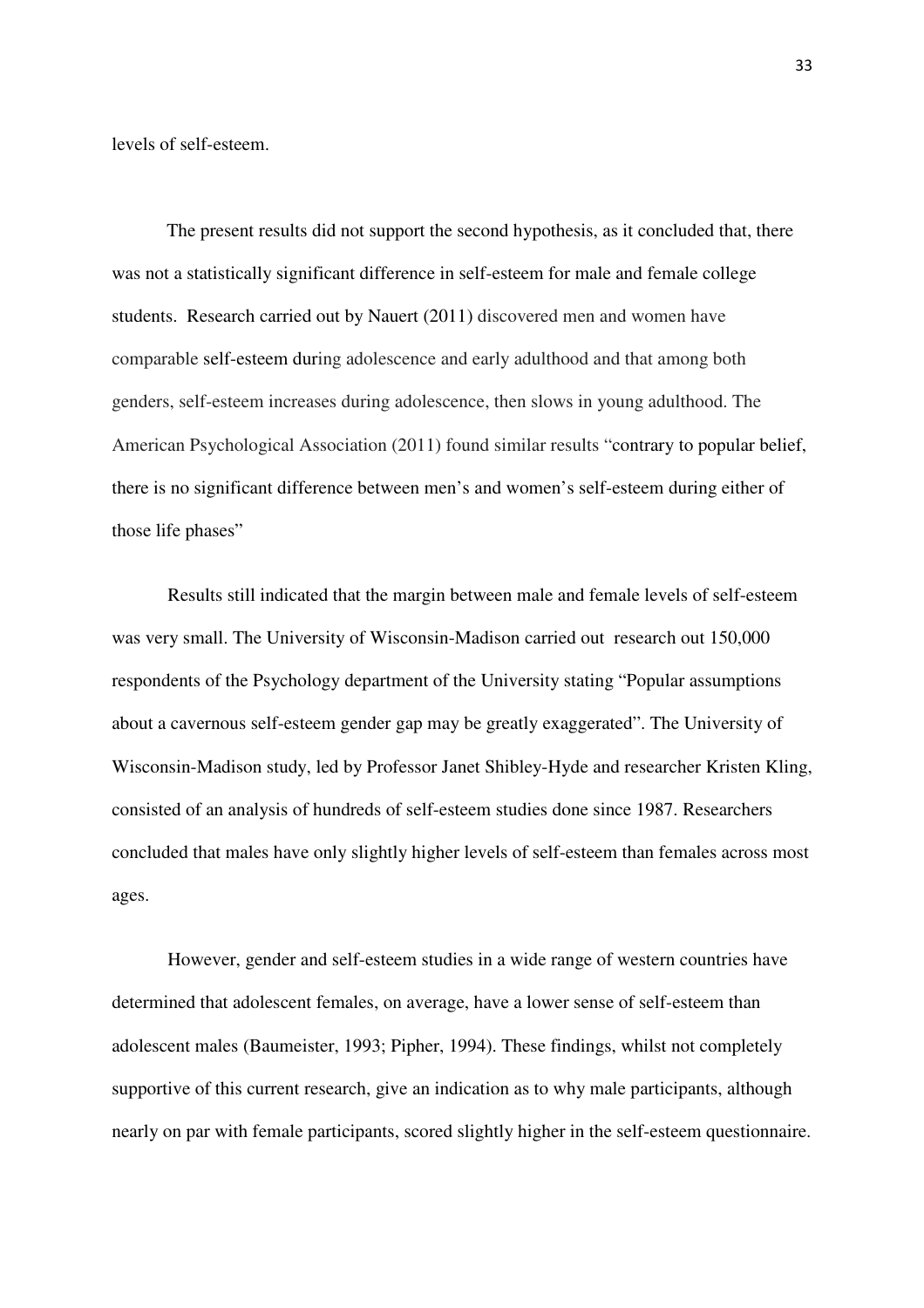Kling (1999) further supports this with research from two analyses. In analysis one, a computerized literature search yielded 216 effect sizes, that represented the testing of 97,121 respondents. The overall effect size showed a small difference favouring males. In Analysis two, gender differences were examined, using 3 large nationally representative data sets from the National Centre for Education Statistics (NCES). All of the NCES effect sizes, which collectively summarize the responses of approximately 48,000 young Americans, indicated higher male self-esteem. Taken together, the two analyses provide evidence that males score higher on standard measures of self-esteem than females, but the difference is relatively small.

Further results indicated that levels of self-esteem to not differ greatly across gender. Marčič and Grum (2011) asked a total of 339 participants, aged from 19 to 63 years, to fill out various questionnaires including 'Adult Sources of Self-Esteem Inventory', 'Rosenberg Self-Esteem Scale', 'Instability of Self-Esteem Scale' and 'Contingent Self-Esteem Scale'. The results showed that males and females do not differ in self-esteem or self concept.

Research has shown that self-esteem differences in gender come to light in mid to late adulthood, and the sample for the current research was college students mainly between the ages of 18 and 25 - showing why the results from this study concluded that there was no significant difference between male and female scores of the respective measures.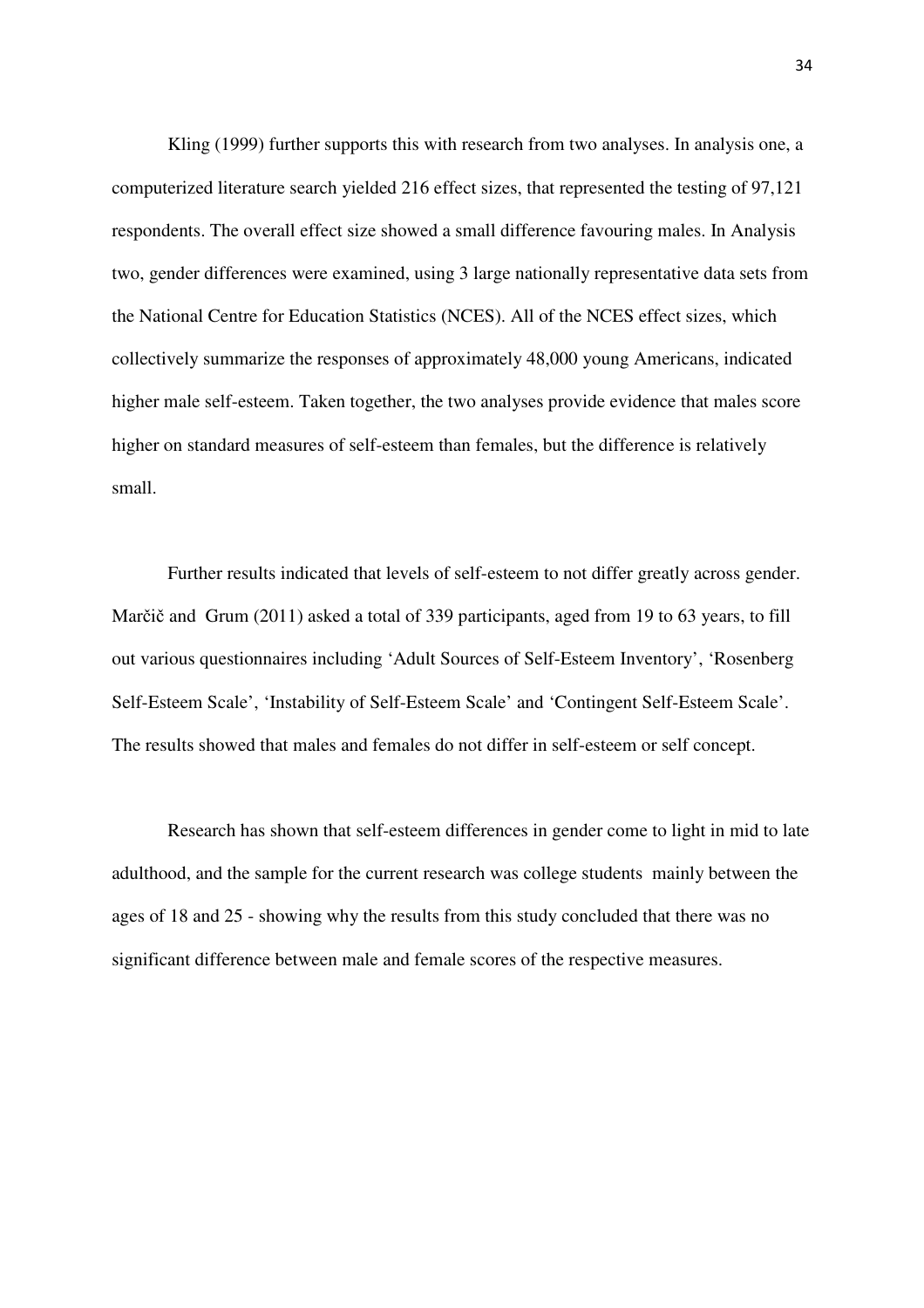# **Hypothesis three:**

"There will be a significant difference in media influence over both men and women, with females being more subjective than males".

 Results indicated from hypothesis three that there was a statistically significant difference in the mean Socio-Cultural Attitude towards Appearance – media influence scale scores for male and female college students. Thus hypothesis three was supported as female participants scored much higher than male participants on the Socio-Cultural Attitudes towards Appearance questionnaire (SATAQ).

 The present results supported the third hypothesis, as it concluded that, there was a statistically significant difference in the levels of media influence from SATAQ scores for male and female college students.

Heinberg, Thompson, and Stormer (1995) introduced the Socio-cultural Attitudes towards Appearance Questionnaire (SATAQ) to measure awareness of cultural beauty standards, particularly the thin body ideal, and the degree to which the standards have been internalized. As found across a wide range of research, when it comes to media influence and body dissatisfaction, women are always more influenced by it than men. Rozin and Fallon (1988) found that both college women and the mothers of college women were dissatisfied with their bodies and desired to be thinner. Although their sample of mothers, born around 1940, and their sample of daughters, born in the late 1960s, would appear to have been exposed to quite different body ideals during their formative years, Rozin and Fallon found that their samples did not differ in their level of body dissatisfaction. Subsequent studies have replicated these results and reported high levels of body dissatisfaction among women of all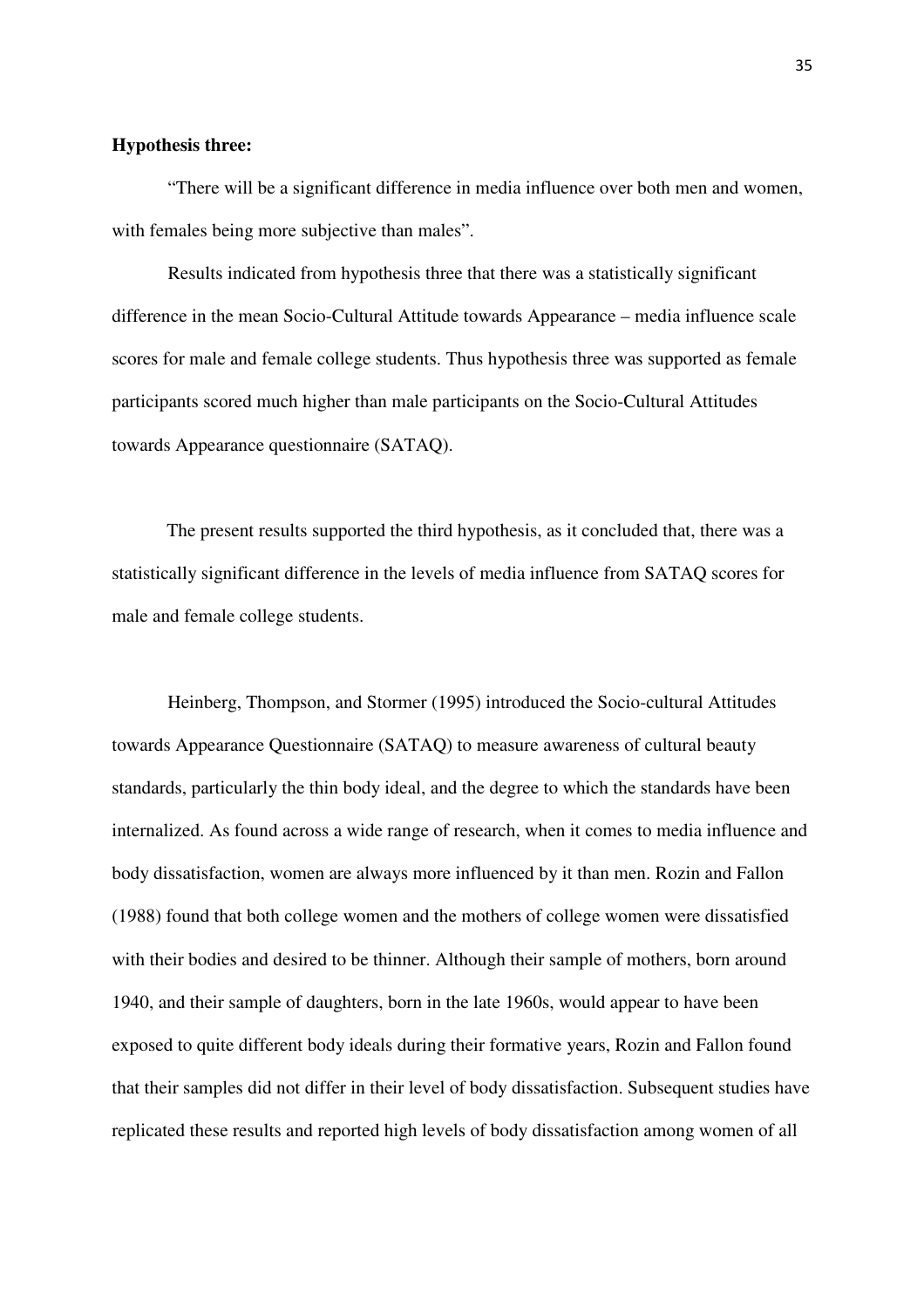ages but no evidence of generational differences in the degree of body dissatisfaction (e.g., Lamb et al., 1993; Stevens & Tiggemann, 1998; Webster & Tiggeman, 2003).

Research carried out by Cashel et al (2003) evaluated the utility of the Socio-cultural Attitudes Towards Appearance Questionnaire (SATAQ; L. J. Heinberg, J. K. Thompson, & S. Stormer, 1995) for the assessment of diverse college groups, including men, women, minorities, and sorority members. Significant group differences were observed on the scales assessing awareness of socio-cultural pressures to be thin and internalization of these attitudes. These scores were highest among the Caucasian women.

Social media represents an identity that is modern, connected, and more often than not, rather daring. It is an identity that is understood to be comfortable with a certain amount of transparency, promotes information, and has a global outlook, as technology crosses various boundaries. It is participative in nature, and this opportunity to add new layers to their identities is part of what makes social media so attractive to women, this could be a possible explanation for the underlying reason as to why women are more influenced by media than and media ideals than men, they get 'sucked' into the idea of it and the idea that surrounds it, and as a result are more subjective.

#### **Hypothesis four:**

"Participants who score higher on the Socio-Cultural Attitudes towards Appearance questionnaire will score lower on the Body-Esteem scale"

Results indicated from hypothesis four that there was a negative correlation between Socio-Cultural Attitudes towards Appearance and Body-Esteem showing that the higher the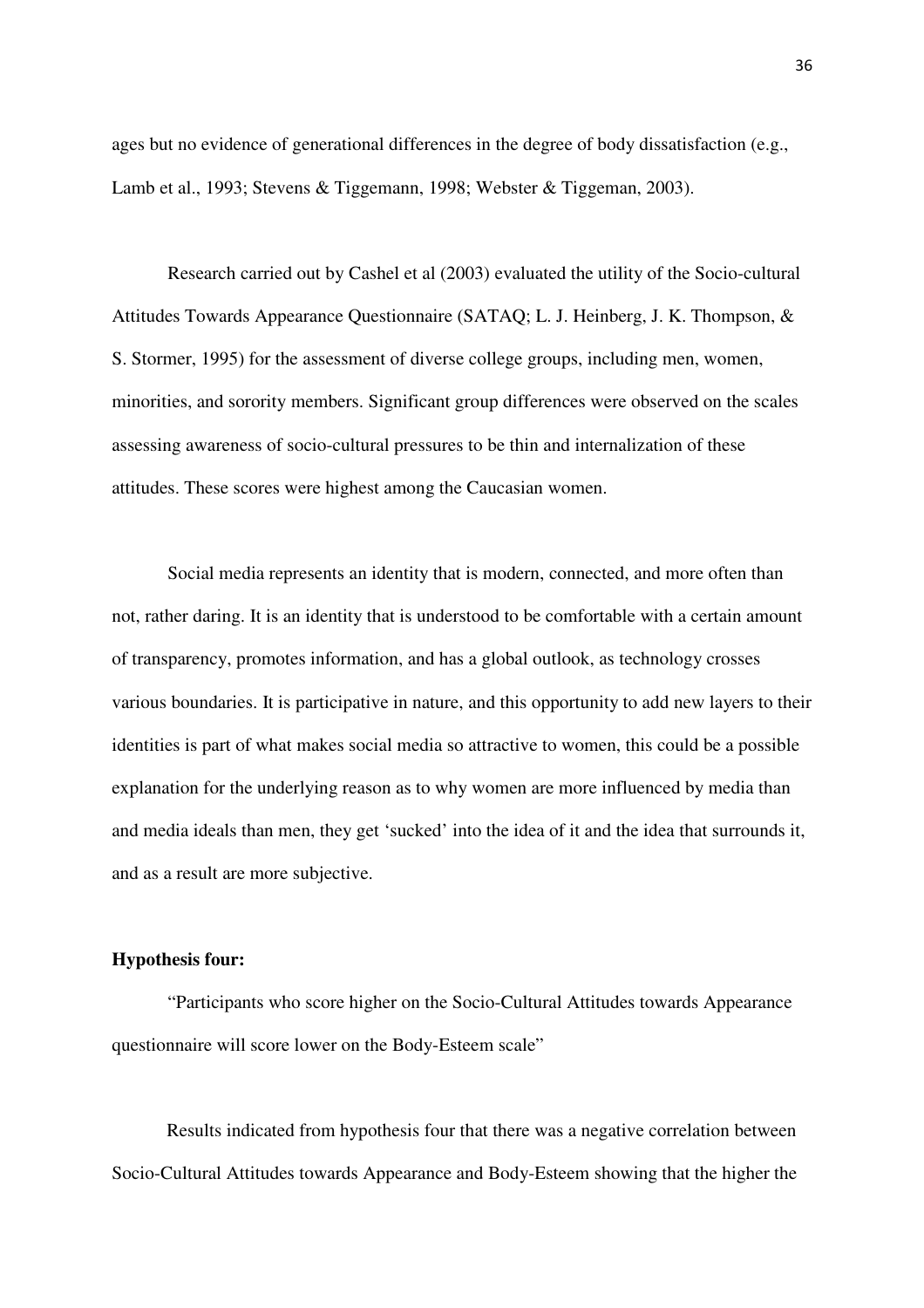participants scored on the Socio-Cultural measure (the more influence you have from media ideals) the lower your score becomes on the Body-Esteem measure. Thus hypotheses four was supported.

 The present results supported the fourth hypothesis, as it concluded that, there was a negative correlation between the levels of media influence from taken from the SATAQ scores and the levels of body-esteem for male and female college students.

 According to Leon Festinger's (1954) social comparison theory, individuals have a tendency to rate and evaluate themselves through comparisons with others. Such comparisonbased evaluations increase with perceptions of similarity. Social comparison theory differentiates between two types of comparisons: downward and upward. When one downwardly compares, or compares oneself to those perceived as worse off, one exhibits heightened self-esteem and decreased anger. However, when one upwardly compares, or compares oneself to those seen as being superior, increases in depression and anger are felt, as well as a decrease in feelings of self-worth and body satisfaction. With regards to the current research, this is a theory that can explain the negative correlation between the two variables of body-esteem and Socio-Cultural Attitudes towards Appearance; because celebrities' images are readily visible to the public, they become social references for many individuals. Though we might not always see celebrities as similar to ourselves, The Social Comparison Theory also holds that we seek out individuals with highly valued assets with whom to upwardly compare ourselves.

 This theory helps explain the drive for thinness many women with eating disorders express. For the average person, an upward comparison would be a comparison of one's self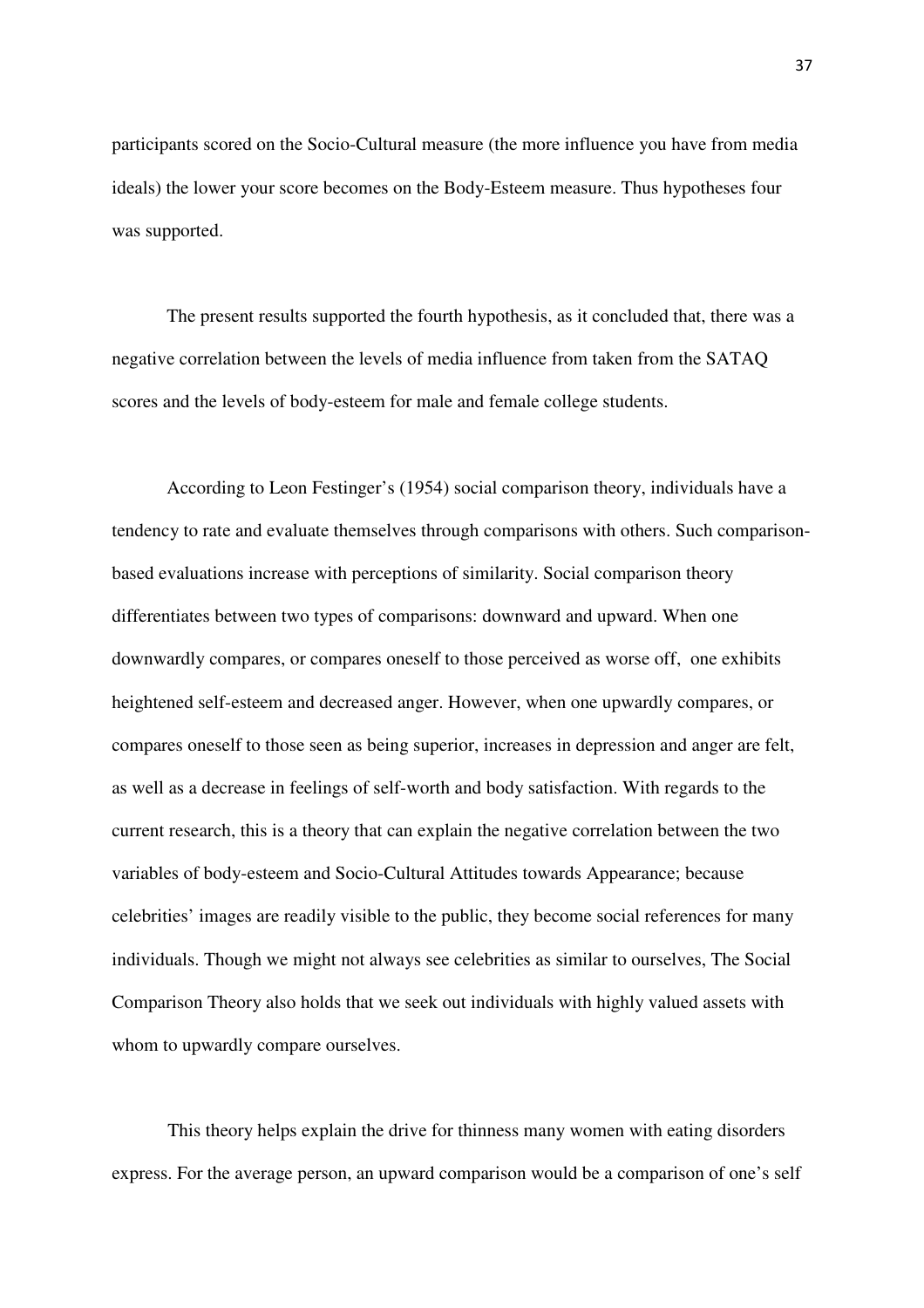with a highly thin and attractive media depicted model (Cattarin, 2000). This helps explain a possible correlation or link between media exposure and its subsequent effects on body image, drive for thinness, and other eating disorder symptoms. If we see individuals on television or in magazines, billboards and advertisements that we perceive as having qualities that are highly discrepant from our own self-image, we are increasingly motivated to close the gap (Botta, 2000).

 Further supportive research comes from Dorian (2002) when it was found that societal values changed drastically in Fiji when satellites and television were introduced. After 38 months of exposure to these media images females (of an average age of 17) changed their societal values and body image to reflect the western values of which they had been exposed. The girls were now more body conscious and more into dieting whereas before there was little talk of dieting and body satisfaction was much higher. Similarly, the same effect was found in Iran where western television was banned. Women were only shown on television with almost all of their bodies covered. It was found that Iranian women had higher body satisfaction than their American counterparts.

 In addition, research conducted by Snow and Harris (1986) concluded that data from research indicates that overweight women have almost completely disappeared as models in women's magazines and over the past 35 years have become much thinner. In addition, studies among women have shown that those who were exposed to images of the thin ideal body showed decreased levels of body-esteem (Irving, 1990).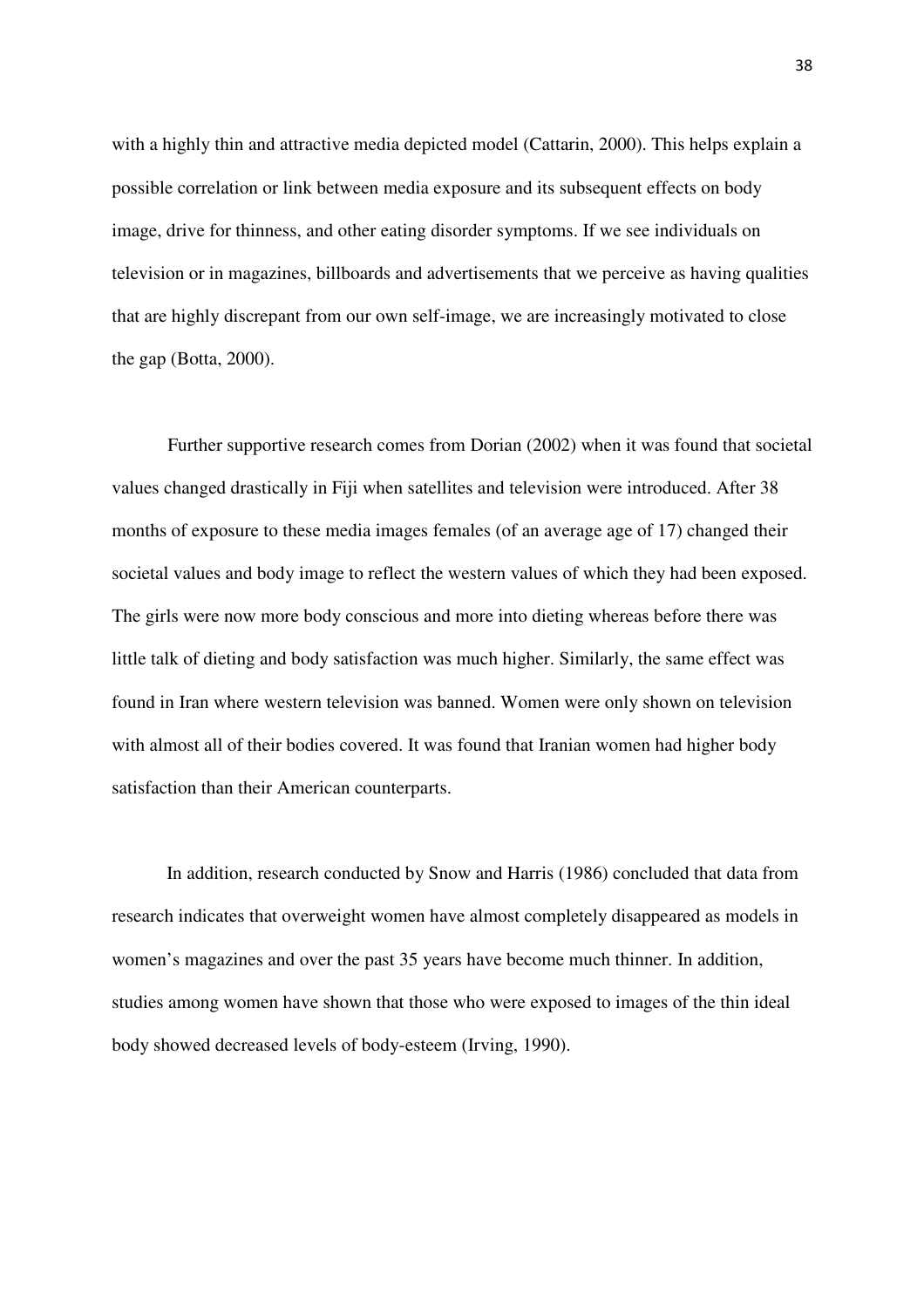# **Implications of research**

Sexuality was an implication within this research, as the researcher did not ask any participants involved what their sexuality was. Research has shown that sexuality does in fact have quite a large impact on body image and body satisfaction. Many researchers, particularly within the feminist tradition, have focused on the social pressures experienced by women to conform to a particular or ideal body shape in order to be more attractive to men. Charles and Kerr (1986) found that most women within their research wanted to stay slim in order to maintain a sexual relationship with a partner, showing that for heterosexual females, body dissatisfaction stems from a key factor – perceived pressure from sexual partners. In support of this research, Cash (2004) reported that women who have a negative body perception experience fear of intimacy in sexual relationships. These findings were supported by research carried out in another study, Lamb et al (1993) found that women tended to believe that men preferred a much more slimmer figure, than the figure or body shape the men themselves actually chose.

With regard to homosexual females, there has been very little research carried out in relation to the degree of pressure exerted on women who choose female sexual partners, although the general consensus is that lesbians are under considerably less pressure to be slender or thin than heterosexual women. A study by Striegal-Moore et al (1990) in the U.S.A found that heterosexual women and homosexual women did not greatly differ in their degree of body dissatisfaction, although it was noted that the lesbian group had higher levels of selfesteem a much lower frequency of dieting. In 2004, Conner et al concluded that both homosexual and heterosexual women are under mainstream pressure from society to be thin,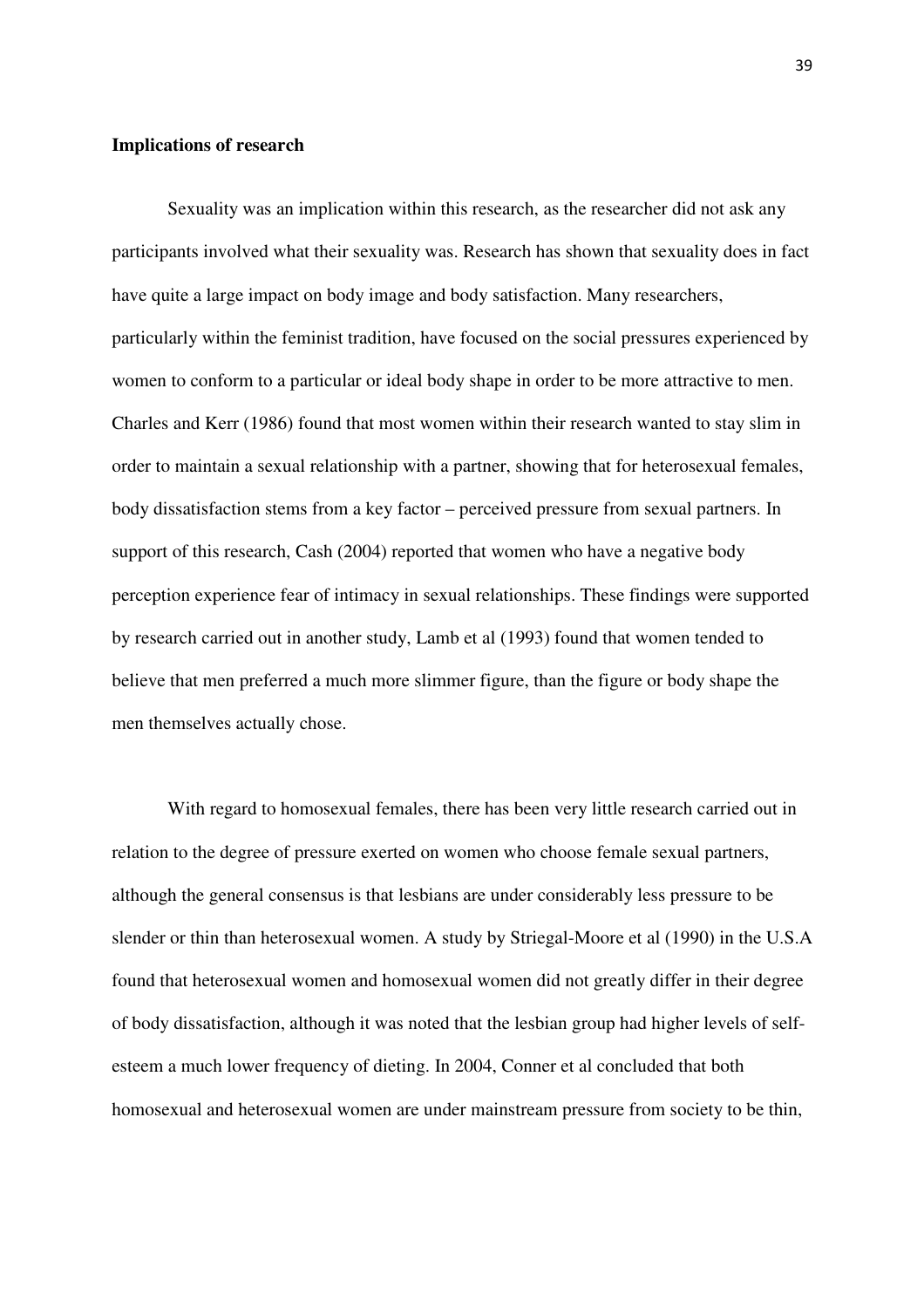and that gender may make a better predictor of eating and exercise motivations than sexuality.

 Most studies have found that homosexual males are less satisfied with their bodies than heterosexual men. Possible reasons for the latter could be the pressures that they receive from the gay community, as it is generally agreed that gay male sub-culture places an elevated importance on the appearance of the body (Lakoff and Scherr, 1984). Gay men may be under much more extreme pressure that heterosexual males in relation to body image, in a context which they are the objects of the male gaze (Atkins, 1998). Studies of body satisfaction in gay men generally suggested that there is a tendency to show much higher levels of body concern and body dissatisfaction than heterosexual men. Mare Mishkind et al (1986) found that homosexual males expressed greater dissatisfaction with body shape, waist, biceps, arms and stomach. There was a greater discrepancy between ideal and actual body shape and a greater preoccupation with weight. Tiggemann (2003) focused on an Australian sample of 52 gay men, 55 gay women and 51 heterosexual men. Findings concluded that homosexual males scored higher than the other two groups on drive for muscularity and drive for thinness. There were no differences found for self-esteem when compared to heterosexual men, however it was found that both of the groups scored higher on self-esteem than women.

Ethnicity was another implication that was noticed by the researcher, previous research has proven that the ethnical background of a person is related to cultural influence. It is important to note here, that less research focuses on men when it comes to body dissatisfaction and body-esteem, and even less research has been done on ethnical differences and body satisfaction in the male population. (Grogan, 1999)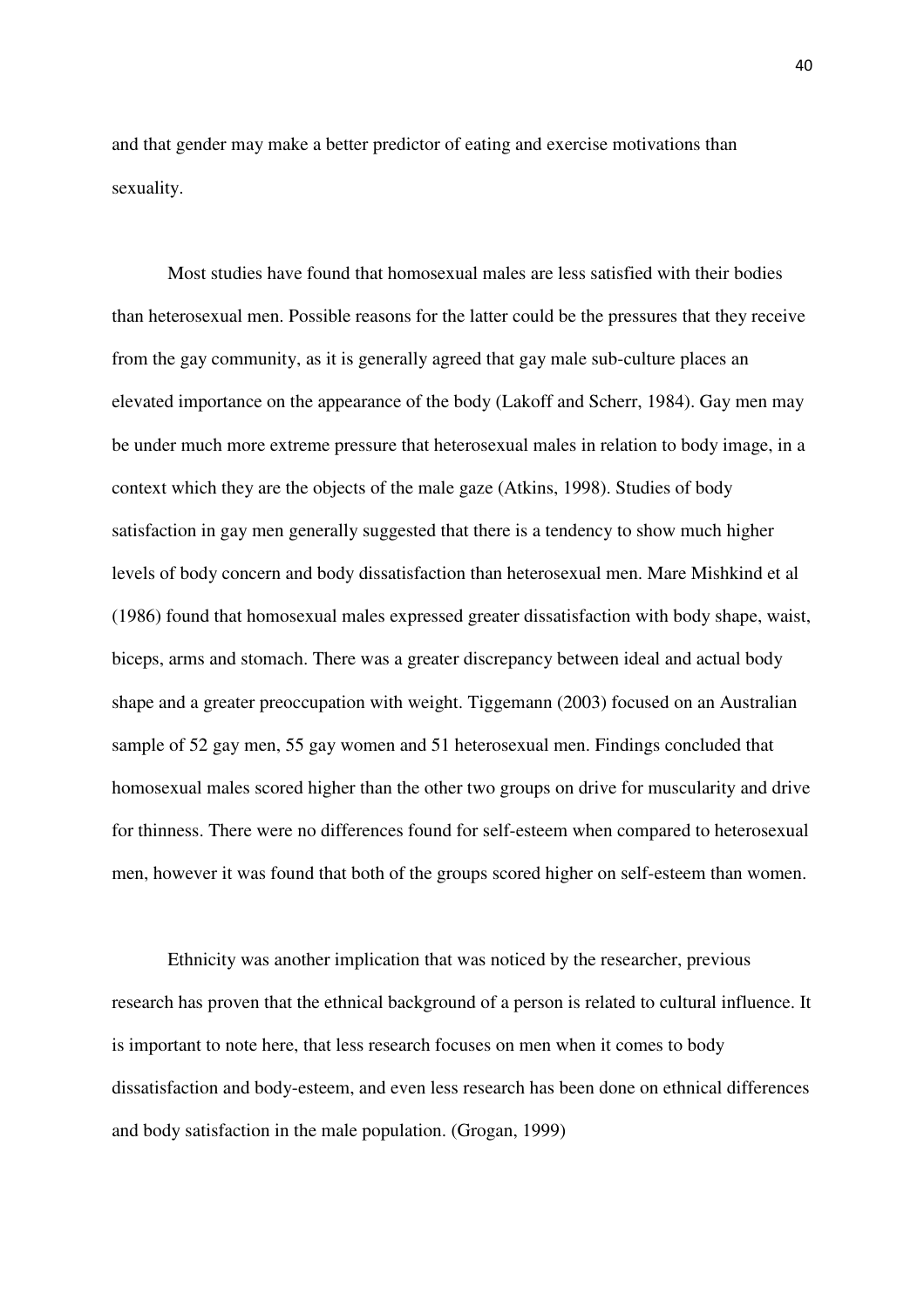In 1998, Molloy and Herzberger created a quantative survey based on self-esteem and body image among African Americans and Caucasian female students. There were a higher number of Caucasian participants, totalling 69, compared to African American participants, of which there were 45. Even with the smaller sample number, African American women showed much higher levels of self-esteem and were more positive about body image than Caucasian women. Molly and Herzberger (1998) chose to focus on a community college across America to widen the results, as the majority of previous research carried out on Ethnicity and body image, solely focused on adolescent females.

 Further supporting the latter, Ahmed, Waller, and Verduyn (1994) found that Asian schoolgirls living in the United Kingdom were more satisfied with their weight than their Caucasian counterparts.

 The figure rating scale was used to measure responses of Caucasian, Kenyan, and Asian-decent individuals resident in the United Kingdom. It was concluded that Caucasians attributed more positive characteristics to the thinner figures on the scale than any of the other ethnic groups used in the study. (Furnham and Alibhai, 1983). Similarly, Furnham and Baguma (1994) presented thin and fat figures to native British participants and native Ugandan participants. As previously hypothesised by the researchers, the Ugandan participants rated the heavier set figures on the scale much more positively than the British participants did.

 Thus it is clear to see from previous literature, that Caucasian women tend to be more concerned about their weight than that of any other ethnic group, but little research has been conducted on males, body image and ethnicity.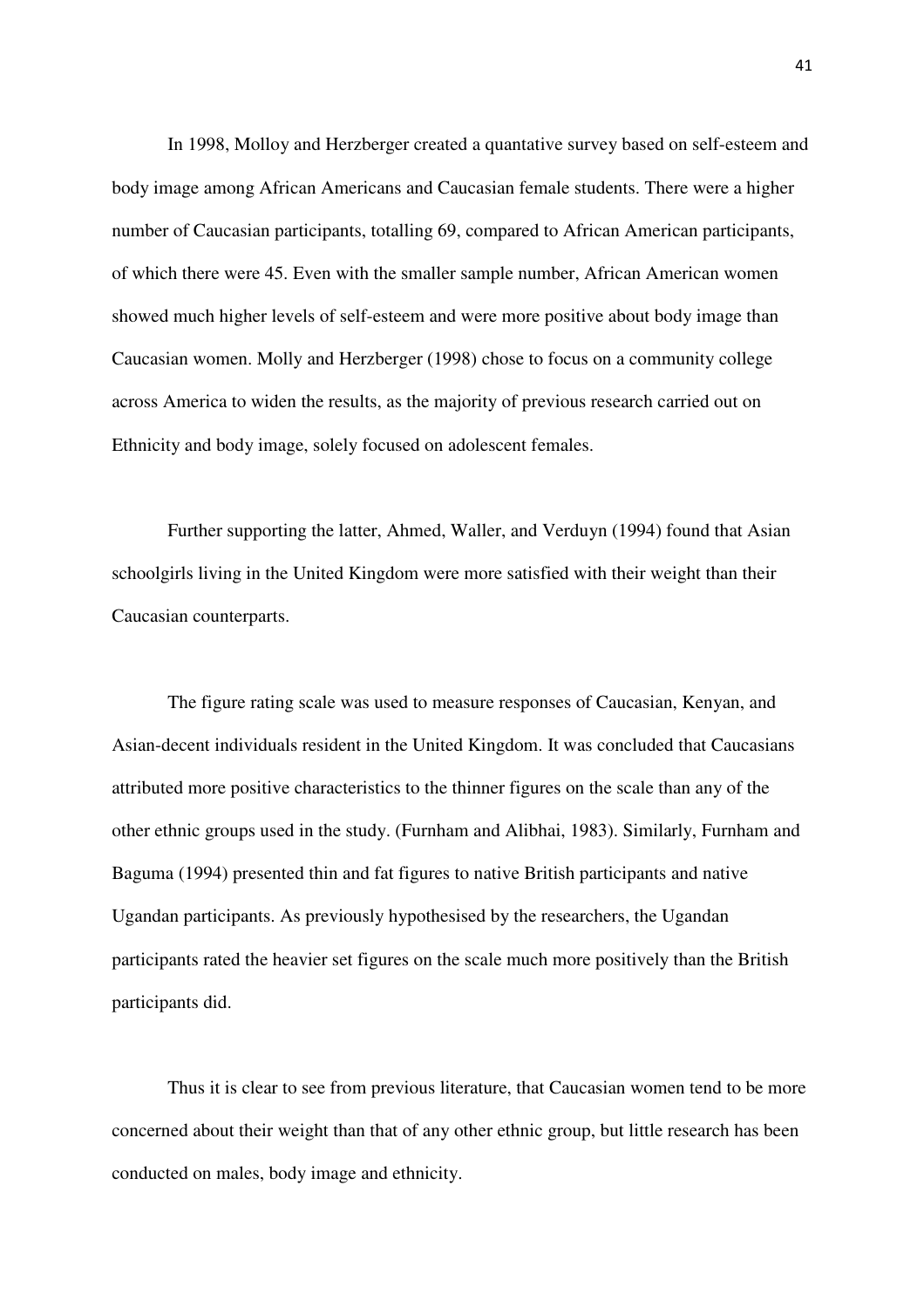#### **Limitations**

 Limitations were present within this research as it was carried out in partial fulfilment of the requirements of an undergraduate degree. As the research required certain questionnaires and scales to be used that would uphold the ethics committee, it became difficult to find particular measures that would be suitable for completion in a college environment. In addition, a time limit of twenty minutes was given to complete all the relevant questionnaires, so it would not take over the participants' time.

 A major limitation in the current research was that the data collected from the questionnaires and scales was rather narrow and some of the answers did not always reflect how the person may really feel about a subject, so there was the possibility of having to pick an answer that was the closest match, rather than it being an exact answer as there were no spaces or opportunities for the participants to elaborate further.

 A subsequent limitation was the sample size. The current study gathered data from 90 participants, including 45 male participants and 45 female participants. A bigger sample may have established a better or more conclusive result as it would have provided a more accurate description of body esteem, self esteem, body dissatisfaction and media influence in an Irish Society.

 The age of the participant was another limitation. In the demographic data section of the questionnaire the researcher did not consider any college students to be under the age of eighteen, therefore, those who were under the age of eighteen either did not answer or may have claimed that they were eighteen years old. However, it was the case that the researcher was only looking for participants over the age of eighteen, due to ethical considerations. It may have also served useful to have a much wider age range, since the research was aimed at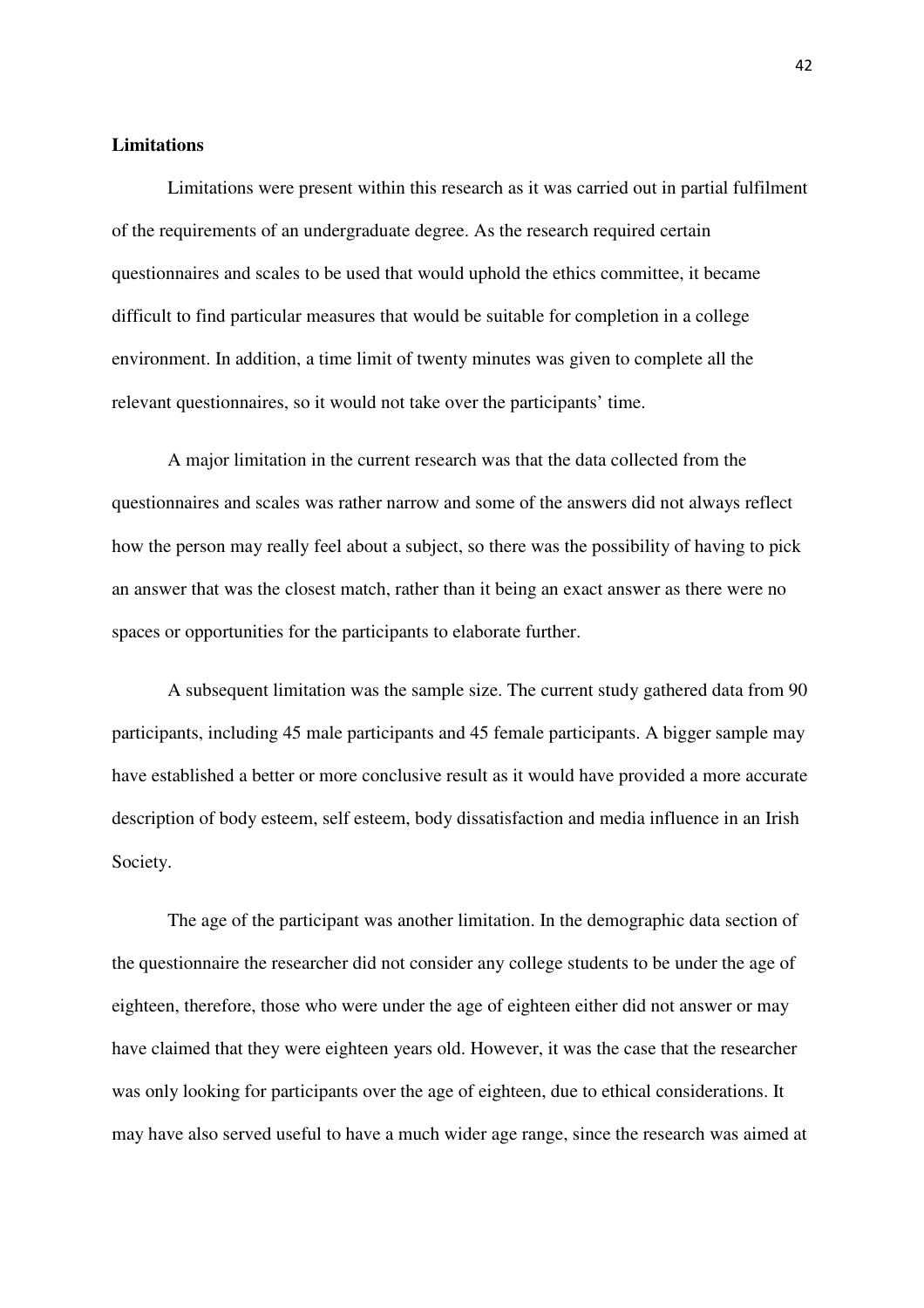college students the age range could have been extended to cater for mature students as well as undergraduates.

 Furthermore, the choice of data was Quantitative Research, which held its own limitations as it restricted the participants in their choice of answer, forcing them to answer questions using a Likert Scale. If the data were to be Qualitative, an in depth analysis could have been carried out and as a result, the data collected may have differed. For time considerations, qualitative research was not possible to complete.

 There were also problems with the layout of some of the questionnaires; they could have been made more user-friendly. The Rosenberg Self Esteem Questionnaire, The Socio-Cultural Attitudes towards Appearance Questionnaire, and The Body Esteem Questionnaire were all set out as a 5 point Likert scale. Some of the questions were worded in such a way where there was a possibility that the questionnaire could become confusing, and in order for the participant to answer correctly, they would have to keep referring back to the 5 point Likert scale to choose the correct answer. This could have become quite tedious resulting in the possibility of participants guessing which number correlated to a particular point on the scale.

 There were also limitations with the Socio-Cultural Attitudes towards Appearance Questionnaire. Whilst it did cater for male and female participants, there were some questions that were aimed more towards a female audience, such as 'I do not feel pressure from TV or magazines to look pretty'. The same question worded differently could have been included to keep a balance between the genders, which in turn would have got a more accurate result. On the whole, further questions relating to different types of media, such as the internet, could have been included, instead of simply asking questions about models, television and magazines.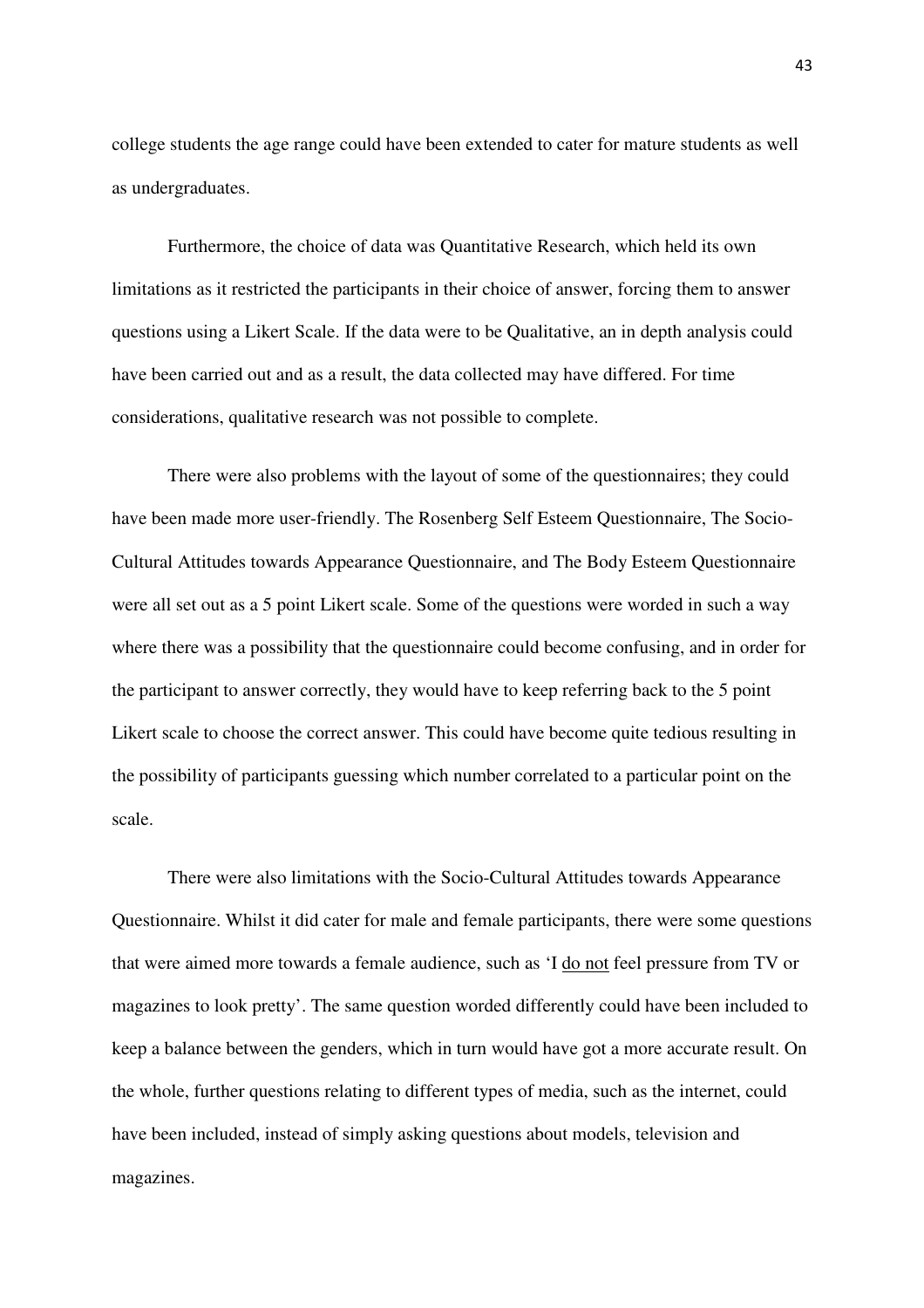Finally, general limitations for the present study are that it did not account for individual physical and psychological factors that may influence individual body concerns. In addition, it did not account for variables such as peer pressure, as previous research has shown that peers are the most influential factor that contributes to women's low body esteem. Peer pressure on women and men emerged as more important than media influences. (Sheldon, 2012)

#### **Future research**

 With regard to future research, the implications that are stated above (limitations of the present study) should all be considered.

 Additional aspects that should be considered within the research is the subject of ethnicity (as mentioned previously). Much of the research on gender differences, media influence, body dissatisfaction and self-esteem has shown that there are many differences among the latter between ethnicity groups (Molloy and Herzberger, 1998, Smith et al, 1999).

 In addition, another aspect that should be considered within the research is a hypothesis based around age differences in a much wider context, as much of the research looks at a specific age group or groups.

Finally, research on sexuality and body image has given strong implications that homosexual males suffer far more from body dissatisfaction and poor body-esteem than any other group, for that reason, it also needs to be considered within research (Hatfield and Sprecher, 1986).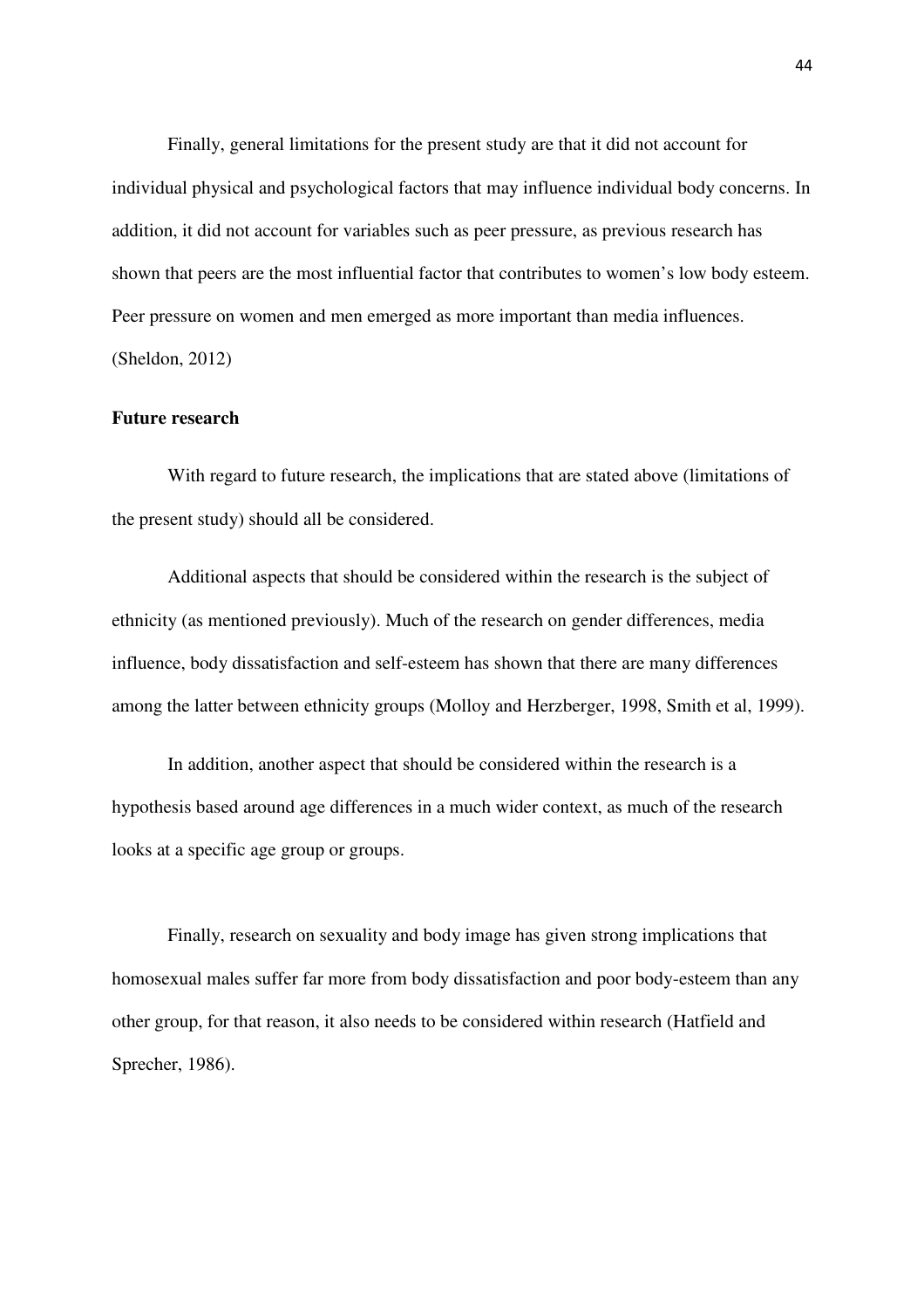### **Conclusion**

Throughout history, body image has been determined by various factors, including politics and media. Exposure to mass media (television, movies, magazines, Internet, art etc) has been found to be a major predictor in body esteem levels and body dissatisfaction. The messages that the media portray can be very influential, and the 'thin ideal' put across can have the potential to cause damaging effects on both men and women's self-esteem, body esteem and body satisfaction as people have the tendency to compare themselves to the ultrathin, airbrushed models we see in the media.

This research did not support its first hypothesis 'there will be a significant difference in body esteem for males and females'. It has, however, proven that body dissatisfaction is on the rise among the male college students, and that as a group, they are more body conscious and aware of their looks now, when compared with previous decades.

The current research did not support its second hypothesis 'there will be a significant difference in self-esteem for males and females' which again, shows that male college students are now more in sync with that of female college students when it comes body perfect ideals.

The current research was supported by the third hypothesis 'there will be a significant difference in media influence over both men and women, with females being more subjective than males'. Thus showing that although body-esteem levels were very similar for both genders, media is still found to hold a more powerful influence over the female population.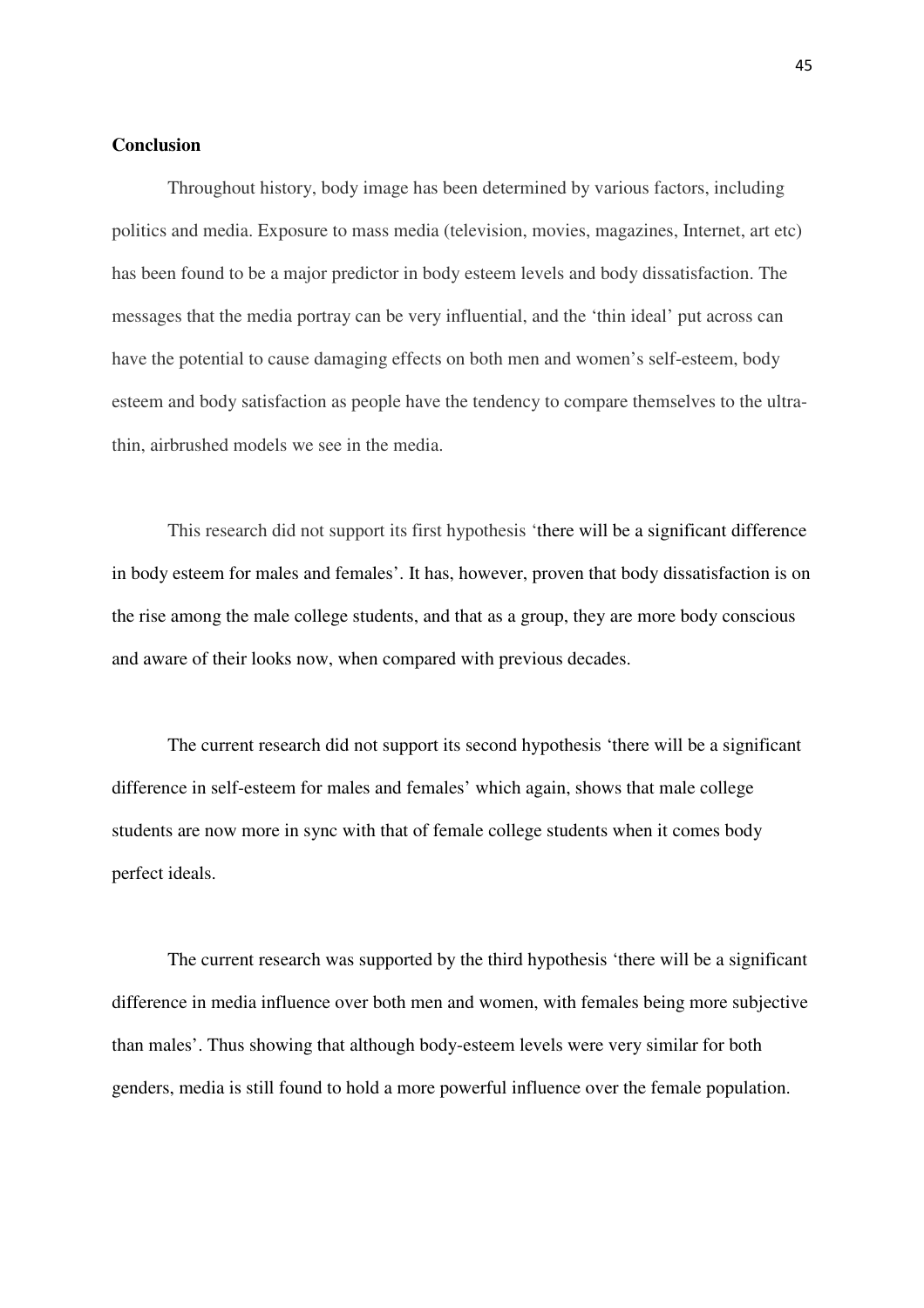Lastly, the current research supported the fourth hypothesis 'participants who score higher on the Socio-Cultural Attitudes towards Appearance questionnaire will score lower on the Body-Esteem Scale' which clearly shows that media is one of the most powerful predictors of negative body-esteem levels and body dissatisfaction.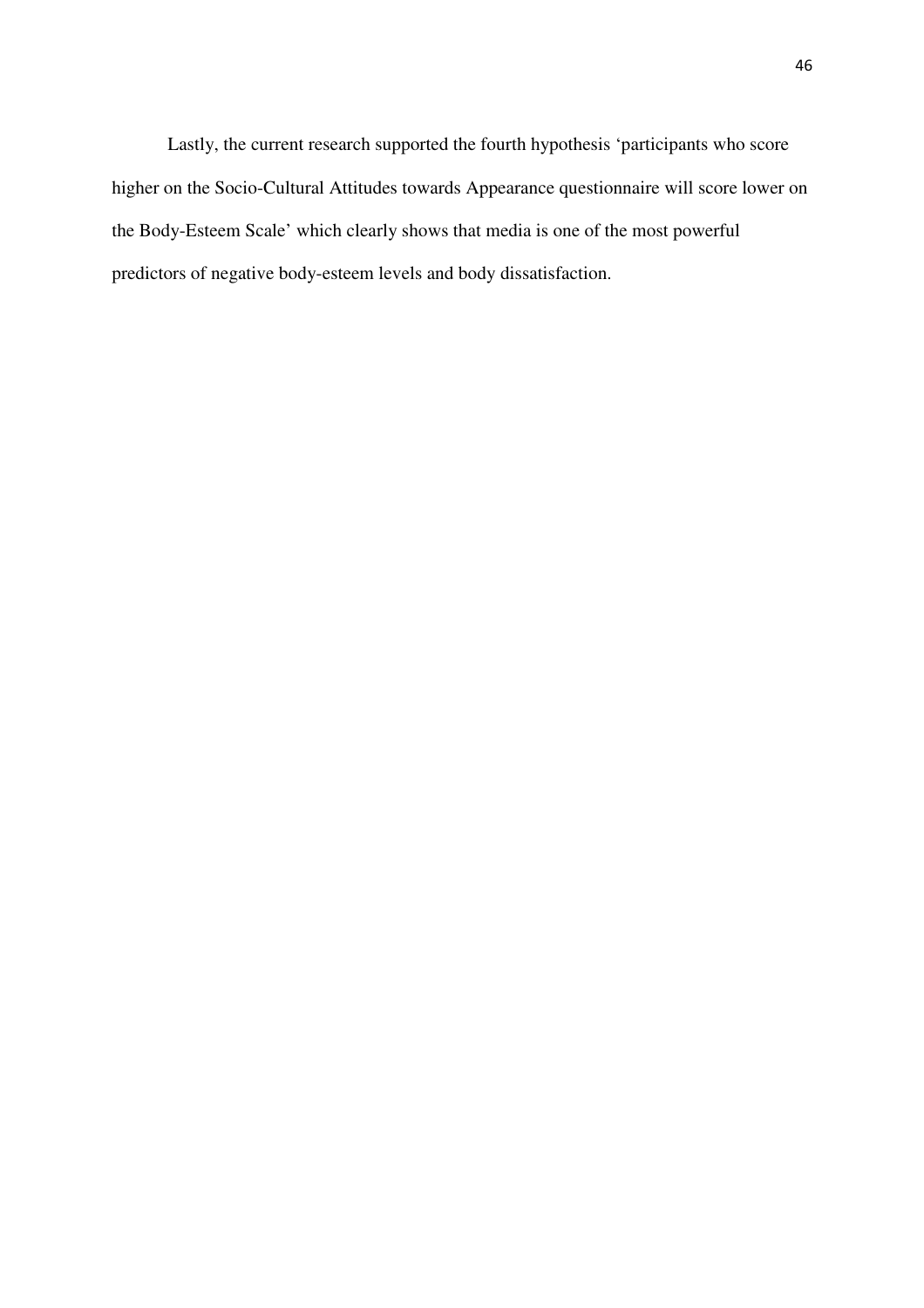#### **References**

Ahmad, S., Waller, G., & Verduyn, C. (1994). Eating attitudes among Asian school girls: The role of perceived parental control. *International Journal of Eating Disorders, 15,* 91–97

Allan, S. & Gilbert, P. (1995). A social comparison scale: Psychometric properties and relationship to psychopathology. *Personality and Individual Differences*, 19, 293-299.

American Psychological Association (2011) Retrieved March  $27<sup>th</sup>$  2012 from: http://www.apa.org/news/press/releases/2011/07/youth-self-esteem.aspx

American Society of Plastic Surgeons. (2003). *Journal of the American Society of Plastic Surgeons.* Lippincott Williams and Wilkins. U.S.A.

Atkins, D. (ed.) (1998) *Looking queer: Body image and identity in lesbian, bisexual, gay and transgender communities*, New York: Harrington Park Press.

Baker, P. (1994). Under pressure: what the media is doing to men. *Cosmopoliton.* November,  $129 - 132.$ 

Baumeister, R.F. (Ed.), (1993). *Self-esteem: The puzzle of low self-regard*. New York: Plenum.

Berschied, E., Walster, E., and Bornstedt, G. (1973). 'The happy American body: a survey report.' *Psychology Today, 7,* 119 – 131.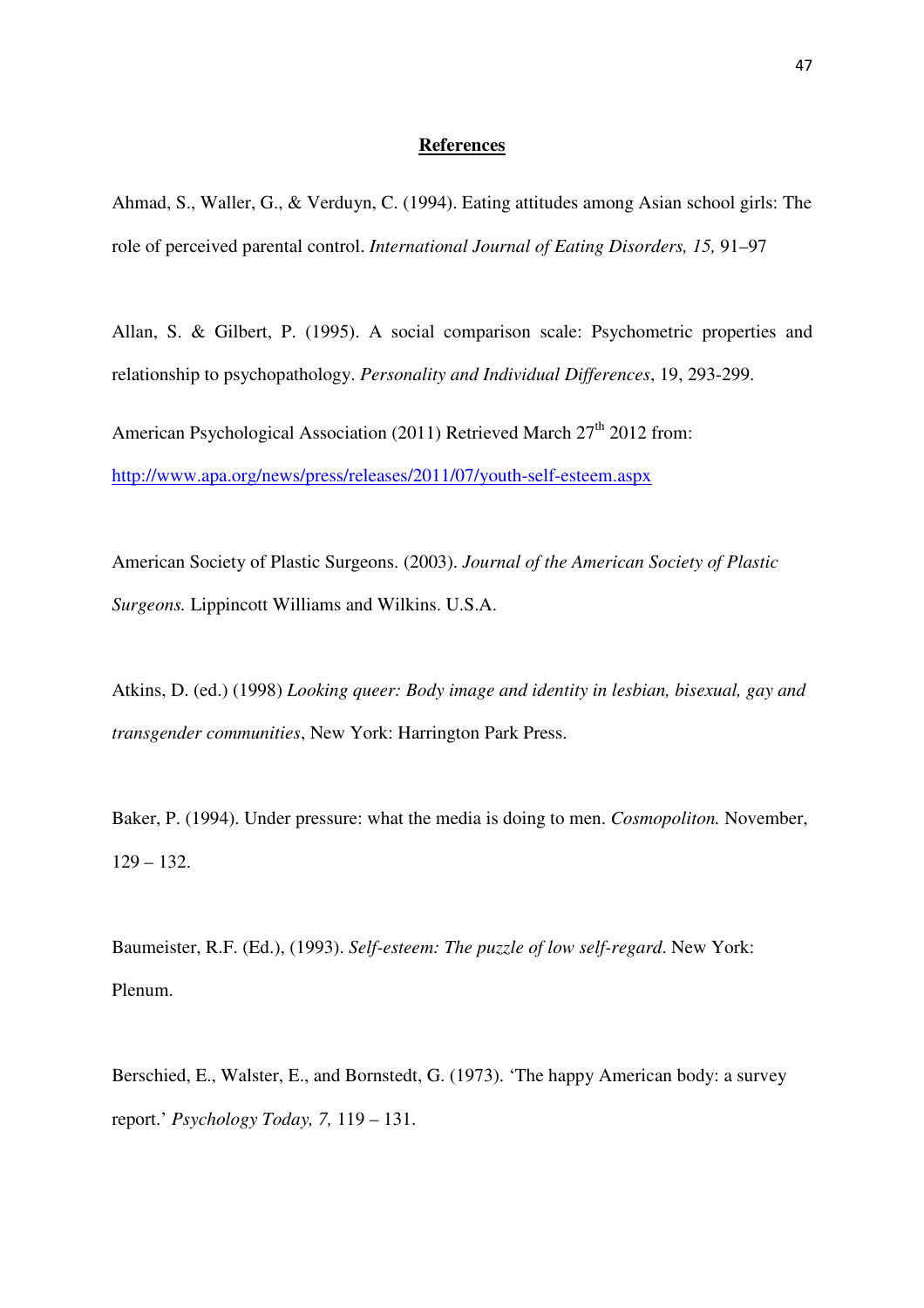Body attitude, gender, and self-concept: A 30-year perspective (2001). *Journal of Psychology, 4,* 413-429.

Bordo, S. (2003) *Unbearable weight: Feminism, Western culture, and the body* (10th anniversary edn), Berkeley, CA: University of California Press.

Botta, R. A. (2000). The mirror of television: A comparison of Black and White adolescents' body image. *Journal of Communication, 50*, 144-159.

Cattarin, J., Thompson, J. K., Carmen T., & Robyn, W. (2000). Body image, mood, and televised images of attractiveness: The role of social comparison. *Journal of Social and Clinical Psychology,19*, 220-239.

Cash, T. F. (1990). The Psychology of physical appearance: Aethetics, attributes and images. Cited in T.F Cash and T. Pruzinsky (Eds.), *Body images: Development, deviance and change.*  New York: Guilford Press.

Cash, T. F. (2004). Understanding Body Images: Historical and Contemporary Perspectives. Cited in T.F. Cash and T. Pruzinsky (Ed.), *Body Image: A handbook of theory, research, and clinical practice.* New York. The Guilford Press.

Cash, T.F. (2004) 'Body image: Past, present and future,' *Body Image: An International Journal of Research*, *1:* 1–5.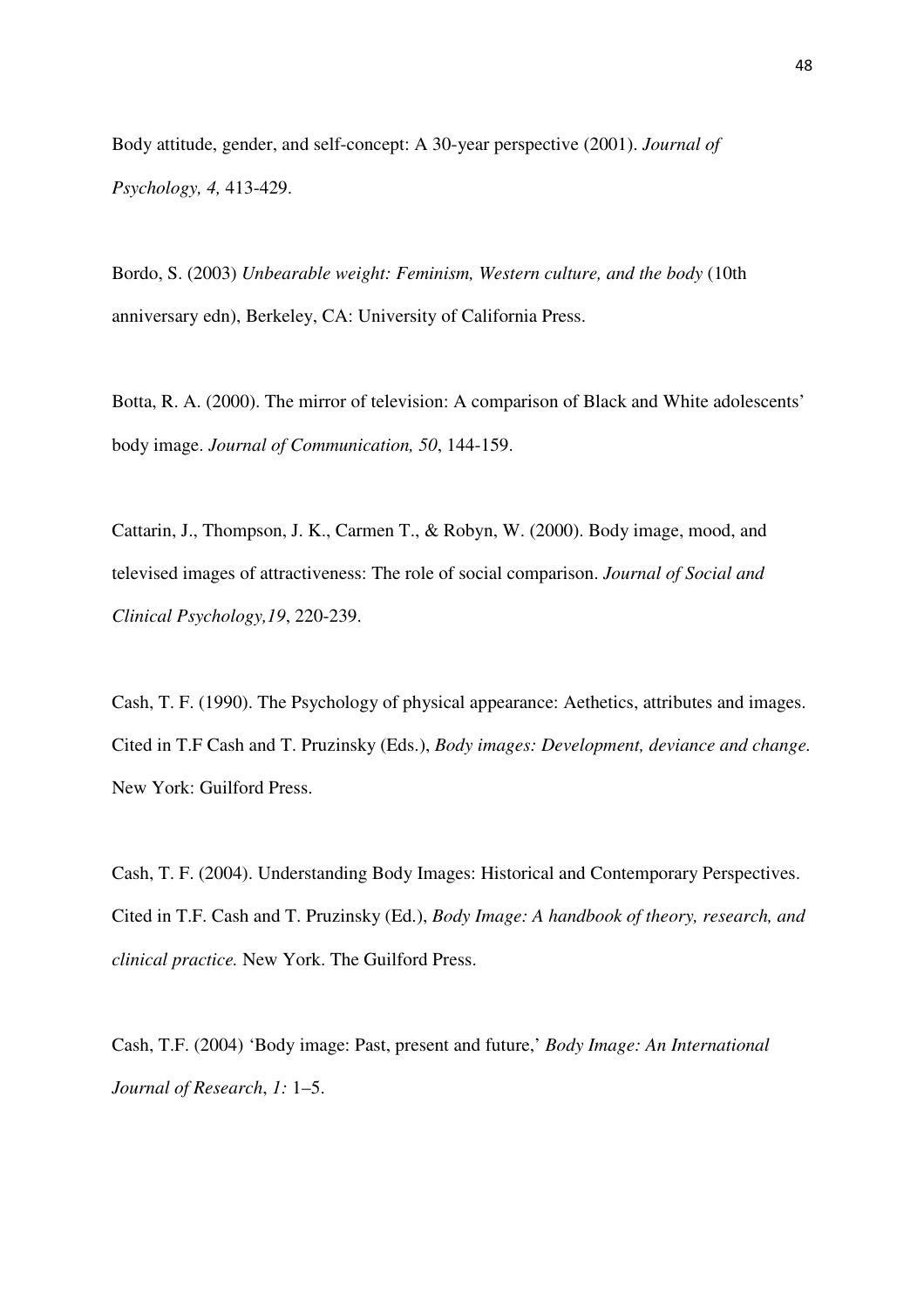Cashel, M, L., Cunningham, D., Landeros, C., Cokley, K., and Muhammad, G. (2003) Sociocultural attitudes and symptoms of bulimia: Evaluating the SATAQ with diverse college groups. *Journal of Counseling Psychology, Vol 50(3),* 287-296

Charles, N. and Kerr, M. (1986) 'Food for feminist thought,' *Sociological Review*, *34:* 537– 72.

Chaudhary, V. (1996). 'The state we're in.' *The Guardian*, 11<sup>th</sup> June, 14.

Conner, M., Johnson, C. and Grogan, S. (2004) 'Gender, sexuality, body image and eating behaviours,' *Journal of Health Psychology*, *9(4):* 505–15.

Dorian, L., and Garfinkel, P. (2002). Culture and body image in western culture: *Eating and Weight Disorders. 7(1)*, 1-19.

Fallon, P. (1994) *Feminist Perspectives on Eating Disorders*. New York, Guilford Press.

Festinger, L. (1954) A theory of social comparison processes. *Human Relations, 7*, 117–140. Frederick, C. M., and Morrison, C. S. (1996). Social physique anxiety: Personality constructs motivation, exercise attitudes and behaviours. *Perceptual and Motor Skills, 82(1),* 963 – 972

Franzoi, S.L. & Shields, S.A. (1984). The Body-Esteem Scale: Multidimensional structure and sex differences in a college population. Journal of Personality Assessment, 48, 173-178.

Fouts, G., and Burgaff, K. (2000). Television situation comedies: Female weight, male negative comments and audience reactions. *Sex Roles, 42,* 483 – 491.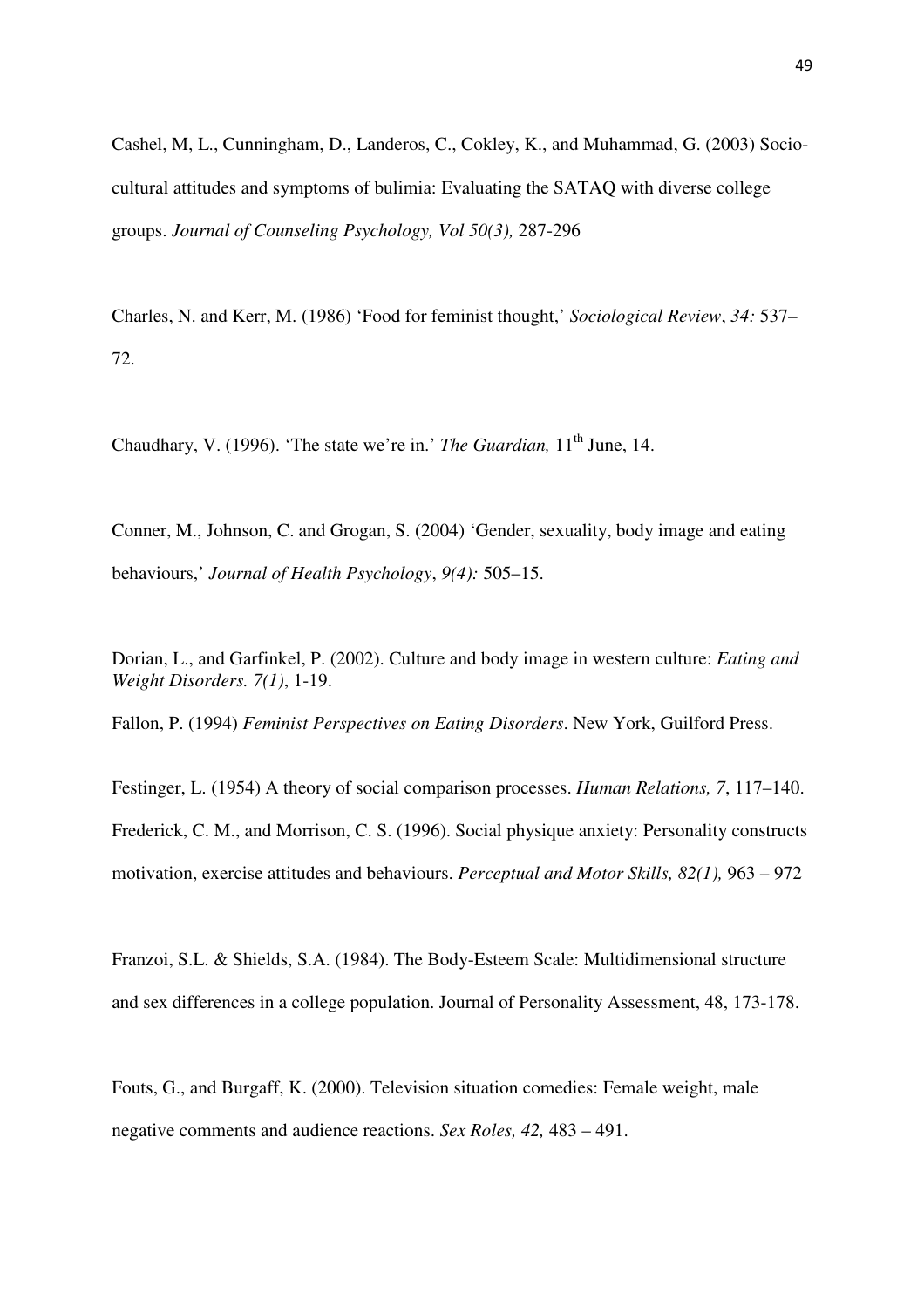Fredrickson, B, L., and Roberts, T, A. (1997). Objectification Theory: Towards Understanding Womens Lived Experiences and Mental Health Risks, 173 – 206.

Furnham, A., & Alibhai, N. (1983). Cross-cultural differences in the perception of female body shapes. *Psychological Medicine, 13,* 829–837.

Furnham, A., & Baguma, P. (1994). Cross-cultural differences in the evaluation of male and female body shapes. *International Journal of Eating Disorders, 15,* 81–89.

Furnham, A., and Greaves, N. (1994). 'Gender and locus of control correlates of body image dissatisfaction.' *European Journal of Personality, 8,* 183 – 200.

Gingras, J., Fitzpartick, j., McCargar, L. (2004). Body Image of Chronic Dieters: Lowered Appearance Evaluation and Body Datisfaction. Journal of the American Dietetic Association, 1589 - 1592

Gordon, R. (1990). *Anorexia and bulimia: anatomy of a social epidemic,* Oxford: Blackwell.

Grogan, S. (1999). *Body Image.* Routledge. London, United Kingdom.

Grogan, S. (1999). *Body image: understanding body dissatisfaction in men, women and children.* London: Routledge.

Grogan, S. (2008). *Body image: Understanding body dissatisfaction in men, women, and children* (2nd ed.). East Sussex: Routledge. London, United Kingdom.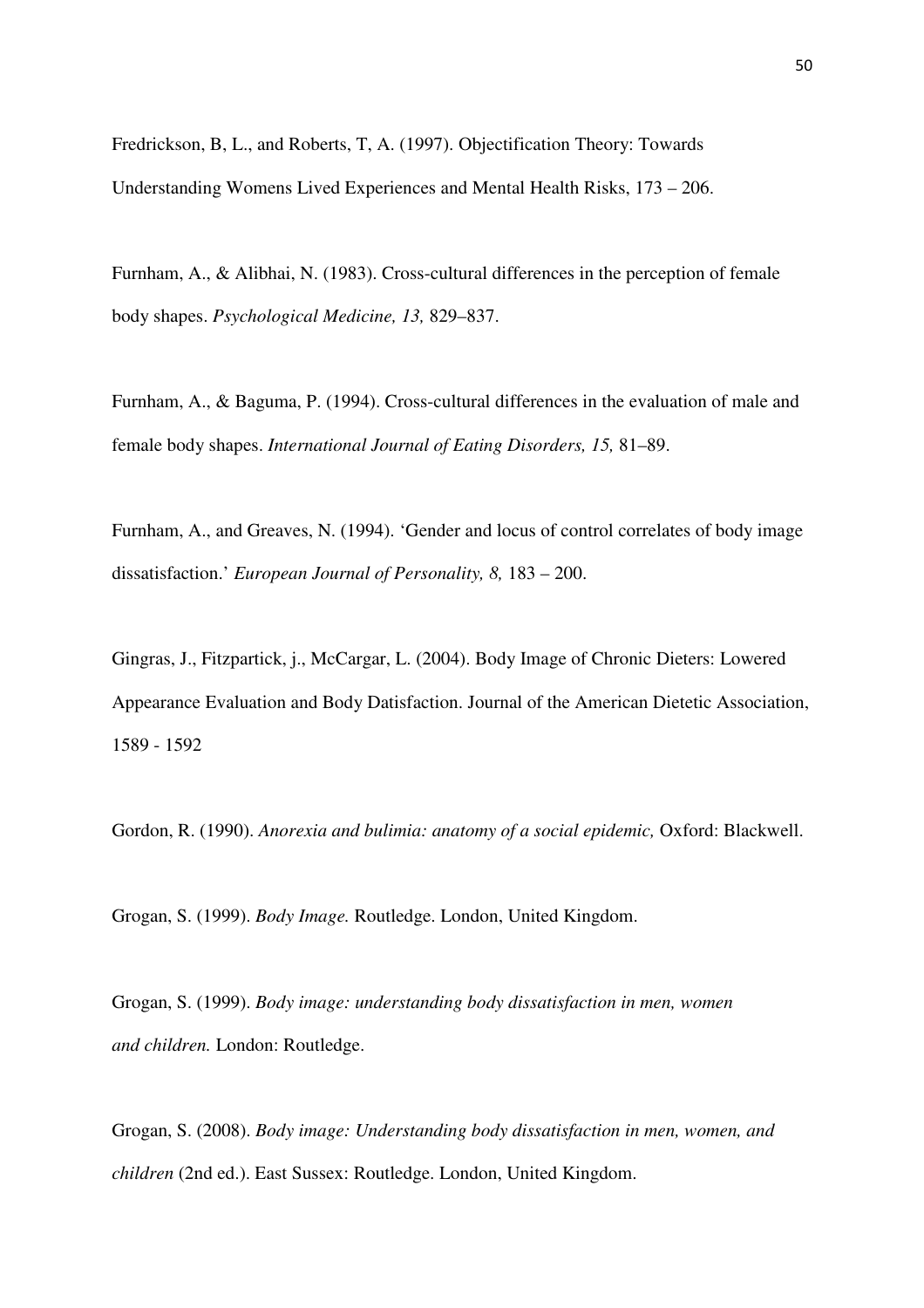Grogan, S., and Richards, H. (2002). Body image: Focus groups with boys and men. *Men and Masculinities, 4(3),* 219-232.

Grogan, S., and Wainwright, N. (1996). 'Growing up in the culture of slenderness: girls'

experiences of body dissatisfaction.' *Women's Studies International Forum, 19,* 665 – 673

Guinn, B., Semper, T., Jogensen, L. and Skaggs, S. (1997). 'Body image perception in female Mexican American Adolescents.' *Journal of Adolescent Health, 15,* 464 – 472

Hatfield, E., and Sprecher, S. (1986) Mirror, mirror: the importance of looks in everyday life. Retrieved on  $27<sup>th</sup>$  March 2012, from: http://books.google.ie/books?id=xkxyillgxyUC&pg=PA29&lpg=PA29&dq=Hatfield+and+S precher,+1986+sexuality+and+body+image&source=bl&ots=Xqw0ZOebz1&sig=NQThllq4 CVSZxzFDrXlB1YT2exw&hl=en&sa=X&ei=gStyT-nIB-HM0QWIm6UC&ved=0CCIQ6AEwAA#v=onepage&q&f=false

Herbozo, S., Tantleff-Dunn, S., Gokee-Larose, J., and Thompson, J, K. *Beauty and Thinness Messages in Children's Media: A Content Analysis.* Eating Disorders: The Journal of

Treatment and Prevention (2001 – 2004) Vol 12. No. 1. Spring 2004, 21 – 34.

Heinberg, L. J., Thompson, J. K., & Stormer, S. (1995). Development and validation of the Sociocultural Attitudes Toward Appearance Questionnaire. *International Journal of Eating Disorders*, *17,* 81–89.

Henriques, G., & Calhoun, L. G. (1999). Gender and ethnic differences in relationship between body esteem and self-esteem. *Journal of Psychology, 4,* 357-368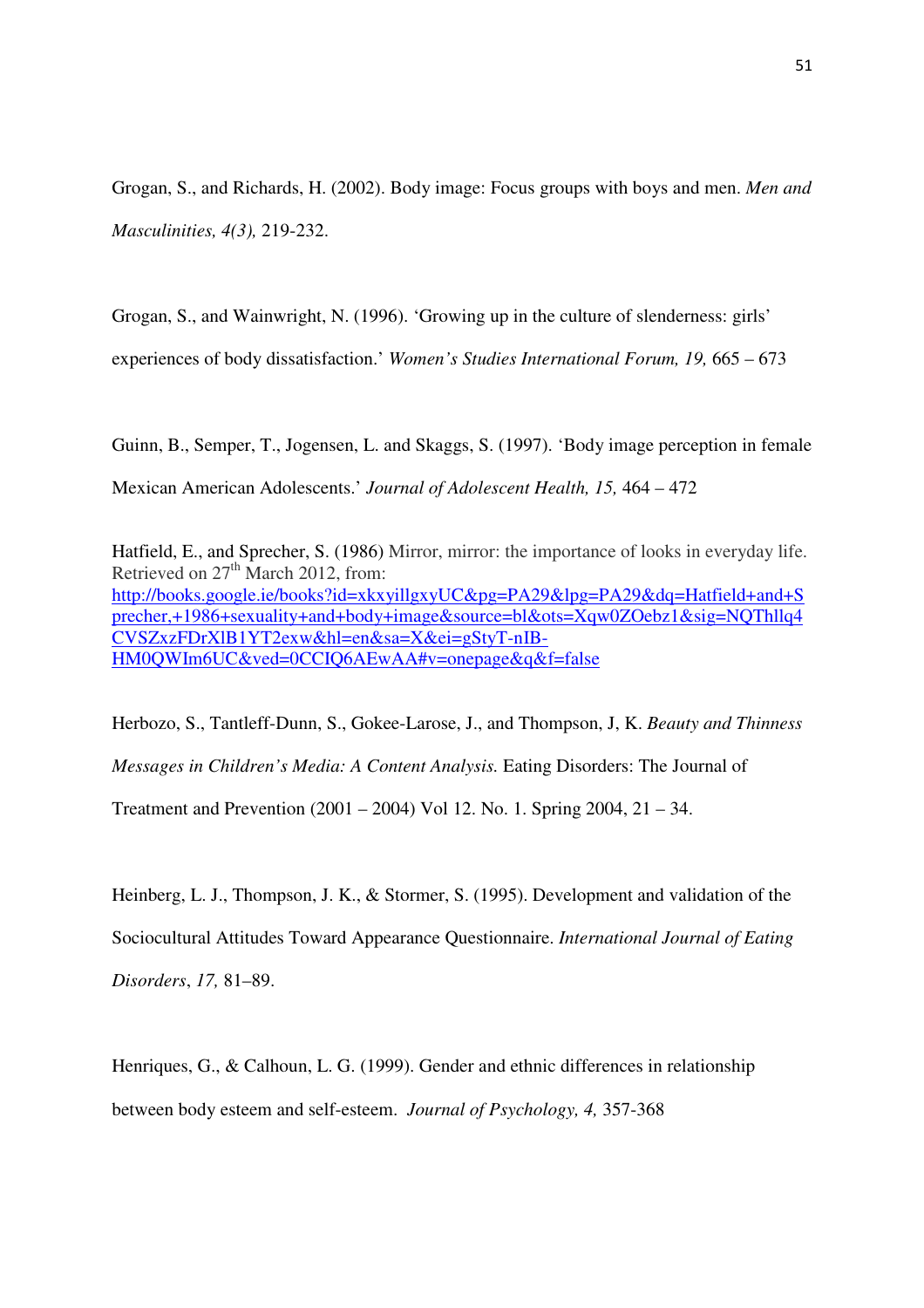Irving, L. M. (1990). Mirror images: effects of the standard of beauty on the self and bodyesteem of women exhibiting various levels of bulimic symptoms. *Journal of College Student Psychotherapy, 3,* (2-4), 57 – 73.

Jackson, P., Stevenson, N, and Brooks, K. (2001). *Making Sense of Men's Magazines.*  Oxford: Polity Press.

Kling, C., Hyde, J., Showers, J., Buswell, B. (1999) Gender differences in self-esteem: a meta-analysis. *Psychological Bulletin, Vol 125(4),* 470-500.

Lakoff, R.T. and Scherr, R.L. (1984) *Face value: The politics of beauty*, Boston: Routledge and Kegan Paul

Lamb, C. S., Jackson, L. A., Cassiday, P. B., & Priest, D. J. (1993). Body figure preferences of men and women: A comparison of two generations. *Sex Roles*, *28,* 345–358.

Leit, A., Pope, Jr., H. G., and Gray, J. J. (2001). 'Cultural expectations of muscularity in men: The evolution of playgirl centrefolds.' *International Journal of Eating Disorders, 29(1),* 90 – 93

Marcic, R., and Grum, D, K., (2011) Gender Differences in Self-Concept and Self-Esteem, Components. *Studia Psychologica; Vol53(4),* 373 – 384.

Mishkind, M. E., Rodin, J., Silberstein, L. R., and Striegal-Moore, R. H. (1986) The Embodiment of Masculinity. *American Behavioural Scientist, 29(5),* 545 – 562.

Molloy, B., & Herzberger, S. (1998). Body Image and Self-Esteem: A Comparison of African-American and Caucasian Women. *Sex Roles, 38 (7-8),* 631-643.

Mort, F. (1988). 'Boys own? Masculinity, style and popular culture'. Cited in R. Chapman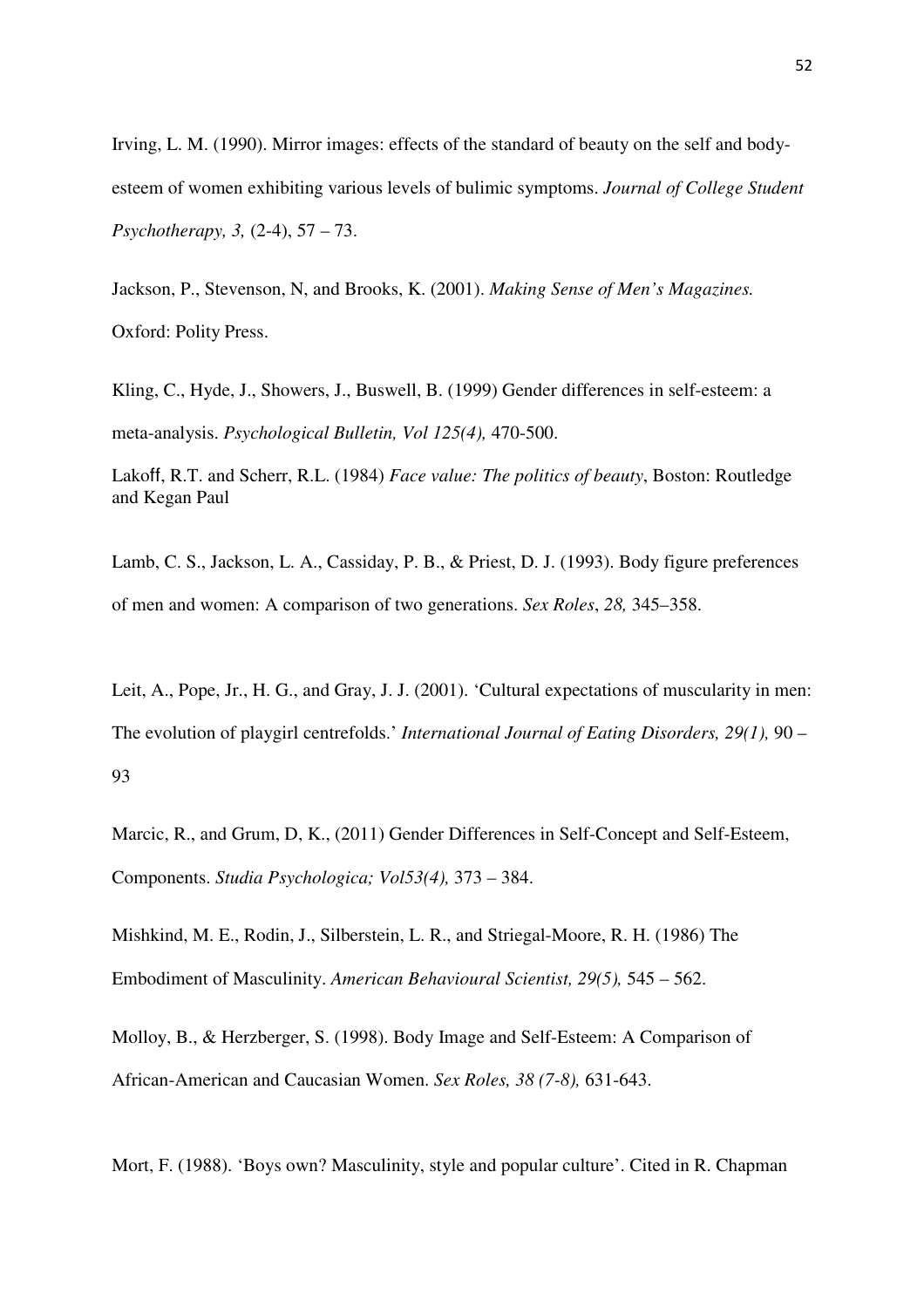and J. Rutherford (Eds.), *Male order: unwrapping masculinity* London: Laurence and Wishart.

Nauert, R. (2011) 'Males, Females Have Similar Self-Esteem Issues in Early Adulthood' Retrieved March 27<sup>th</sup> 2012 from: http://psychcentral.com/news/2011/07/15/males-femaleshave-similar-self-esteem-issues-in-early-adulthood/27783.html

Ogden, J. (2000). *Health Psychology a textbook*. 2<sup>nd</sup> Edit. Open University Press. Great Britain.

Ogden, J., and Harris, (2003). *The psychology of eating: form healthy to disordered behaviour.* Oxford. Blackwell.

O'Kelly, L. (1994) 'Body talk,' *The Guardian,* 23 October: 30–2.

Orbach, S. (1978). *Fat is a Feminist Issue...How to Lose Weight Permanently Without Dieting.* London: Arrow Books.

Orbach, S. (1993). *Hunger strike: the anorectic's struggle as a metaphor for our age.*  London: Penguin.

Pertschuk, M. J., Sarwer, D. B., Wadden, T. A. and Whitaker, L.A. (1998). Body image dissatisfaction in male cosmetic surgery patients. *Aesthetic Plastic Surgery, 22,* 20 – 24.

Phillips, N., and de Man, A. (2010). Weight Status and Body Image Satisfaction in Adult Men and Women. *North American Journal of Psychology, 12(1),* 171 – 183.

Pipher, M. (1994). *Reviving Ophelia*: *Saving the selves of adolescent girls.* New York: Ballantine.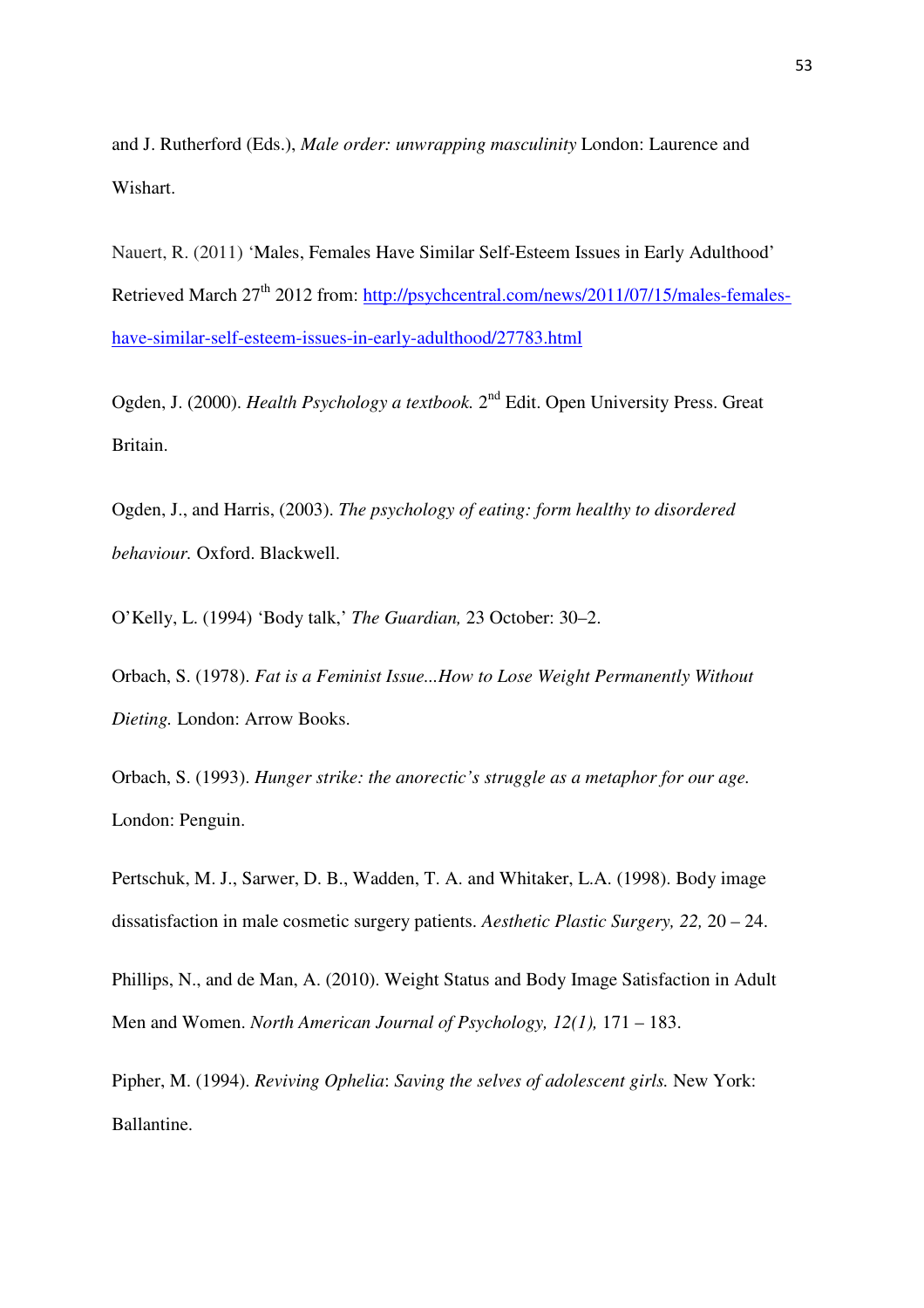Pope, H., Katz, D. And Hudson, J. (1993) 'Anorexia nervosa and "reverse anorexia" among 108 male bodybuilders', *Comprehensive Psychiatry, 34,* 406 – 409.

Pope, H. G., Phillips, K. A., and Olivardia, R. (2000). *The Adonis Complex: The secret crisis of male body obsession.* New York: The Free Press.

Posovac, H, D., Posovac, S., and Posovac, E. (1998). Exposure to media images of female attractiveness and concern with body weight among young women. *Sex Roles, 38,* 187 – 201.

Rodin, J., Siberstein, L. R., and Striegal-Moore, R. H. (1985) Women and weight: A normative discontent. Cited in T.B. Sonderegger (Ed.), *Nebraska Symposium on Motivation. Vol. 32. Psychology and gender (pp. 267 – 307).* Lincoln, NE: University of Nebraska.

Rosenberg, M. (1965). *Society and the adolescent self-image.* Princeton, NJ: Princeton University Press.

Rosenberg, M. (1986). *Conceiving the Self*. Krieger: Malabar, FL.

Schilder, P. (1950). *The image and appearance of the human body.* New York: International Universities Press.

Sheldon, P. (2012) Pressure To Be Perfect: Influences on College Students' Body Esteem. *Southern Communication Journal, Vol 75(3),* 227 – 298

Smith, D., et al. (1999). Body image among men and women in a biracial cohort: the CARDIA study. *International Journey of Eating Disorders, 25 (1),* 72-82.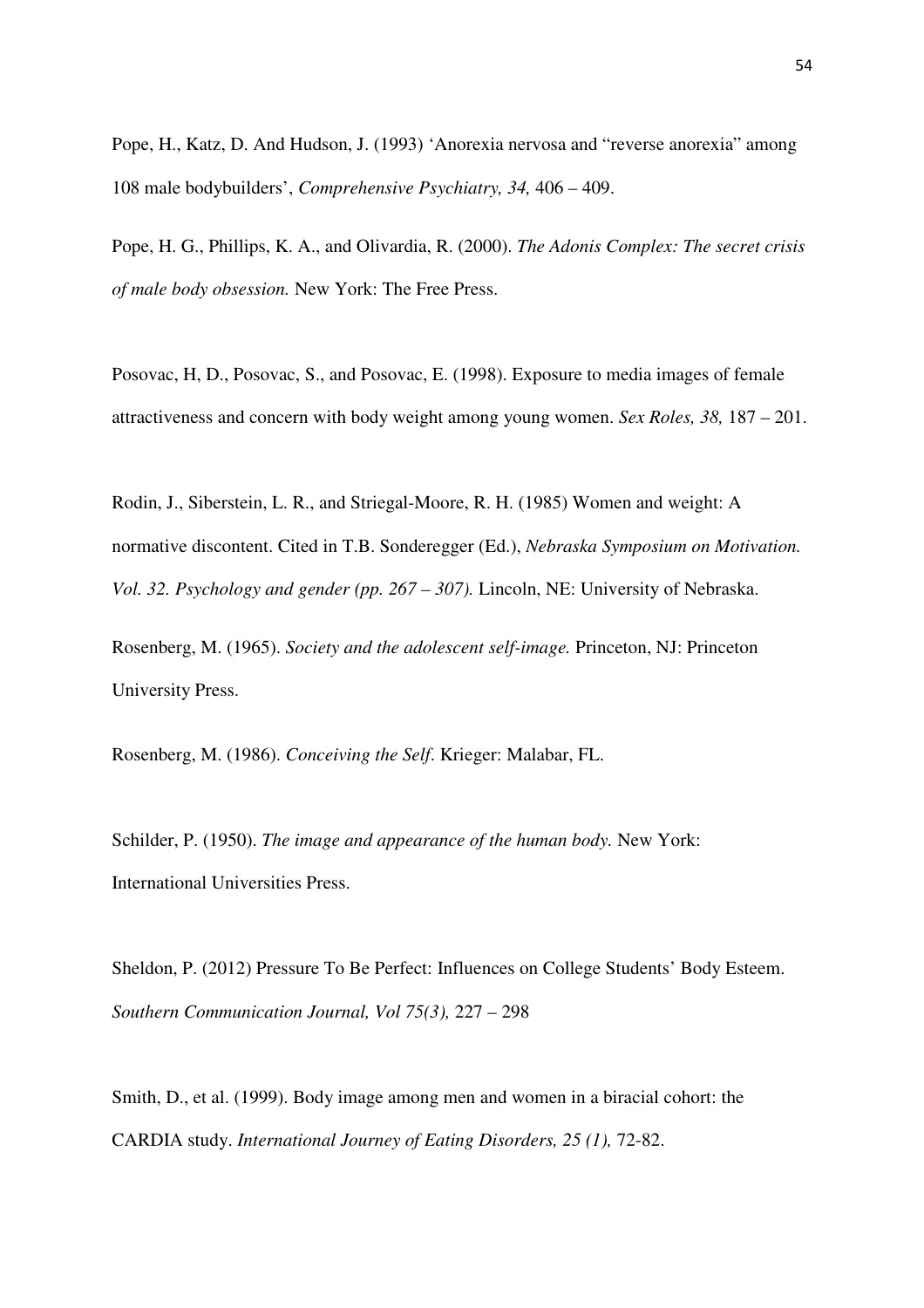Striegel-Moore, R.H., Tucker, N. and Hsu, J. (1990) 'Body image dissatisfaction and disordered eating in lesbian college students,' *International Journal of Eating Disorders*, *9*: 493–500.

Rozin, P., & Fallon, A. (1988). Body image, attitudes towardweight, and misperceptions of figure preferences of the opposite sex: A comparison of men and women in two generations. *Journal of Abnormal Psychology*, *97,* 342–345.

Snow, J. T. and Harris, M. B. (1986). 'An analysis of weight and diet content in five women's interest magazines.' *The Journal of Obesity and Weight Regulation, 5,* 194 – 214.

Stevens, C., & Tiggemann, M. (1998). Women's body figure preferences across the life span. *Journal of Genetic Psychology*, *159,* 94–102.

Thesander , M. (1997) *The Feminine Ideal*. Reaktion Books, London, United Kingdom.

Thompson, J. K., Heinberg, L. J., and Tantleff, S. (1991). The physical Appearance Comparison Scale (PACS). *The Behaviour Therapist, 14,* 174.

Thompson, J. K. (1992). Body Image: Extent of disturbance, associated features, theoretical models, assessment methodologies, intervention strategies and a proposal for a new DSM-IV diagnostic category body image disorder. Cited in M. Herson, R, M. Eilser and P. M. Miller (Eds.), *Progress in behaviour modification category (pp. 3 -54).* Sycamore, IL: Sycamore Publishing Company.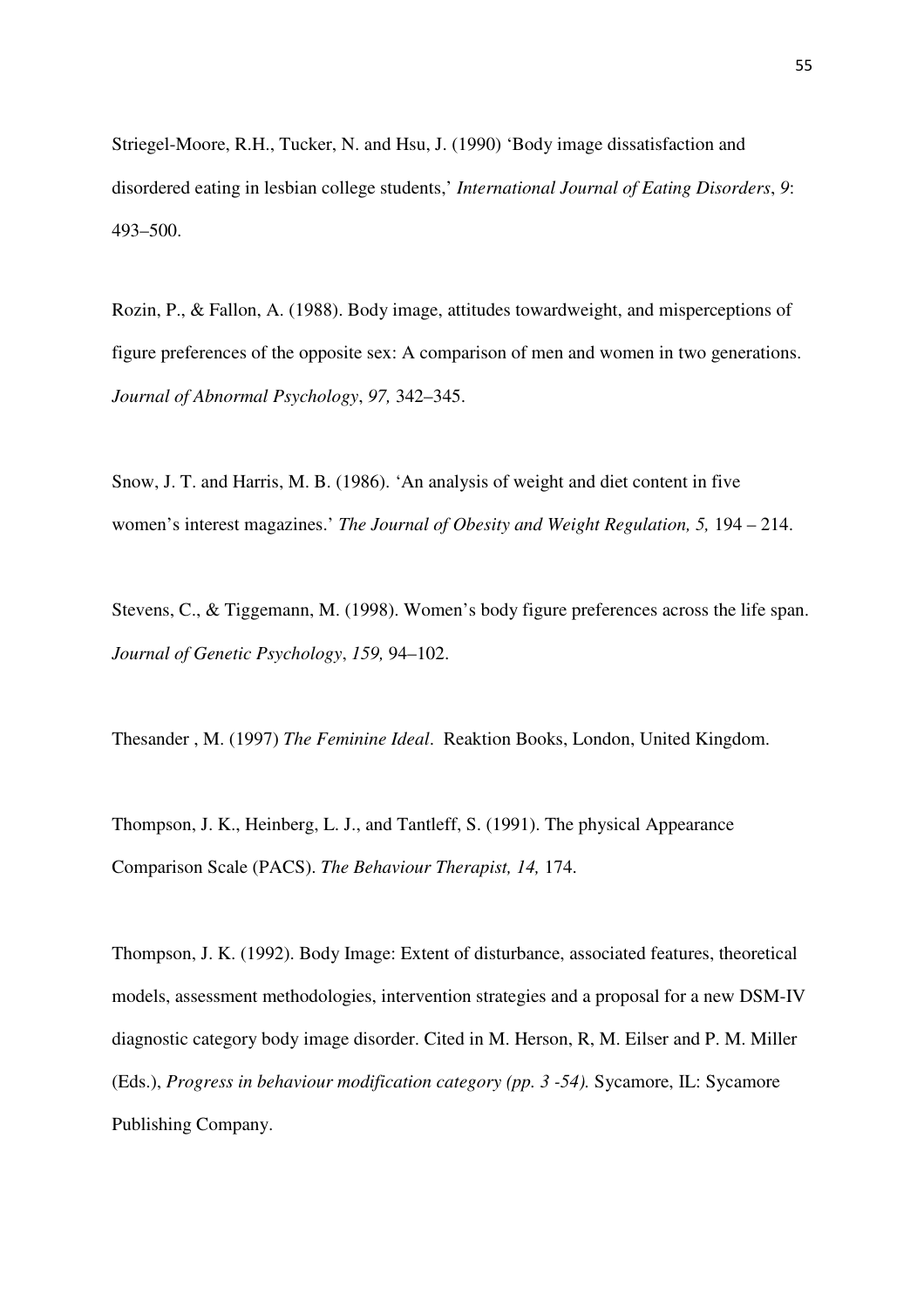Thompson, J. K., and Tantleff-Dunn, S. (1992). Female and male ratings of upper torso: Actual ideal, and stereotypical conceptions. *Journal of Social Behaviour and personality, 7,*  345-354.

Thompson, J. K. (1996) *Body image eating disorders and obesity: An Integrative guide for assessment and treatment.* Washington DC: American Psychological Association. Thompson, J. K., and Heinberg, L. J., Altabe, M., and Tantleff-Dunn, S. (1999). *Exacting Beauty.* Washington DC: American Psychological Association.

Thompson, J. K., and Heinberg, L.J. (1999). The Medias influence on body image disturbance and eating disorders: We've reviled them, now can we rehabilitate them? *Journal of Social Issues, 55,* 339 – 353.

Tiggemann, M. (2002) *Medias Influence on Body Image.* Cited in Cash, T. F. and Pruzinsky, T. (Eds.), *Body Image: Development, Deviance and Change (*pp. 80 – 109). New York, Guilford.

Tiggemann, M. (2003) Media exposure, body dissatisfaction and disordered eating: Television and Magazines are not the same! *European eating disorders Review, 11,* 418 – 430.

Twamley, E. W., and Davis, M. C. (1999). The sociocultural model of eating disturbance in young women. The effects of personal and family environment. *Journal of Social and Clinical Psychology, 18(4),* 467 – 489.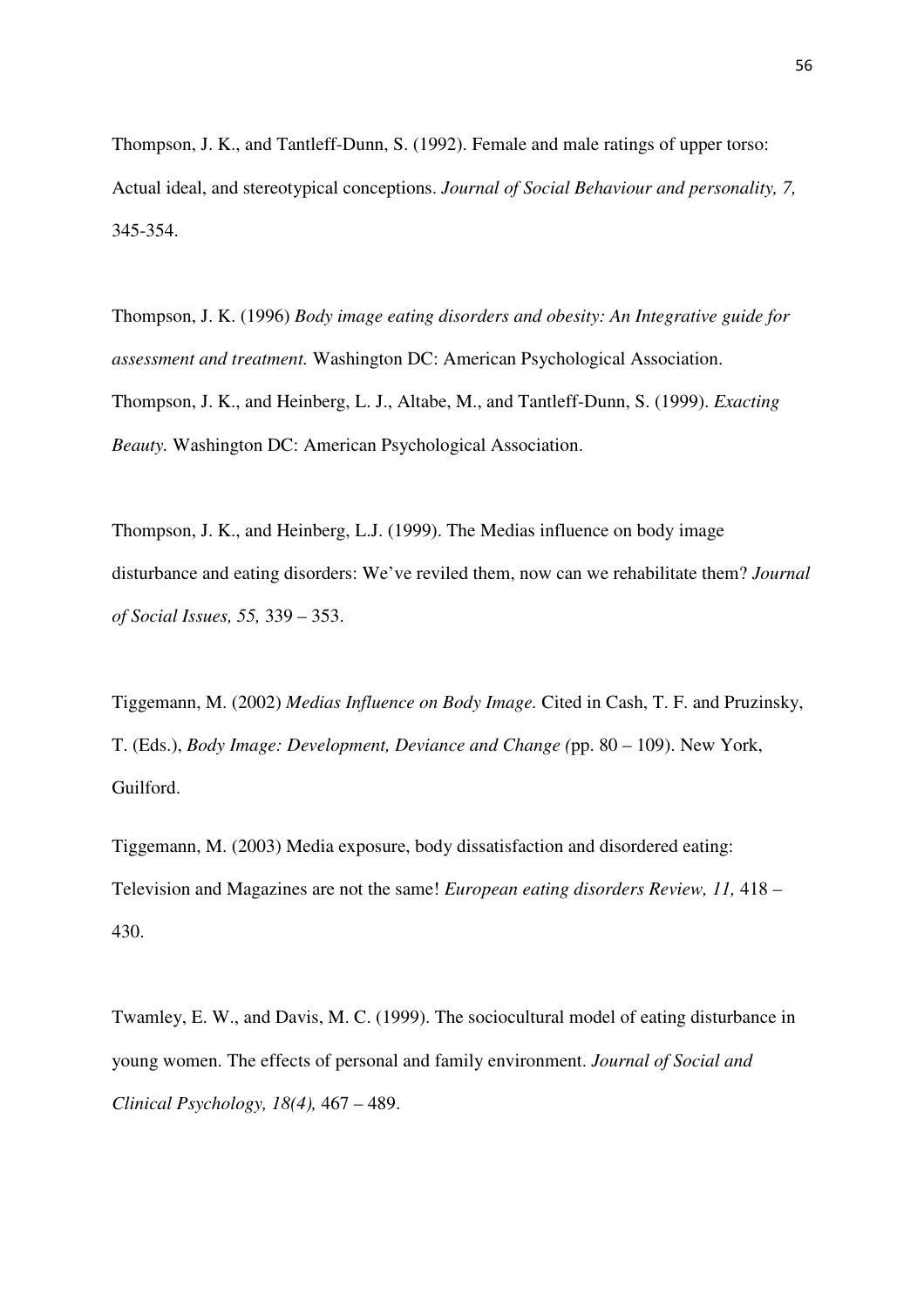University of Wisconsin-Madison (1999) Retrived on March  $27<sup>th</sup> 2012$  from: http://scienceblog.com/community/older/1999/E/199904345.html

Von Bergen, C. W., & Soper, B. (1996). Self-esteem and self-concept confusion in males and females. *College Student Journal, 4*, 418-424.

Webster, J., & Tiggemann, M. (2003). The relationship between women's body satisfaction and self-image across the life span: The role of cognitive control. *Journal of Genetic Psychology*, *164,* 241–252.

Wong, MMC., Tso, S., and Lui, SSY. (2009). Accuracy of Body Weight and Perception and Figure Satisfaction in Young Adults with Psychotic Disorders in Hong Kong. College of Psychiatrists: Hong Kong, 19(3), 107 - 111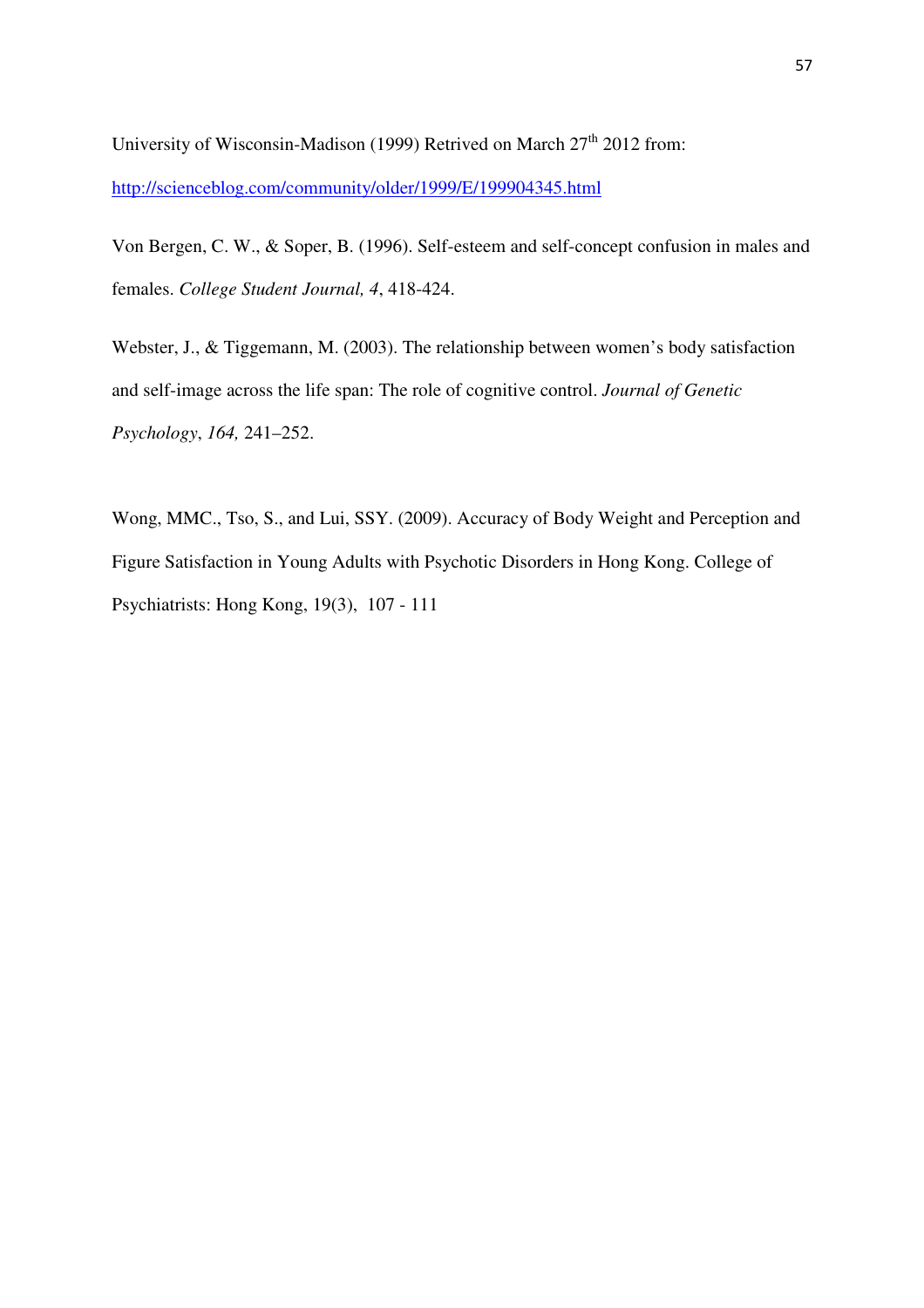# **Appendix 1**

#### **Participant Information Sheet.**

Study title – Does the media negatively influence body image and self-esteem?

My name is Tara Mansfield. I am a student studying a BA (Hons) degree course in Psychology and I am undertaking research into the effects of the mass media body-esteem and body-dissatisfaction as part of my degree at Dublin Business School.

The vast majority of research carried out in this particular field has focused on females participants only; therefore I am inviting both male and female college students to take part in this research.

Your participation is entirely voluntary and you are free to leave at any point whilst filling out the various questionnaires, and if you wish, you can have your contributions discarded and removed from any analysis I carry out.

The aim of this study is to investigate whether mass media has a direct influence on bodyesteem and body dissatisfaction

Filling out the various questionnaires will roughly take around  $10 - 15$  minutes. Only I or my BA (Hons) supervisor, Dr Chris Gibbons, will have access to your answers. The findings will be used to measure the amount of media you are subject to and how you feel about yourself. No record of names will be kept. All contributions will be treated anonymously.

Previous research in this area, using focus groups, has found that participants tend not to find the experience distressing. However, it is important that if, at any time, you do feel uncomfortable that you are aware that you have the right to leave at any time.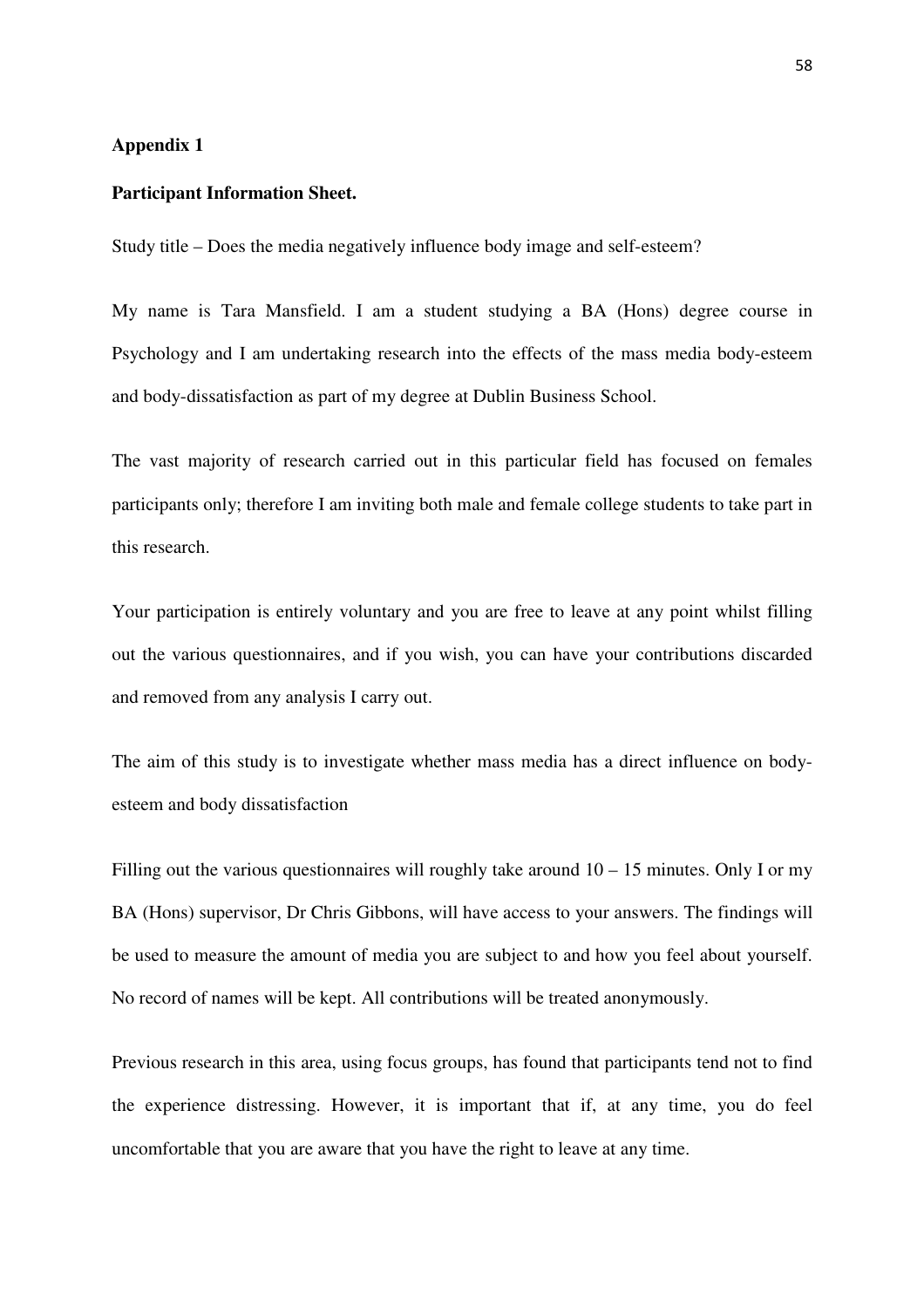In addition, as a student of the university, if that experience causes discomfort it is important that you are aware of the student counselling facilities available. The student counselling contact number is *01-4178748*. However, it is my intention to ensure this experience is one that is not an uncomfortable one.

If you have any queries about the study beyond that provided here please feel free to contact me at **1463962@mydbs.ie** or by phone on **0851506849***.*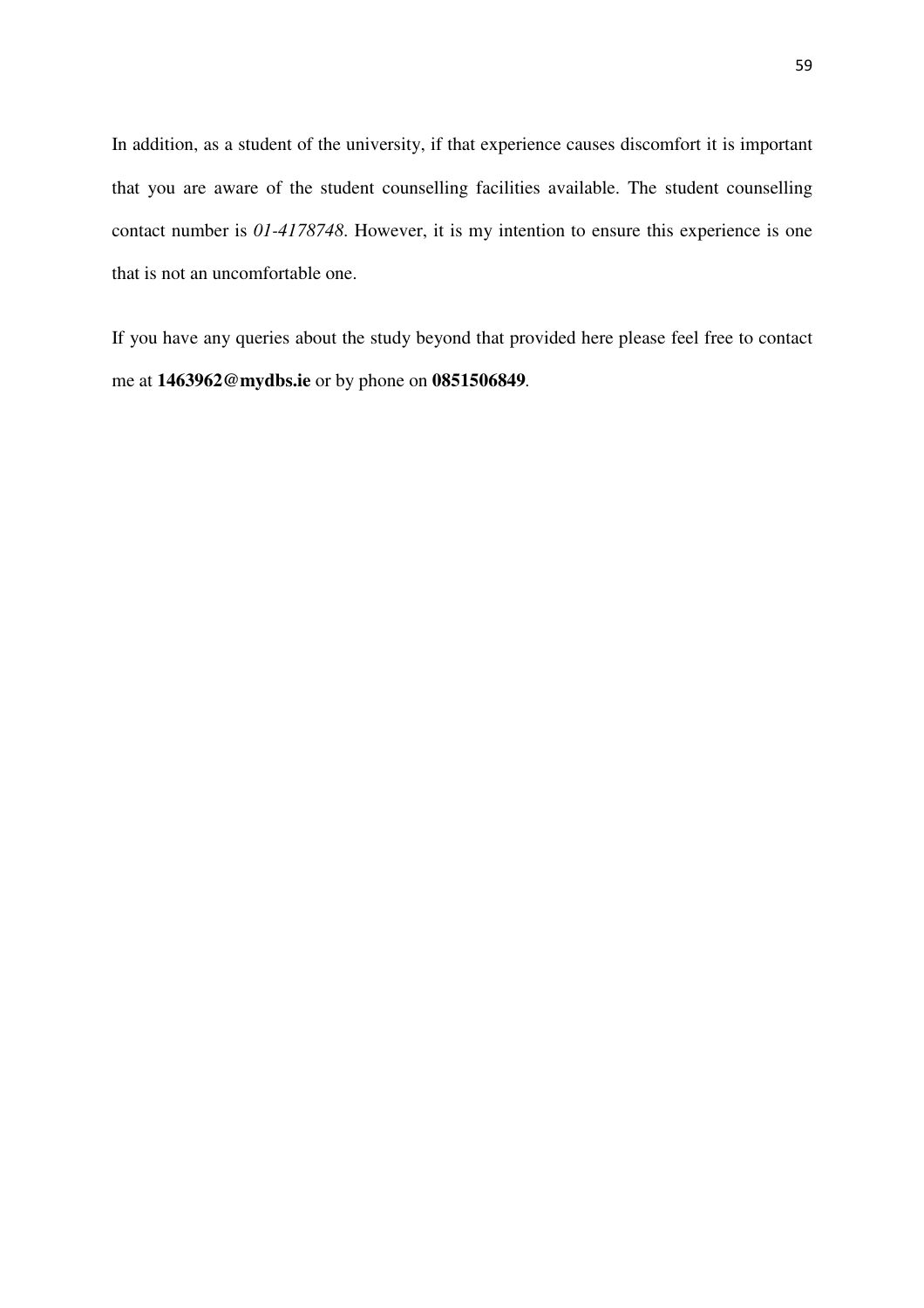# **Appendix 2**

#### **Participant Consent Form**

# **A questionnaire study on Gender Differences in Body-Esteem, Body-Dissatisfaction and the Media's 'Thin Ideals'**

Name of participant...............................

Name of Researcher – Tara Mansfield.

#### *Please initial beside each point*

- 1. I confirm that I have read and understand the Participant information sheet dated....................for the above study. I have had the opportunity to consider the information and, if questions were asked have had these answered satisfactorily…………..
- 2. I understand that the information I contribute in completing the questionnaire may be looked at and analysed by the researchers Tara Mansfield and Dr Chris Gibbons………..
- 3. I agree to participate in this research ..........
- 4. This agreement is of my own free will ..........
- 5. I realise that I may withdraw from the study at any time without giving a reason and without any effect on my education, ..........
- 6. I have been given full information regarding the aims of the research and have been given information with the Researcher's names on and a contact number and address if I require further information. ..........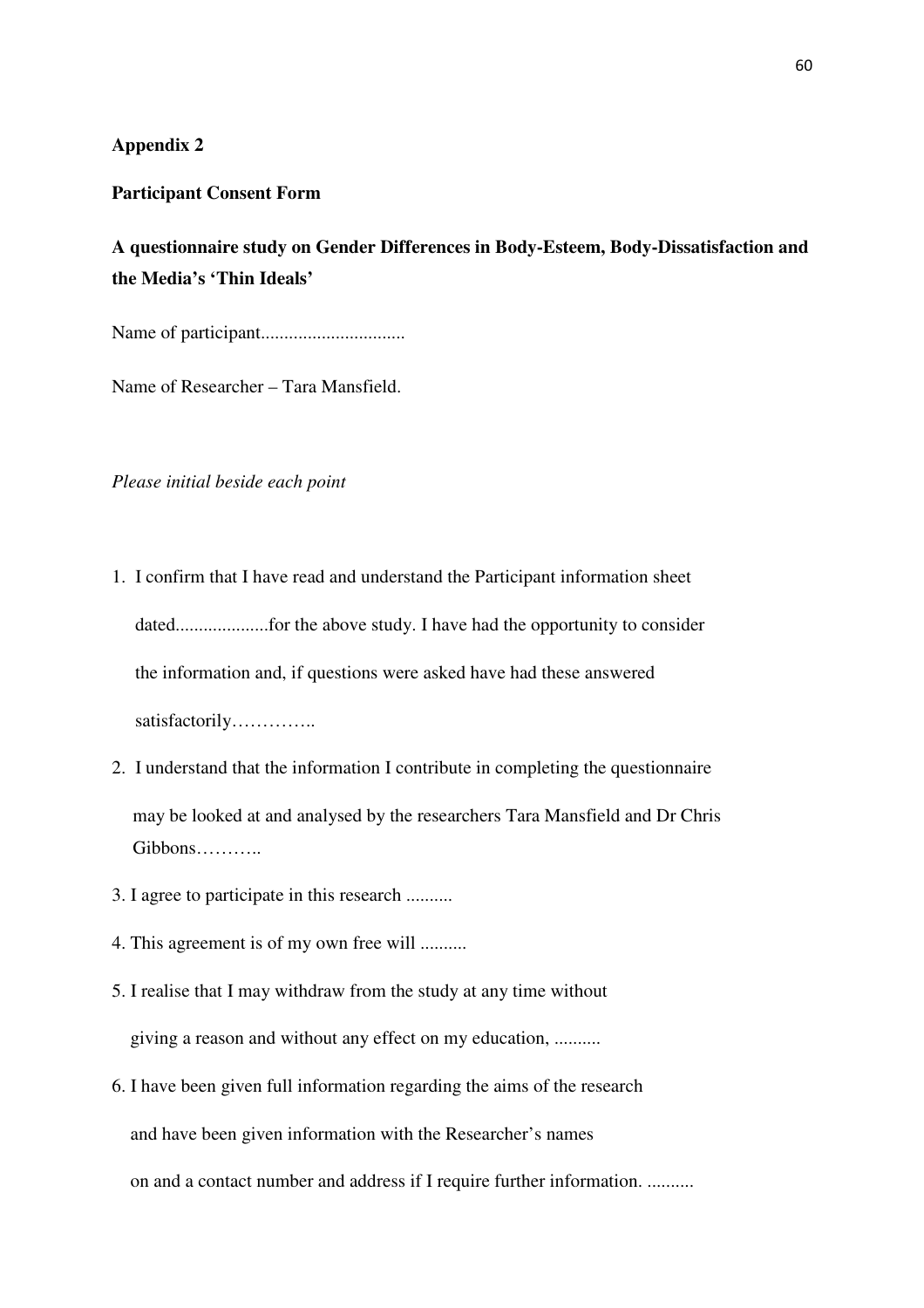7. I recognise that all personal information provided by myself will remain confidential and no information that identifies me will be made publicly available ..........

Signed: ................................................. Date: .................................... (*by participant*) Print name: .................................................................. *Signed on behalf of researchers*  Signed: ................................................. Date: ....................................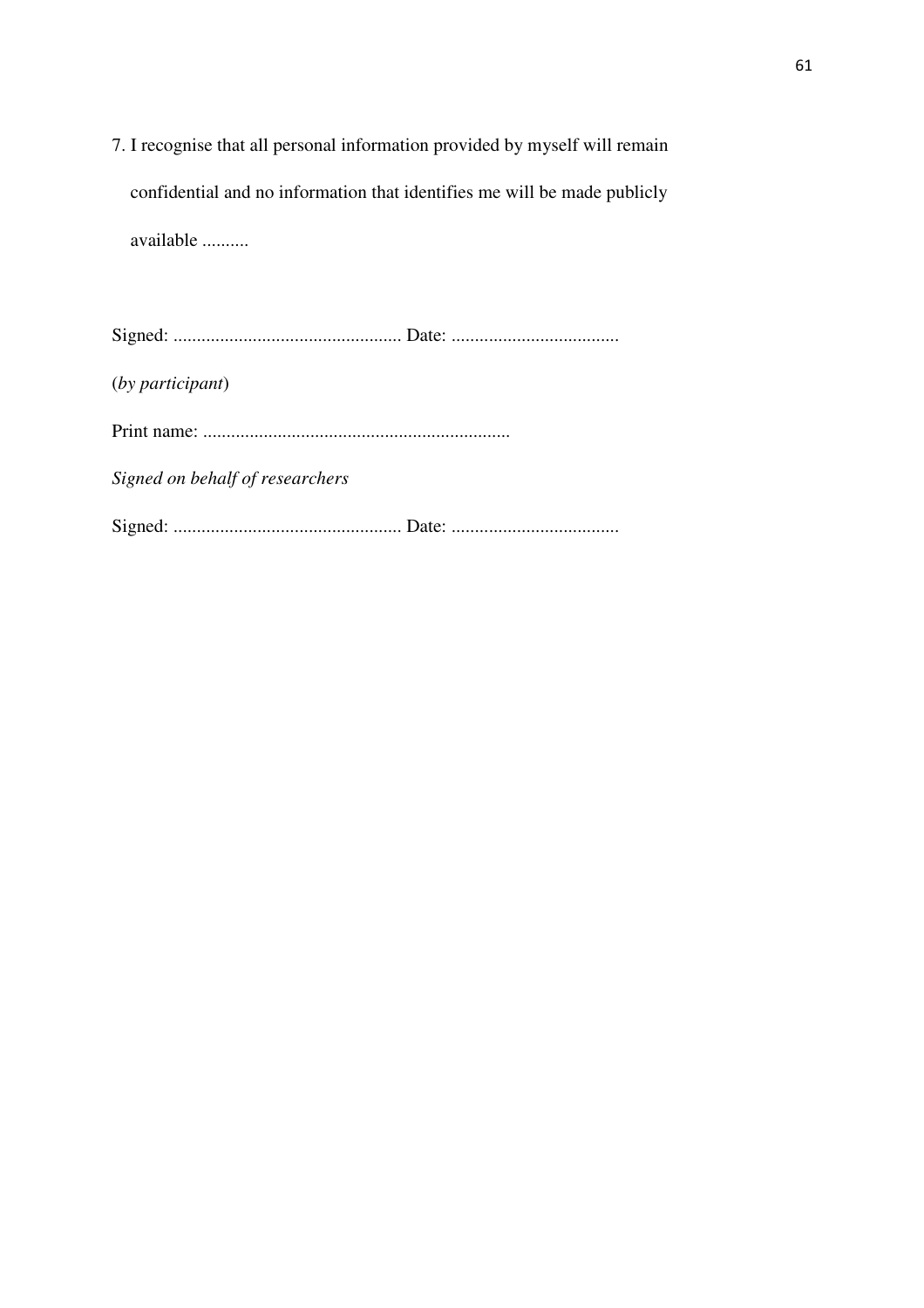**Appendix 3** 

Gender (please circle/highlight) Male Female

**Age: \_\_\_\_\_** 

#### **SOCIAL COMPARISON SCALE**

Please circle a number at a point which best describes the way in which you see yourself in **comparison to others**.

For example:

Short 1 2 3 4 5 6 7 8 9 10 Tall

If you put a mark at 3 this means you see yourself as shorter than others; if you put a mark at 5 (middle) about average; and a mark at 7 somewhat taller.

 If you understand the above instructions please proceed. Circle one number on each line according to how you see yourself in relationship to others.

#### **In relationship to others I feel:**

| Inferior                         |  |  |  |  | 1 2 3 4 5 6 7 8 9 10                     | Superior       |
|----------------------------------|--|--|--|--|------------------------------------------|----------------|
| Incompetent 1 2 3 4 5 6 7 8 9 10 |  |  |  |  |                                          | More competent |
| Unlikeable                       |  |  |  |  | $1 \t2 \t3 \t4 \t5 \t6 \t7 \t8 \t9 \t10$ | More likeable  |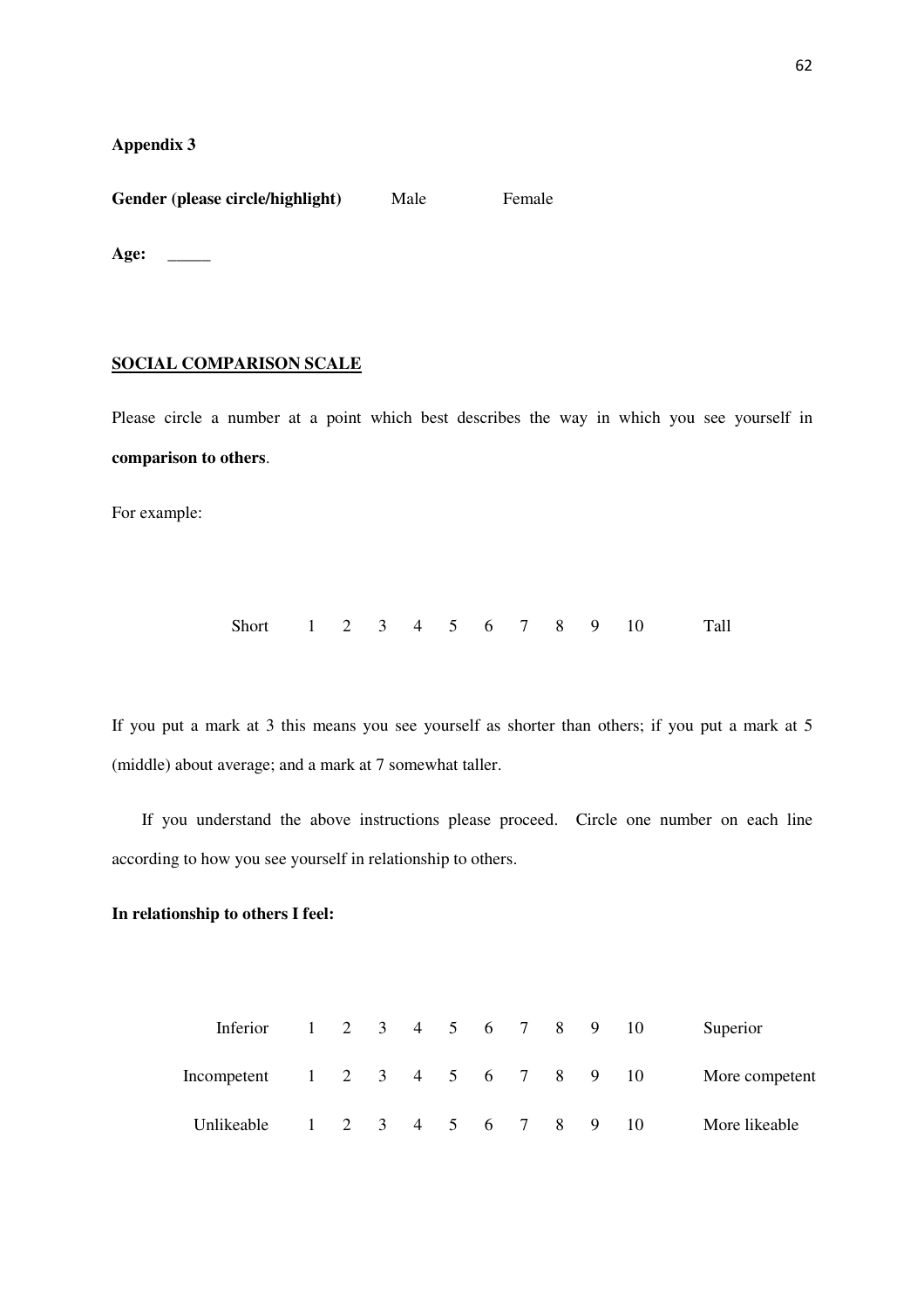| Left out     | $\mathbf{1}$ | 2              | 3 <sup>7</sup> | $\overline{4}$ | 5 6             |                 | $\tau$         | 8 | 9 | 10 | Accepted        |
|--------------|--------------|----------------|----------------|----------------|-----------------|-----------------|----------------|---|---|----|-----------------|
| Different    | $\mathbf{1}$ | $\overline{2}$ | 3 <sup>1</sup> | $\overline{4}$ | 5               | $6\overline{6}$ | $\tau$         | 8 | 9 | 10 | Same            |
| Untalented   | $\mathbf{1}$ | 2              | 3 <sup>7</sup> | $\overline{4}$ | $5\overline{)}$ | $6\overline{6}$ | $\tau$         | 8 | 9 | 10 | More talented   |
| Weaker       | $\mathbf{1}$ | $\overline{2}$ | 3 <sup>7</sup> | $\overline{4}$ | 5 <sup>5</sup>  | $6\overline{6}$ | $\overline{7}$ | 8 | 9 | 10 | Stronger        |
| Unconfident  | $\mathbf{1}$ | $\overline{2}$ | 3 <sup>1</sup> | $\overline{4}$ | 5 <sup>5</sup>  | $6\overline{6}$ | $\overline{7}$ | 8 | 9 | 10 | More confident  |
| Undesirable  | $\mathbf{1}$ | $\overline{2}$ | 3 <sup>1</sup> | $\overline{4}$ | 5 <sup>5</sup>  | $6\overline{6}$ | $\tau$         | 8 | 9 | 10 | More desirable  |
| Unattractive | $\mathbf{1}$ | $\overline{2}$ | 3 <sup>1</sup> | $\overline{4}$ | 5 <sup>5</sup>  | $6\overline{6}$ | $\overline{7}$ | 8 | 9 | 10 | More attractive |
| An outsider  | $\mathbf{1}$ | 2              | $\overline{3}$ | $\overline{4}$ | 5               | 6               | $\overline{7}$ | 8 | 9 | 10 | An insider      |

# **ROSENBERG SELF-ESTEEM SCALE**

Instructions: Below is a list of statements dealing with your general feelings about yourself. If you strongly agree, circle **SA**. If you agree with the statement, circle **A**. If you disagree, circle **D**. If you strongly disagree, circle **SD**.

|    | 1. On the whole, I am satisfied with myself             | <b>SA</b> | $\mathbf{A}$ | D | <b>SD</b>       |
|----|---------------------------------------------------------|-----------|--------------|---|-----------------|
|    |                                                         |           |              |   |                 |
| 2. | At times, I think I am no good at all.                  |           | SA A D       |   | SD <sub>1</sub> |
| 3. | I feel that I have a number of good qualities.          |           | SA A D       |   | <b>SD</b>       |
|    | 4. I am able to do things as well as most other people. |           | SA A         | D | SD <sub>1</sub> |
|    | 5. I feel I do not have much to be proud of.            | SA        | A            | D | <b>SD</b>       |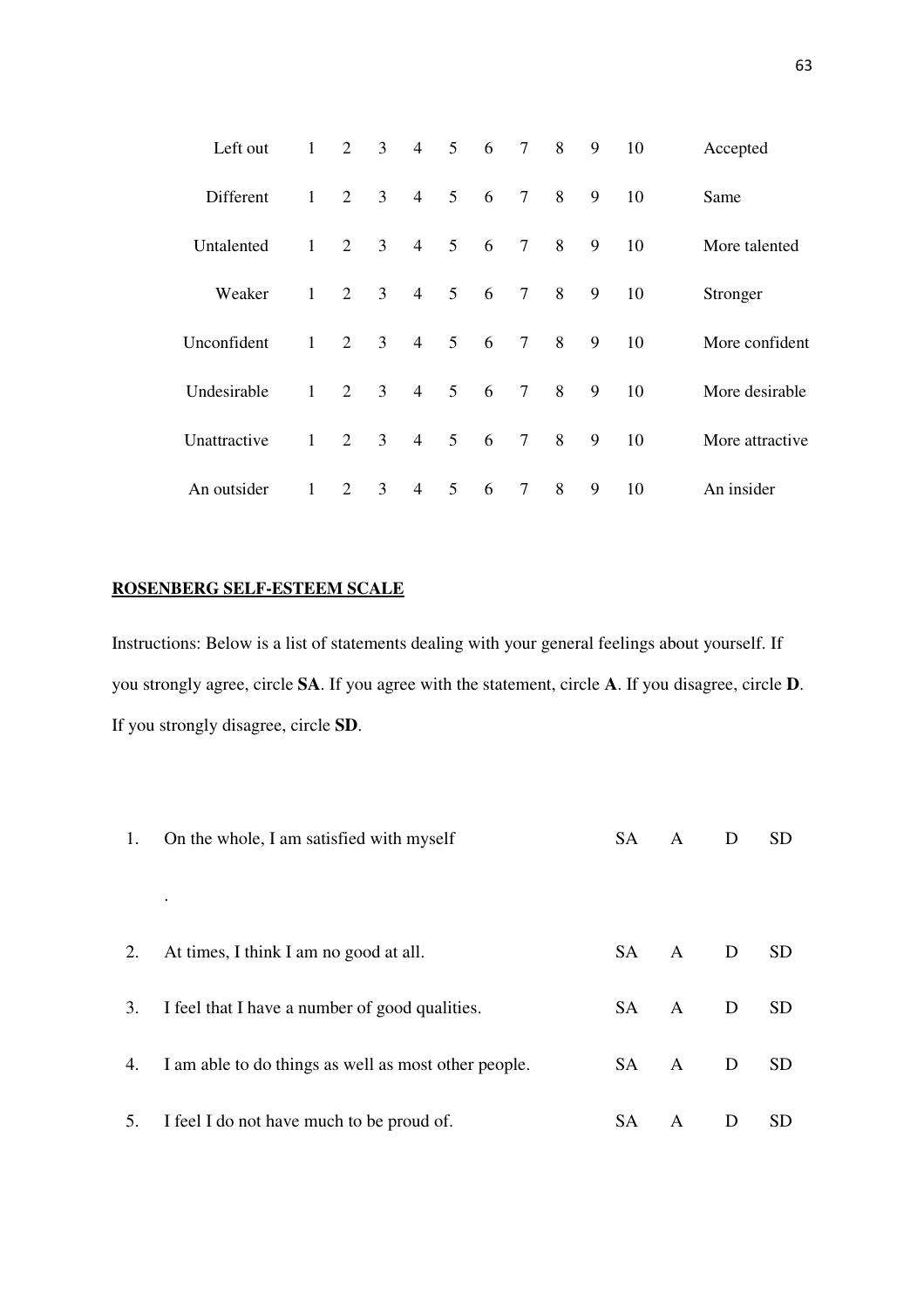| 6. | I certainly feel useless at times.                            | SA – | A      | D            | SD.       |
|----|---------------------------------------------------------------|------|--------|--------------|-----------|
| 7. | I feel that I'm a person of worth, at least on an equal plane | SA A |        | D            | SD.       |
|    | with others.                                                  |      |        |              |           |
| 8. | I wish I could have more respect for myself.                  |      | SA A D |              | <b>SD</b> |
| 9. | All in all, I am inclined to feel that I am a failure.        |      | SA A   | $\mathbf{D}$ | <b>SD</b> |
| 10 | I take a positive attitude toward myself.                     | SA   | A      | D            | SD.       |

#### **BODY ESTEEM SCALE**

Instructions: On this page are listed a number of body parts and functions. Please read each item and indicate how you feel about this part or function of your own body using the following scale:

- $1 =$  Have strong negative feelings
- $2 =$  Have moderate negative feelings
- 3 = Have no feeling one way or the other
- 4 = Have moderate positive feelings
- $5 =$  Have strong positive feelings

If you understand the above instructions please proceed. Place the number of the corresponding answer next to each question.

1. body scent

2. appetite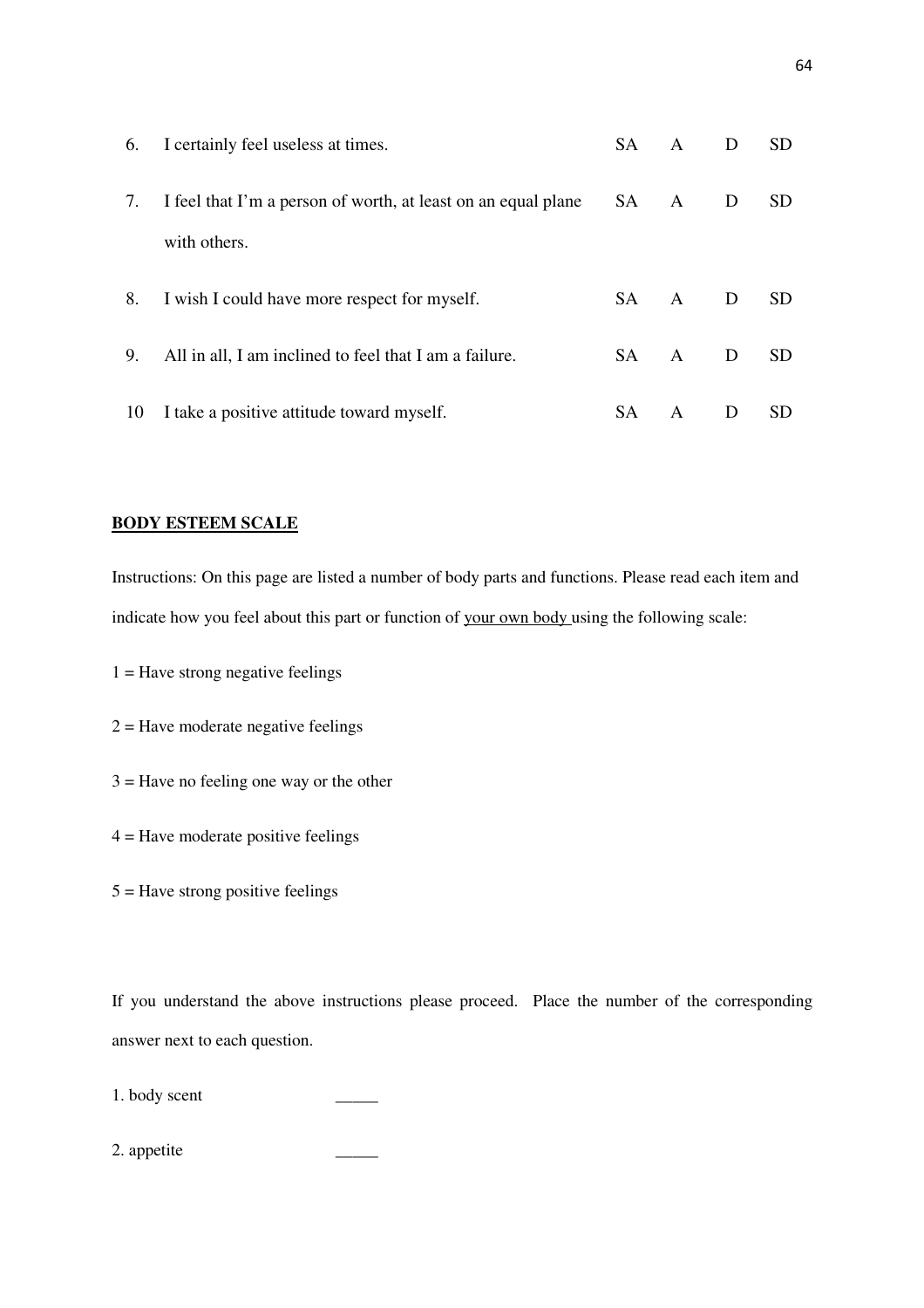| 3. nose                   |  |
|---------------------------|--|
| 4. physical stamina       |  |
| 5. reflexes               |  |
| 6. lips                   |  |
| 7. muscular strength      |  |
| 8. waist                  |  |
| 9. energy level           |  |
| 10. thighs                |  |
| 11. ears                  |  |
| 12. biceps                |  |
| 13. chin                  |  |
| 14. body build            |  |
| 15. physical coordination |  |
| 16. buttocks              |  |
| 17. agility               |  |
| 18. width of shoulders    |  |
| 19. arms                  |  |
| 20. chest or breasts      |  |
| 21. appearance of eyes    |  |
| 22. cheeks/cheekbones     |  |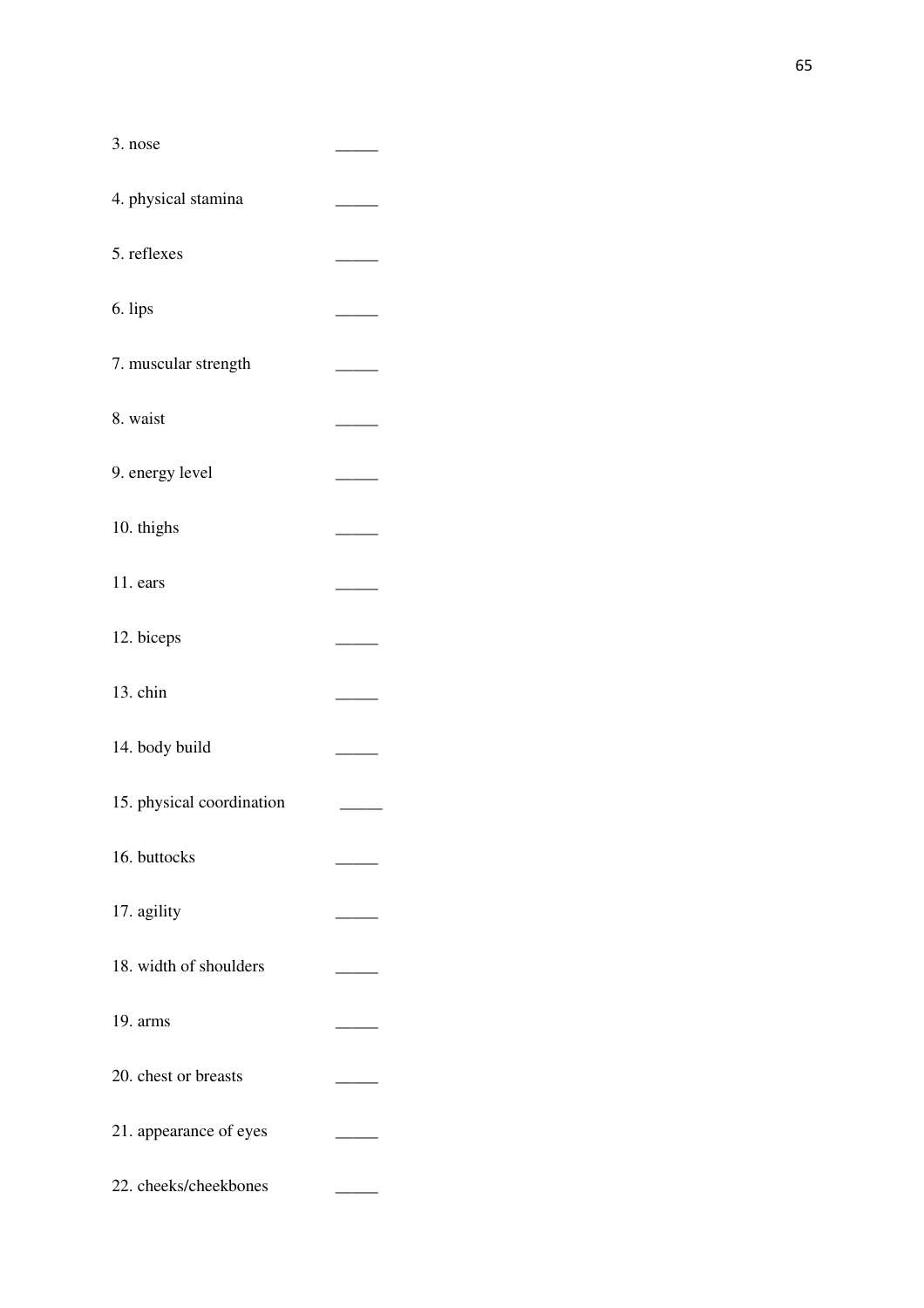| 23. hips                  |  |
|---------------------------|--|
| 24. legs                  |  |
| 25. figure or physique    |  |
| 26. sex drive             |  |
| 27. feet                  |  |
| 28. sex organs            |  |
| 29. appearance of stomach |  |
| 30. health                |  |
| 31. sex activities        |  |
| 32. body hair             |  |
| 33. physical condition    |  |
| 34. face                  |  |
| 35. weight                |  |

### **SOCIO-CULTURAL ATTITUDES TOWARDS APPEARANCE**

Please read each of the following items carefully and indicate the number that best reflects your agreement with the statement.

**Definitely Disagree = 1 Mostly Disagree = 2 Neither Agree Nor Disagree = 3Mostly Agree = 4 Definitely Agree = 5**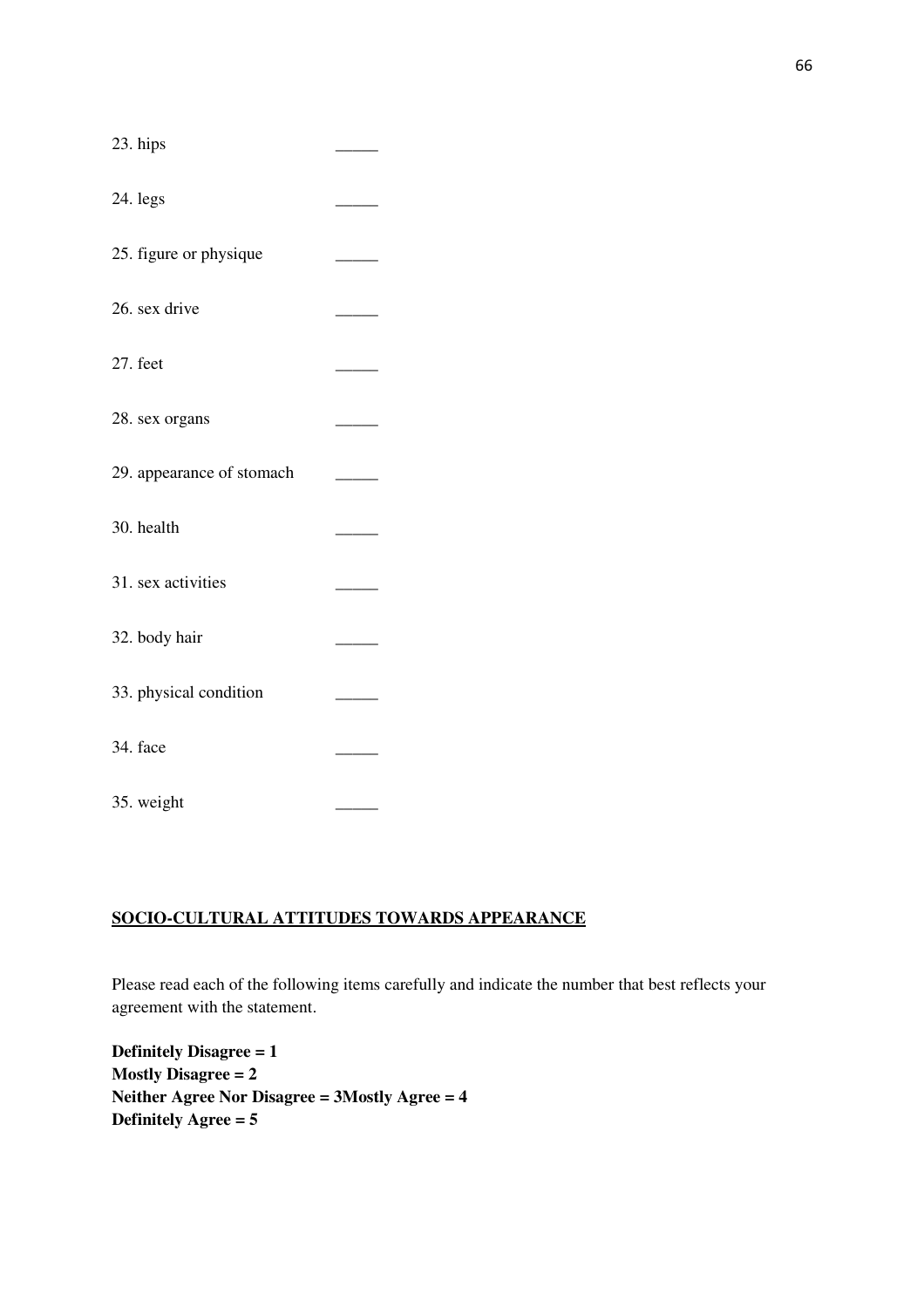|    | 1. TV programs are an important source of information about fashion and "being attractive." |
|----|---------------------------------------------------------------------------------------------|
| 2. | I've felt pressure from TV or magazines to lose weight.                                     |
| 3. | I do not care if my body looks like the body of people who are on TV.                       |
| 4. | I compare my body to the bodies of people who are on TV.                                    |
| 5. | TV commercials are an important source of information about fashion and "being              |
|    | attractive."                                                                                |
| 6. | I do not feel pressure from TV or magazines to look pretty.                                 |
|    |                                                                                             |
| 7. | I would like my body to look like the models who appear in magazines.                       |
| 8. | I compare my appearance to the appearance of TV and movie stars                             |
| 9. | Music videos on TV are not an important source of information about fashion and "being      |
|    | attractive."                                                                                |
|    | 10. I've felt pressure from TV and magazines to be thin.                                    |
|    | 11. I would like my body to look like the people who are in movies.                         |
|    | 12. I do not compare my body to the bodies of people who appear in magazine                 |
|    | 13. Magazine articles are not an important source of information about fashion and "being   |
|    | attractive."                                                                                |
|    | 14. I've felt pressure from TV or magazines to have a perfect body.                         |
|    | 15. I wish I looked like the models in music videos.                                        |
|    | 16. I compare my appearance to the appearance of people in magazines.                       |
|    | 17. Magazine advertisements are an important source of information about fashion and        |
|    | "being attractive."                                                                         |
|    | 18. I've felt pressure from TV or magazines to diet.                                        |
|    | 19. I do not wish to look as athletic as the people in magazines.                           |
|    | 20. I compare my body to that of people in "good shape."                                    |
|    | 21. Pictures in magazines are an important source of information about fashion and          |
|    | "being attractive."                                                                         |